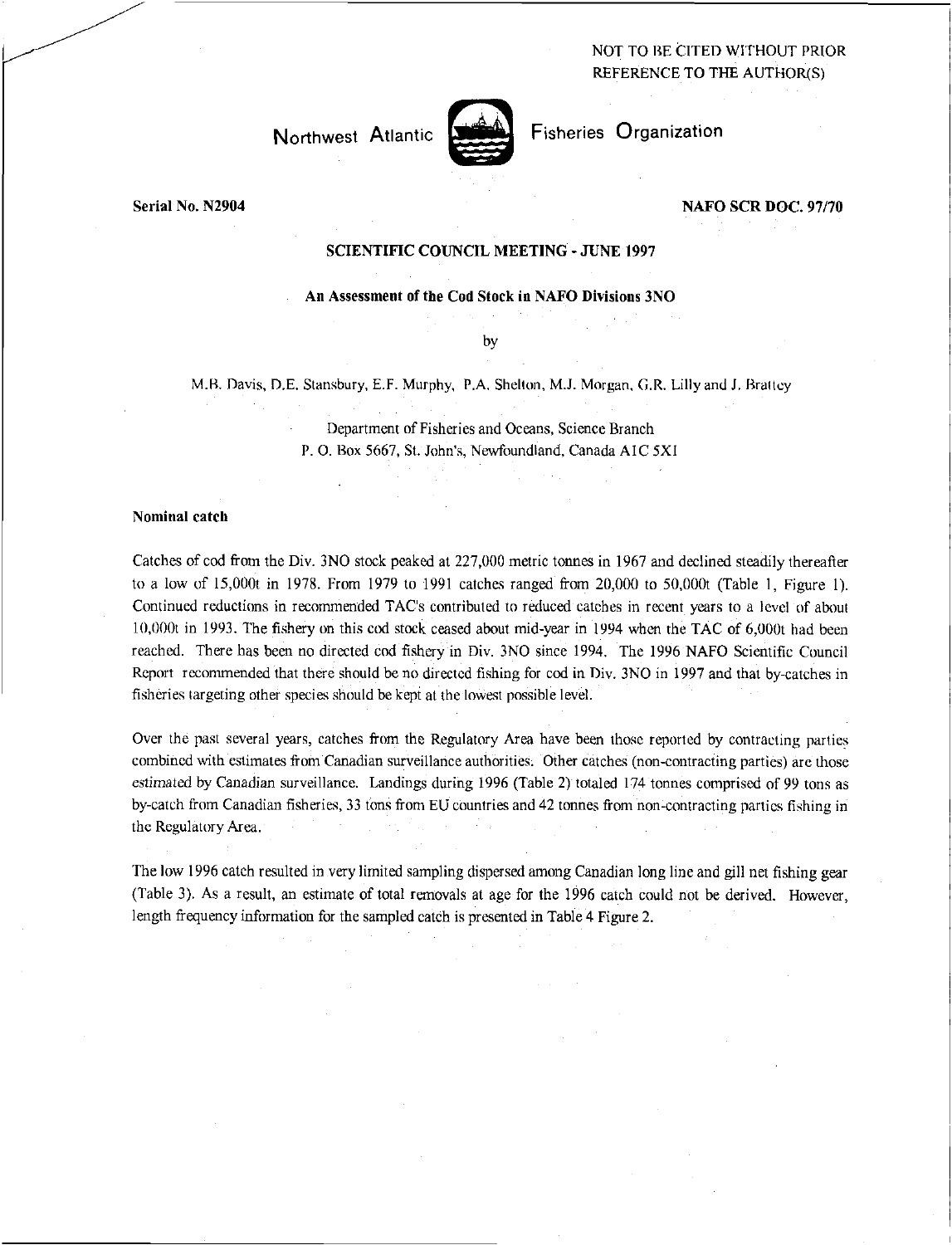### Research vessel survey data

Stratified-random research vessel surveys have been conducted in spring by Canada in Divs. 3N and 30 since 1971 and 1973 respectively with the exceptions of 1983 in Div. 3N and 1974 and 1983 in Div. 30. Surveys from 1971 to 1982 were conducted by the research vessel *A.T. CAMERON* and those since 1984 were conducted by the sister ships *ALFRED NEEDLER* and *WILFRED TEMPLEMAN.* 

In the fall of 1995, the Campelen 1800 trawl was introduced in the Canadian groundfish survey, replacing the Engel 145 hi-rise trawl. The selectivities of the two nets were tested through intensive comparative fishing experiments in 1995 and 1996 and were found to be markedly different (Warren et al. 1996). An analysis of the data to derive appropriate conversion factors for Engel catches vs. Campelen equivalents was completed and conversions of the 1984-spring 1995 RV trawl data have been made. Abundance and biomass estimates are presented in Campelen equivalents up to the spring of 1995 and as direct measures in autumn 1995 and throughout 1996.

Abundance and biomass estimates for these surveys are presented in Tables 5-12 and in Figure 3. Since 1984 biomass has been declining steadily, with the exception of what appears to be an anomalously high 1987 estimate. The increase in 1987 was caused by a large increase in Division 30. Estimates of the Div. 3NO total biomass increased in 1993 over the 1992 and 1991 values but declined again in 1994 and have remained to date at very low levels.

Trends in Divs. 3NO cod abundance are similar to those observed for biomass with a large value occurring in 1987. While the abundance estimates for the 1988 to 1990 period are among the lowest observed in the Canadian time series of RV abundance for this stock, the 1991 and 1993 estimates were considerably higher. This resulted from increased estimates for the 1989 and 1990 year-classes. Abundance has been very low since 1994.

Age composition data for Canadian spring surveys from 1971 to 1995 are presented in Table 15-16. The dominant year classes in the 1992 to 1994 surveys have been from the 1989 and 1990 cohort. They were present in the 1996 spring survey but have all but disappeared in the 1996 fall survey.

Stratified random surveys have been conducted by Canada during the autumn from 1990 to 1996. Again, the 1990-94 data has been converted to Campelen 1800 trawl equivalents while the 1995-96 data are direct measures. The results of these surveys are presented in Tables 13-14 and Figures 4. Biomass and abundance have been low since 1991-92.

## Mean length at age from spring surveys

Because sampling for otoliths was length-stratified by Division, mean length at age was determined for each Division by weighting the value for each individual fish by the ratio of the population number per 3 cm length class to the number of fish sampled in the same length class. The population number was calculated by areal expansion of the stratified mean catch at length per tow (Smith and Somerton 1981). Mean lengths at age are provided for Divisions 3N and 30 in Table 17. Many of the lengths at age in 1972-1982 are based on small sample sizes. Mean length at age for Division 3NO as a whole was calculated for each year as the mean of the Divisional means, weighted by the Divisional population numbers at age (Table 17; Fig. 5). In general, mean lengths at age increased from the early 1970s to the early 1980s and then declined a little. There has been little

 $\begin{array}{c} \begin{array}{c} \begin{array}{c} \end{array} \\ \begin{array}{c} \end{array} \\ \begin{array}{c} \end{array} \\ \begin{array}{c} \end{array} \end{array} \end{array}$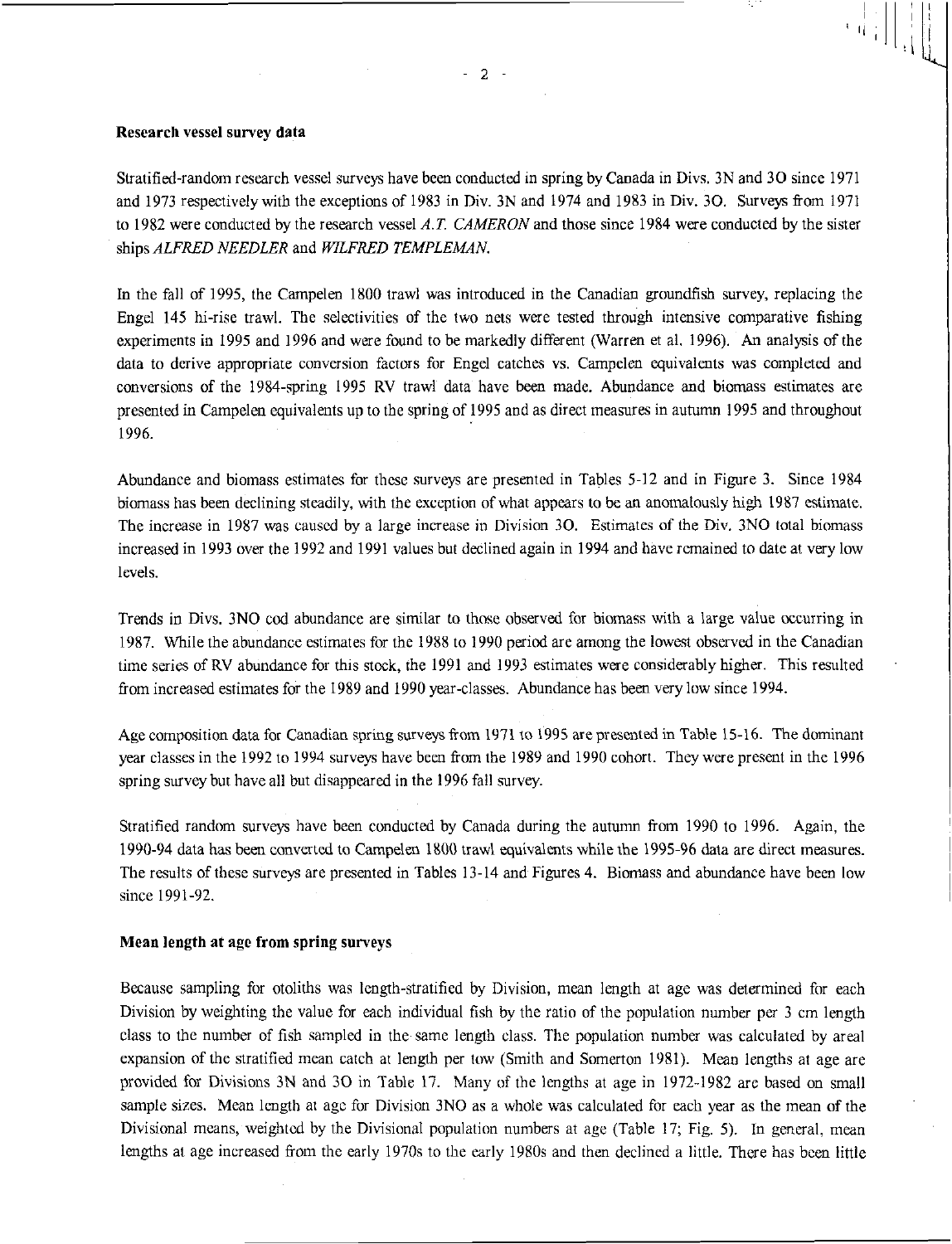consistent change since the mid-1980s, except in ages greater than about age 8, which have declined in recent years.

- 3

### Maturity at age

Maturity-at-age has been estimated from the spring survey male and female maturity data using a probit model (Tables 18-21). The estimate of age at 50% maturity for females has varied around 6 for the time period 1975 to 1994. However, the 1992-1994 estimates are among the *lowest* in the *time* series. While the age at 50% maturity rose to over six years in 1995, it dropped to less than 5 in 1996 for the first time in the time series. These latter values are significantly lower than the age at maturity in the late 1980s (Fig. 6).

The estimate of length at 50% maturity for females has varied around approximately 55-65 cm for the time period 1975 to 1994. The estimated length at 50% *maturity* fell to approximately 51 cm in 1995 and 48 cm in 1996.

Data are available for the proportion mature at age of male cod for the period 1975-95. Males typically mature at an earlier age than females.. However, for four of the seven years prior to 1995, the age at 50% maturity dropped below 5 years.

The estimate of length at 50% maturity for males has varied around approximately 55 cm for the time period 1975 to 1988. However, the length at 50% maturity has been dropping since 1989 has been below 50 cm for that last three years.

#### Cohort Strength

Relative cohort strength for 3NO cod derived from 1984-1996 Canadian spring and fall survey data is presented in Figure 7. The last strong year classes for this stock were observed over the period 1979-82. With the exception of 1989, recruitment for the period from 1983-93 has been low. The 1989 year class was considered to be relatively strong when it first *appeared* in surveys but was subjected to high removals just prior to the closure of directed fishing. As a result, there are no strong year classes in the current population.

#### References

Smith, S.J. and G.D. Somerton. 1981. STRAP: A user-oriented computer analysis system for groundfish research trawl survey data. Can. Tech. Rep. Fish. Aquat. Sci.  $1030$ : iv  $+66$  p.

Warren, W. 1996. Report on the comparative fishing trial between the *Gadus atlantica* and *Teleost.* NAFO SCR Doc. 96/28 Serial No. N2701.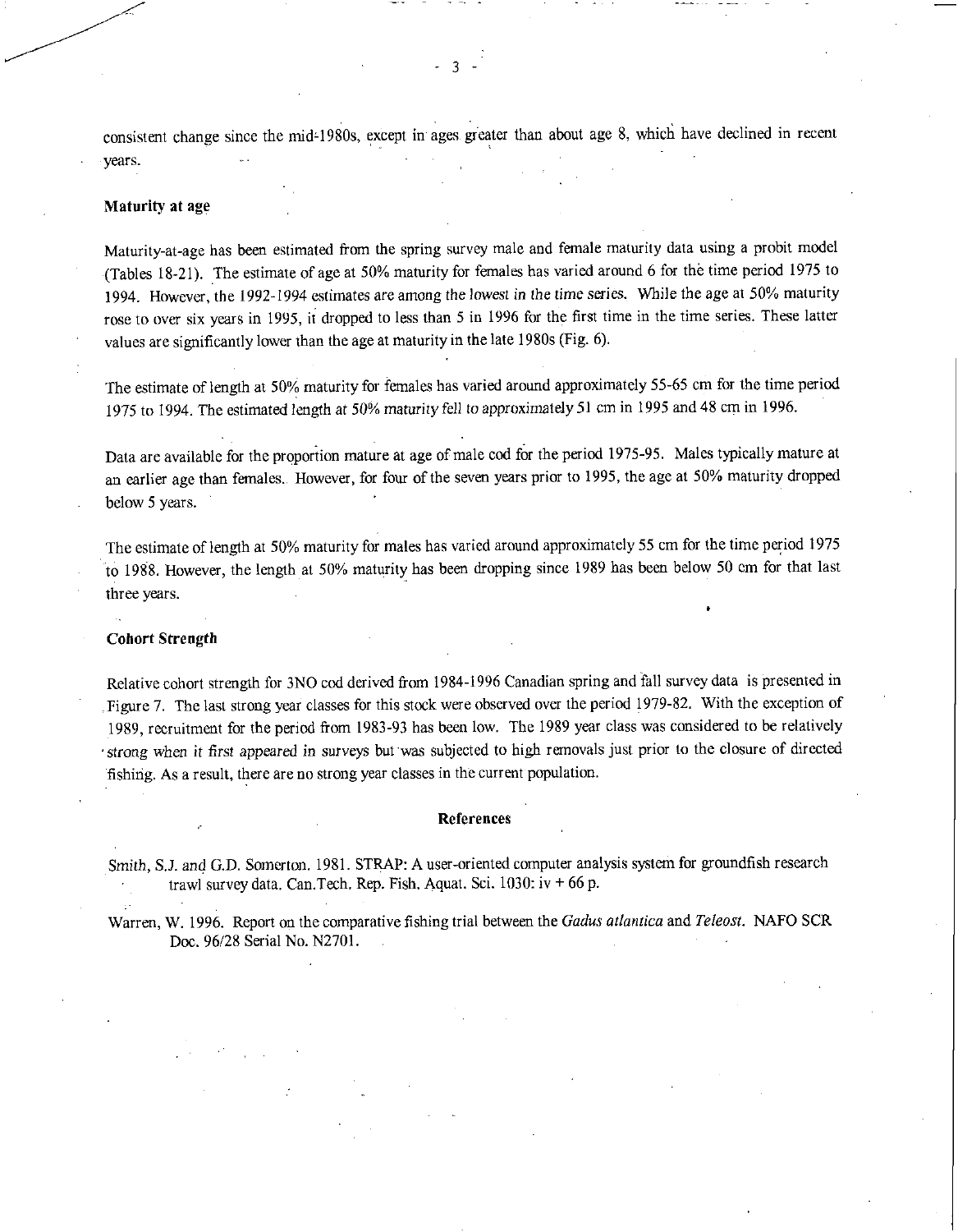| Year                | Canada         | Spain  | Portugal | <b>USSR</b> | Others     | Total            | TAC            |
|---------------------|----------------|--------|----------|-------------|------------|------------------|----------------|
| 1953                | 39884          | 12633  | 7919     |             | 5761       | 66197            |                |
| 1954                | 17392          | 88674  | 24045    |             | 4650       | 134761           |                |
| 1955                | 6053           | 64987  | 27711    |             | 15605      | 114356           |                |
| 1956                | 5363           | 42624  | 15505    |             | 1390       | 64882            |                |
| 1957                | 9641           | 51990  | 21740    |             | 6819       | 90190            |                |
| 1958                | 4812           | .29436 | 11608    |             | 2195       | 48051            |                |
| 1959                | 3687           | 39994  | 17730    | 48          | 2911       | 64370            |                |
| 1960                | 3408           | 33972  | 14347    | 24204       | 3746       | 79677            |                |
| 1961                | 5428           | 32284  | 9059     | 22854       | 3099       | 72724            |                |
| 1962                | 3235           | 17413  | 3653     | 7971        | 2712       | 34984            |                |
| 1963                | 5079           | 37632  | 10004    | 10184       | 6843       | 69742            |                |
| 1964                | 2882           | 37185  | 8095     | 9510        | 6789       | 64461            |                |
| 1965                | 4229           | 64652  | 1692     | 17166       | 11448      | 99187            |                |
| 1966                | 6501           | 52533  | 5070     | 39023       | 5792       | 108919           |                |
| 1967                | 3446           | 77948  | 9703     | 118845      | 16842      | 226784           |                |
| 1968                | 3287           | 69752  | 6752     | 78820       | 6900       | 165511           |                |
| 1969                | 3664           | 71160  | 4940     | 29173       | 8768       | 117705           |                |
| 1970                | 4771           | 67034  | 3185     | 28338       | 8233       | 111561           |                |
| 1971                | 2311           | 89915  | 6589     | 19307       | 8174       | 126296           |                |
| 1972                | 1736           | 76324  | 11537    | 12198       | 1579       | 103374           |                |
| 1973                | 1832           | 42403  | 7759     | 27849       | 586        | 80429            | 103000         |
| 1974                | 1360           | 38338  | 6602     | 26911       | 178        | 73389            | 101000         |
| 1975                | 1189           | 16616  | 5560     | 20785       | 24         | 44174            | 88000          |
| 1976                | 2065           | 9880   | 2620     | 8992        | 726        | 24283            | 43000          |
| 1977                | 2532           | 8827   | 1742     | 4041        | 462        | 17604            | 30000          |
| 1978                | 6246           | 5813   | 641      | 1819        | 199        | 14718            | 15000          |
| 1979                | 9938           | 13782  | 1140     | 2446        | 545        | 27851            | 25000          |
| 1980                | 5589           | 8999   | 1145     | 3261        | 997.       | 19991            | 26000          |
| 1981                | 6096           | 13299  | 1091     | 3187        | 671        | 24344            | 26000          |
| 1982                | 10185          | 14361  | 2466     | 3985        | 608        | 31605            | 17000          |
| 1983                | 11374          | 12320  | 1109     | 3238        | 778        | 28819            | 17000          |
| 1984                | 8705           | 13590  | 1071     | 3306        | 431        | 27103            | 26000          |
| 1985                | 18179          | 13682  | 608      | 3968        | 462        | 36899            | 33000          |
| 1986                | 18035          | 23395  | 6890     | 1181        | 1144       | 50645            | 33000          |
| 1987                | 18652          | 15788  | 4108     | 764         | 2307       | 41619            | 33000          |
| 1988                | 19727          | 15889  | 3927     | 2973        | 634        | 43150            | 40000          |
| 1989                | 13433          | 17904  | 913      | 108         | 857        | 33215            | 25000          |
| 1990                | 10620          | 4678   | 2145     | $\cdot$ 18  | 11385      | 28846            | 18600          |
| 1991                | $12056$ $^{2}$ | 5448   | 1063     | 61          | 3<br>10824 | 3<br>29454       | 13600          |
| 1992                | 7859           | 1927   | 449      | 68          | 3<br>2449  | 3<br>12752       | 13600          |
| 1993                | 5370           | 3764   | 525      | 287         | 3<br>700   | 3<br>10646       | 10200          |
| 1994                | 47             | 1783   | 50       |             | 3<br>822   | $2702^{-3}$      | 60004          |
| $1995$ <sup>1</sup> | 64             | 29     |          |             | 3<br>79    | 172 <sup>3</sup> | 0 <sup>4</sup> |
| 1996                | 99             | 5      | 33       |             | 3<br>38    | 175              | 0 <sup>4</sup> |

**Provisional** 

<sup>2</sup>**Figure is 4000 t higher than Canadian Statistics as this is an amount deemed to be misreported as 3L catch.** 

<sup>3</sup>**Includes Canadian Surveillance Estimates and NAFO Scientific Council Estimates** 

<sup>4</sup>**The fishery for cod was suspended in February 1994 and has been under a NAFO moratiun since then.**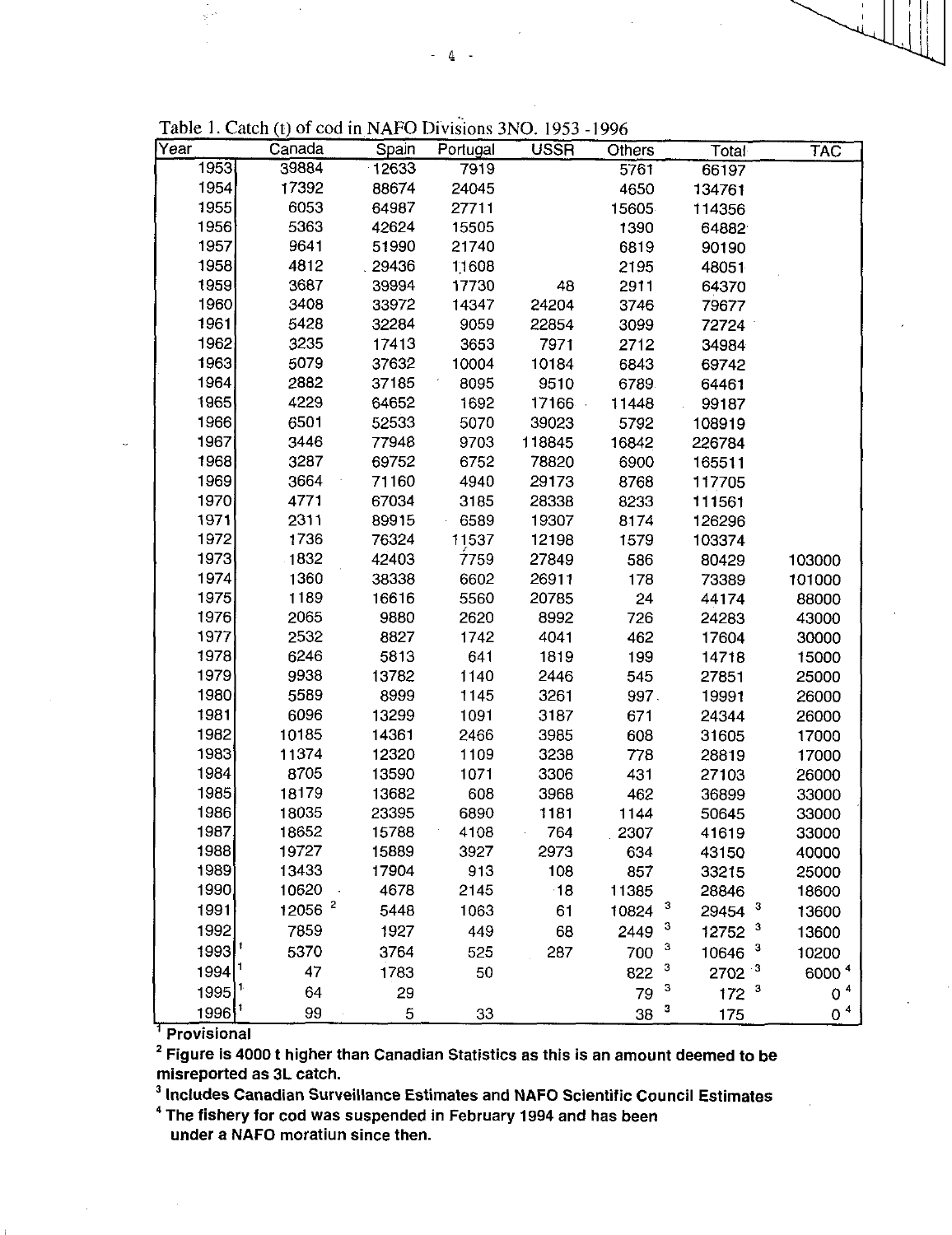| Month      |                           |                                                     | Can/N                     |                           |                                   | Total                                      |                         |
|------------|---------------------------|-----------------------------------------------------|---------------------------|---------------------------|-----------------------------------|--------------------------------------------|-------------------------|
|            | $\overline{\text{3N}}$    |                                                     | $\overline{{\bf 30}}$     |                           |                                   |                                            |                         |
|            | <b>OT</b>                 | GN                                                  | LL                        | <b>OT</b>                 | <b>MWT</b>                        | Can/N                                      |                         |
| Jan        |                           |                                                     |                           |                           |                                   | 0                                          |                         |
| Feb        |                           |                                                     |                           |                           |                                   | 0                                          |                         |
| Mar        |                           | 0                                                   |                           |                           | 0                                 | $\mathbf 0$                                |                         |
| Apr        |                           | 13                                                  | ı                         | $\bf{2}$                  | $\overline{O}$                    | 16                                         |                         |
| May        |                           | 13                                                  | 6 <sub>6</sub>            | $\overline{2}$            | t,                                | 20<br>k.                                   |                         |
| Jun        |                           | Ì                                                   |                           |                           |                                   | $\mathbf l$                                |                         |
| Jul        | $\mathbf{l}_{\mathrm{r}}$ |                                                     |                           | $\bf 6$                   |                                   | 7                                          |                         |
| Aug        |                           | $\mathbf{1}$                                        |                           | $\mathbf 0$               |                                   | $\mathbf{I}$                               |                         |
| Sep        |                           |                                                     |                           | $\mathbf{o}$              |                                   | $\mathbf 0$                                |                         |
| Oct        |                           |                                                     |                           |                           |                                   | $\mathbf 0$                                |                         |
| Nov        |                           |                                                     |                           | $\mathbf 6$               |                                   | $\bf 6$                                    |                         |
| Dec        |                           |                                                     |                           | $\mathbf 0$               |                                   | 0                                          |                         |
| Total      | $\mathbf{1}$              | $\overline{28}$                                     | $\overline{8}$            | $\overline{15}$           | $\overline{\mathfrak{o}}$         | $\overline{52}$                            |                         |
|            |                           |                                                     |                           |                           |                                   |                                            |                         |
| Month      |                           |                                                     | $\overline{\text{Can/M}}$ |                           |                                   | Total                                      |                         |
|            | $\overline{\frac{3N}{}}$  |                                                     |                           | 30                        |                                   |                                            |                         |
|            | LL                        | $\overline{\text{or}}$                              | <b>MWT</b>                | $\overline{GN}$           | $\overline{\mathbf{u}}$           | Can/M                                      | <b>Totals</b>           |
| Jan        |                           |                                                     |                           |                           |                                   | 0                                          | $\overline{0}$          |
| Feb        |                           |                                                     |                           |                           |                                   | 0                                          | 0                       |
| Mar        | $\overline{O}$            |                                                     |                           |                           | $\,2\,$                           | $\boldsymbol{\mathrm{3}}$                  | 3                       |
| Apr        |                           | 3                                                   | ı                         | 3                         | 13                                | 19                                         | 36                      |
| May        | $\mathbf 0$               |                                                     | $\mathbf 0$               |                           | $\boldsymbol{4}$                  | 4                                          | 24                      |
| Jun        |                           |                                                     |                           |                           |                                   | $\mathbf 0$                                | $\mathbf 1$             |
| Jul        |                           |                                                     |                           |                           | $\mathbf{l}$                      | $\bf{l}$                                   | 9                       |
|            | 5                         |                                                     |                           |                           |                                   | 7                                          | 8                       |
| Aug<br>Sep |                           |                                                     |                           |                           |                                   |                                            | $\overline{\mathbf{2}}$ |
| Oct        |                           | 0                                                   |                           |                           | $\frac{2}{2}$                     | $\frac{2}{2}$                              | $\mathbf 2$             |
| Nov        |                           | $\mathbf 0$                                         |                           |                           | $\overline{4}$                    | $\overline{\mathbf{4}}$                    | 10                      |
| Dec        |                           | $\mathbf 0$<br>$\overline{\overline{\overline{3}}}$ |                           | $\overline{\overline{3}}$ | $\overline{4}$<br>$\overline{33}$ | $\overline{\mathbf{4}}$<br>$\overline{46}$ | $\boldsymbol{4}$<br>99  |

Table 2. Cod landings (t) by month and gear from NAFO Divisions 3NO by Canada in 1996.

Table 3. Sampling avaliable to estimate catch at age for Divisions 3NO in 1996.

|                 |      |    | No.            |         |          | Sample |
|-----------------|------|----|----------------|---------|----------|--------|
| <b>Division</b> | Gear |    | Month measured | Quarter | No. aged | wt(t)  |
| 3N LL           |      | 2  | 28             |         |          |        |
|                 |      | 10 | 61             | 4       |          |        |
|                 |      |    |                |         |          |        |
| 30 LL           |      | 2  | 228            |         |          |        |
|                 |      | 5  | 410            | 2       |          |        |
| GN              |      | З  | 43             |         | 43       |        |
|                 |      |    | 335            | 2       | 192      |        |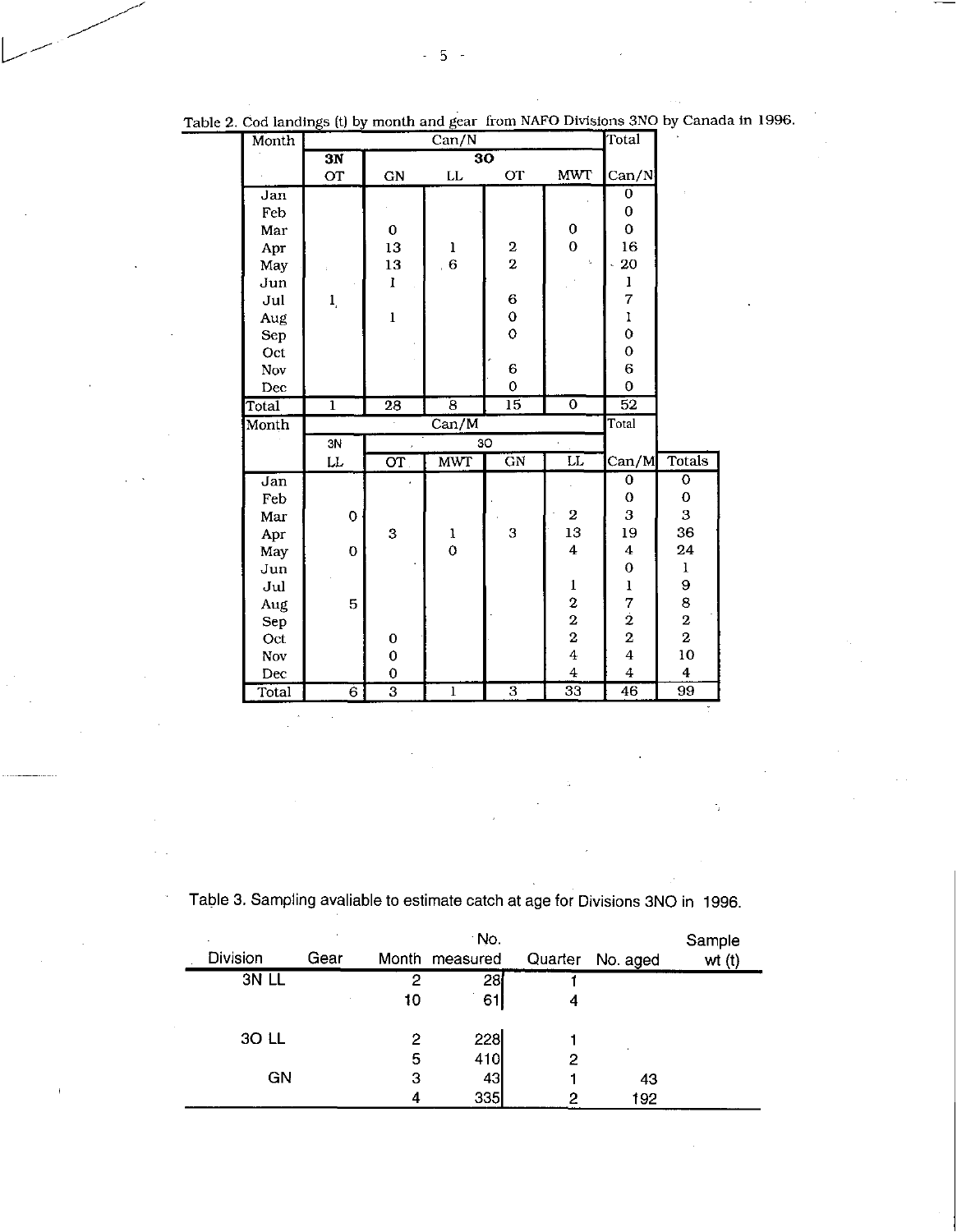|     | LEN | 3OGN         | 3OLL           | 3NGN                     |  |
|-----|-----|--------------|----------------|--------------------------|--|
|     | 49  | 0            | 0              | 0                        |  |
|     | 52  | 0            | 4              | $\overline{c}$           |  |
|     | 55  | 5            | 8              | $\bullet$                |  |
|     | 58  | 12           | 15             | 3                        |  |
|     | 61  | 17           | 44             | 2                        |  |
|     | 64  | 13           | 49             | 10                       |  |
|     | 67  | 16           | 73             | $\overline{\mathcal{L}}$ |  |
|     | 70  | 9            | 51             | 8                        |  |
|     | 73  | 14           | 50             | 4                        |  |
|     | 76  | 15           | 50             | 6                        |  |
|     | 79  | 12           | 45             | 3                        |  |
|     | 82  | 26           | 20             | 5                        |  |
|     | 85  | 16           | 20             | 7                        |  |
|     | 88  | 30           | 18             | 5                        |  |
|     | 91  | 17           | 17             | $\overline{\mathbf{c}}$  |  |
|     | 94  | 22           | 13             | 3                        |  |
|     | 97  | 12           | 18             | З                        |  |
|     | 100 | 19           | 14             | 4                        |  |
|     | 103 | 10           | 16             | $\mathbf{2}$             |  |
|     | 106 | 9            | 10             | $\ddot{\mathbf{0}}$      |  |
|     | 109 | 18           | 17             | $\mathbf{1}$             |  |
|     | 112 | 13           | 24             | 5                        |  |
|     | 115 | 18           | 13             | 3                        |  |
|     | 118 | 19           | 21             | 3                        |  |
|     | 121 | 12           | 11             | $\mathbf{1}$             |  |
|     | 124 | 10           | 6              | $\ddot{\mathbf{O}}$      |  |
|     | 127 | 6            | 3              | ۰O                       |  |
|     | 130 | 5            | 6              | 0                        |  |
|     | 133 | $\mathbf{2}$ | $\overline{c}$ | 0                        |  |
|     | 136 | 0            | O              | 0                        |  |
|     | 139 | 0            | 0              | O                        |  |
|     | 142 | $\mathbf{1}$ | 0              | 0                        |  |
|     | 145 | 0            | $\mathbf{1}$   | $\ddot{\mathbf{0}}$      |  |
|     | 148 | 0            | Ō              | 0                        |  |
| тот |     | 378          | 638            | 89                       |  |

Table 4. Frequencies available for partitioning catch at a

6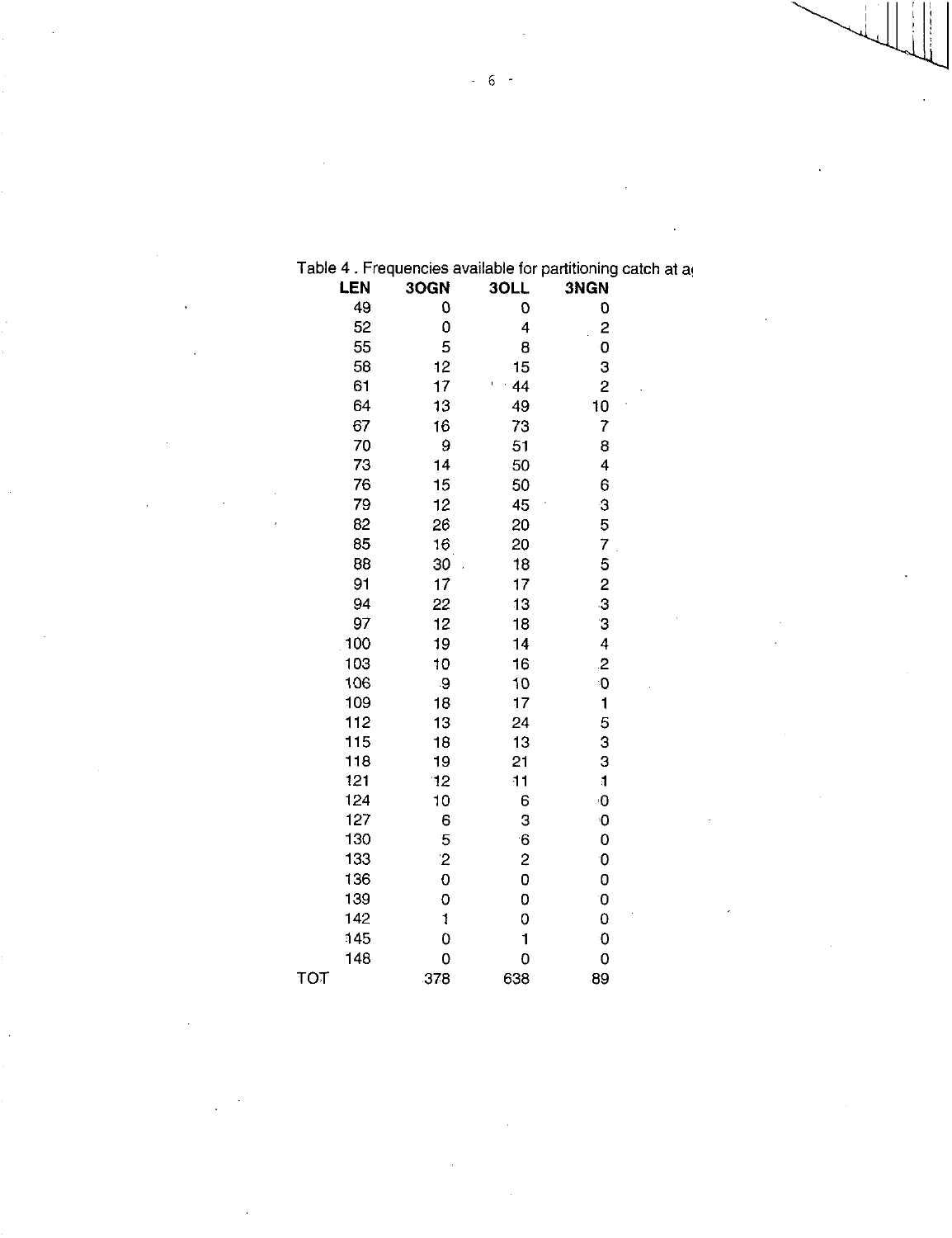| Table 5. Cod abundance from Canadian spring RV<br>Depth Strata                  |                             |                                     |                       |                                                                                                    |                                                                  |                   | urveys in Division 3N for depths<br>WT WT WT      |                                                 |                                                 |                     |                    |                           |                                  |                                 |                         |
|---------------------------------------------------------------------------------|-----------------------------|-------------------------------------|-----------------------|----------------------------------------------------------------------------------------------------|------------------------------------------------------------------|-------------------|---------------------------------------------------|-------------------------------------------------|-------------------------------------------------|---------------------|--------------------|---------------------------|----------------------------------|---------------------------------|-------------------------|
| range                                                                           |                             | Area                                | 2                     | AN 43                                                                                              | Ŧ                                                                |                   |                                                   | 5                                               | 95-96                                           | 105-106             | 119-120            | 136137                    | 152-153                          | 168-169                         | 188-189                 |
| (fath)                                                                          |                             | Sq.mi                               | 1984                  | 1985                                                                                               | 1986                                                             | 58-59<br>1987     | 1988                                              | 1989                                            | 1990                                            | 1991                | 1992               | 1993                      | 1994                             | 1995                            | 1996                    |
|                                                                                 | mean survey date            |                                     | $2$ -May-84           |                                                                                                    | Apr-86                                                           | $9$ May $87$      | $-May-88$                                         | 2 May 89                                        | $May$ 90                                        | 7-May-91            | 8 May 92           | 3 May 93                  | 18 May 94                        | 8-May 95                        | <u>25 May 36</u>        |
| e<br>G                                                                          | 375                         | 593                                 | 2302                  | $\frac{27 - A p \cdot -85}{12390}$ $\frac{149}{27167}$ $\frac{27167}{27167}$ $\frac{50443}{29443}$ | $\frac{1}{25}$                                                   | 6223              | 3134                                              | $\frac{1}{36}$ $\frac{1}{30}$                   | 3236                                            | ₣                   | 148                |                           | 0                                | 0                               |                         |
|                                                                                 | 376                         | 1499                                | 149223                |                                                                                                    |                                                                  | 88795             | 2533                                              |                                                 | 268                                             | $\frac{9}{1}$       |                    |                           | P                                | සි                              | 165                     |
| $\overline{31.50}$                                                              |                             | 2992                                | $\frac{13655}{13655}$ |                                                                                                    |                                                                  | $\frac{1}{2}$     | $\overline{\overline{\overline{5}}}$              |                                                 | 3020                                            |                     | 2731               | 505                       | 0                                |                                 | $\frac{1}{4}$           |
|                                                                                 | $\frac{8}{8}$ $\frac{8}{8}$ | 1853                                | 29339                 |                                                                                                    | ន្ត្រី ឆ្លូ ខ្លួ ខ្លួ<br>ត្រី ឆ្លូ ខ្លួ ខ្លួ                     | 47837             | 15405                                             | <b>25</b><br>25<br>26<br>25<br>26               | 6634                                            | ខ្ល ಕ್ಷ ន្ត ឌ្ល<br> | $\tilde{g}$        | 836                       | $\mathbf{S}$                     | ី និ                            | 1077                    |
|                                                                                 |                             | 2520                                | 68550                 |                                                                                                    |                                                                  | 117654            |                                                   |                                                 | 8400                                            |                     | 8                  | Ë                         |                                  |                                 |                         |
|                                                                                 | 373                         | 2520                                | 27500                 |                                                                                                    |                                                                  | 11738             | 6860<br>2625                                      |                                                 | 1575<br>388                                     |                     |                    |                           |                                  |                                 | 888                     |
|                                                                                 |                             |                                     | 10431                 | 776                                                                                                | 8                                                                |                   | 879                                               | 8                                               |                                                 | 26                  | 129                |                           |                                  |                                 |                         |
|                                                                                 |                             | $\frac{1}{3}$ $\frac{1}{3}$         |                       |                                                                                                    |                                                                  |                   | $\frac{8}{3}$                                     | $rac{1}{6}$                                     | 4                                               | 이용                  |                    |                           |                                  |                                 |                         |
| $\frac{1}{2}$                                                                   | នី ឌីឌ្រី ខ្លី ឌី           |                                     | $\frac{8}{8}$         | ¦٥                                                                                                 | 40375                                                            | $\frac{25}{35}$   |                                                   |                                                 | $\frac{9}{5}$                                   |                     | 1696               | $\frac{1}{2193}$          | 0                                |                                 | $\overline{3}$          |
|                                                                                 |                             | $\overline{100}$                    |                       | 2451<br>3572                                                                                       | $rac{465}{22}$                                                   |                   |                                                   |                                                 |                                                 | 00                  |                    | $\boldsymbol{\mathsf{a}}$ | $\frac{1}{4}$                    | 。。                              |                         |
|                                                                                 |                             | 647                                 | $\circ$               |                                                                                                    |                                                                  | 8                 | $\frac{8}{100}$                                   |                                                 | 3325                                            |                     |                    |                           | o                                |                                 |                         |
| $\frac{101}{150}$                                                               |                             | 225                                 | 2703                  | 57884                                                                                              | <br> 3                                                           | န္ဒြ              | 5328                                              | $rac{3}{2}$ $rac{3}{2}$ $rac{3}{2}$ $rac{3}{2}$ | $\frac{297}{2}$                                 | 1047                | 16484              | 331                       | eg1                              | $\frac{6}{9}$                   | $\frac{310}{163}$       |
|                                                                                 | 378                         | $\frac{1}{2}$ $\frac{5}{2}$         | 2481<br>1534          |                                                                                                    | 6313<br>8249                                                     | 2124<br>392       | $1921$<br>$3185$                                  | 1612                                            | 2751                                            | 875                 | 3707               | 608                       | 22                               |                                 |                         |
|                                                                                 | $\overline{3}$              |                                     |                       | 2968                                                                                               |                                                                  |                   |                                                   | 3741                                            | 3665                                            | 28                  | 8                  |                           | <u>بہ</u>                        |                                 | $\frac{8}{2}$           |
| $\frac{151}{200}$                                                               | ြ                           | 64                                  |                       | $\mathbb{E}$                                                                                       | 444                                                              | E                 |                                                   | នន្ត<br>និ                                      | 8 es<br>8                                       | 2528                | 2678<br>8782       | ස                         | 337                              | $\frac{1}{2}$   23 $\%$ $\%$    | ဒ                       |
|                                                                                 | 380<br>380                  | $\overline{106}$                    | <b>788</b>            | 3195                                                                                               | 5010                                                             |                   | $\boldsymbol{4}$                                  |                                                 |                                                 | 2311<br>3859        |                    | 545                       |                                  |                                 | 204                     |
|                                                                                 |                             |                                     |                       | 3681                                                                                               |                                                                  | डू                | 1498                                              |                                                 | 2062                                            |                     | <b>S2</b>          | 20654                     |                                  |                                 | Ę                       |
| total all strata fished < 200 fathoms                                           |                             |                                     | 455890                | 202158                                                                                             | 90915                                                            | $\frac{1}{27301}$ | 85786                                             | 3<br> 3<br> 4                                   | 46692                                           | 7156                | 38174              | 29420                     | ខ្ន                              | <u> a</u>                       | 3<br>  3                |
| 1 std dev                                                                       |                             |                                     | 157039                | 27576                                                                                              | 35654                                                            | 91793             | 15324                                             | 5543                                            | 7693                                            | 4176                | 5808               | 20213                     | 520                              | 65                              | 787                     |
|                                                                                 |                             |                                     |                       |                                                                                                    | <b>Lvevs</b>                                                     |                   |                                                   | 002                                             | lathoms.                                        |                     | Shaded Numbers are |                           | estimates for non sampled strata |                                 |                         |
| Table 6. Cod biomass (t) from Canadian spring RV<br>Depth Strata Vessel AN WT29 |                             |                                     |                       |                                                                                                    |                                                                  |                   | $\frac{\text{Division 3N for depths}}{\text{WT}}$ | ξ                                               |                                                 |                     |                    |                           |                                  |                                 |                         |
| range                                                                           |                             | Area                                | 27                    | AN 43                                                                                              | Ч                                                                |                   | ξ                                                 |                                                 |                                                 | 105-106             | 119-120            | 136-137                   | 152-153                          | 168-169                         | 188-189                 |
| (tath)                                                                          |                             | Sq. mí.                             | 1984                  | 1985                                                                                               | 1986                                                             | 58-59<br>1987     | 1988                                              | 88.<br>88                                       | 95-96<br>1990                                   | 1991                | 1992               | 1993                      | 1994                             | 1995                            | 1996                    |
| mean survey date                                                                |                             |                                     | 2-May-84              | $27 - Aq$                                                                                          | $Apr-86$                                                         | -May-87           | B <sub>8</sub> -ABM-                              | 88-yaw-                                         | De-vely-                                        | re-vew-             | 8-May-92           | 3-May-93                  | 8-May-94                         | 8-May-95                        | 5-May-96                |
| ြ<br>၁-၁၀                                                                       | 375                         | <u>1597</u>                         | 7018                  |                                                                                                    | 21041                                                            | 13506             | 23154                                             | 25148                                           | 16134                                           | 1835                | 2331               | 1145                      | 0                                |                                 |                         |
|                                                                                 | 376                         | 1499                                | 16673                 |                                                                                                    | 2954                                                             | 9148              | 6555                                              | 1256                                            | 3791                                            | 1483                |                    |                           | o                                | io                              | 8                       |
| $31 - 50$                                                                       | 360                         | 2992                                | 21843                 | Apt-85<br>26266<br>262794<br>203794<br>1523<br>1523                                                | 3781                                                             | 4155<br>50358     | 3792                                              | 2145                                            | 10488<br>30149                                  | 1032<br>16646       | 1445               | Ş                         | 0                                |                                 | 457<br>647              |
|                                                                                 | g                           | 1853<br>2520                        | 20008<br>75781        |                                                                                                    | 61130                                                            | 44250             | 25677                                             | 26588<br>19517                                  | 37344                                           | 4343                | 399<br>668         | 3455<br>1522              | 34                               |                                 | $\overline{\mathbf{a}}$ |
|                                                                                 | 362<br>373                  | 2520                                | 33487                 |                                                                                                    | 31327<br>4378<br>1338                                            |                   | 19890<br>9738<br>5872                             |                                                 |                                                 |                     | $\circ$            |                           |                                  |                                 | ø                       |
|                                                                                 | 374                         | 931                                 | 14987                 |                                                                                                    |                                                                  | 14596<br>1832     |                                                   | 8996<br>987                                     | 5802<br>5050                                    |                     | $\rm S$            |                           |                                  |                                 | F                       |
|                                                                                 |                             | 674                                 | 502                   |                                                                                                    |                                                                  | 1664              | 236                                               | 574                                             | 615                                             | 853                 | $\circ$            | °                         | o                                | 00                              | $\circ$                 |
| $51 - 100$                                                                      | ឌ្ឍឌ្លក្ដ                   | 421                                 | 용 휴                   |                                                                                                    | 2639<br>138                                                      | $rac{179}{1720}$  | 637                                               | 213                                             | ļέ                                              | န္တ                 | 113                | 433                       | o                                |                                 | S                       |
|                                                                                 |                             | $\overline{100}$                    |                       | 219                                                                                                |                                                                  |                   |                                                   | $\frac{48}{28}$                                 |                                                 | $\circ$ $\circ$     |                    |                           | œ                                | 。。                              | $\circ$                 |
|                                                                                 | $\frac{28}{35}$             | 647                                 | $\circ$               |                                                                                                    |                                                                  |                   | <b>88</b><br>1917                                 |                                                 |                                                 |                     |                    |                           |                                  |                                 | $\circ$                 |
| $101 - 150$                                                                     |                             | 225                                 | 822                   | $rac{257}{986}$                                                                                    | $\frac{1}{2}$ $\frac{1}{2}$ $\frac{1}{2}$ $\frac{1}{2}$          | $\frac{42}{368}$  |                                                   |                                                 | $\frac{18}{12}$ $\frac{18}{12}$ $\frac{18}{12}$ | 7489                | 2650               | 1699                      | 164                              | $\frac{1}{36}$ & $\frac{4}{36}$ | ឆ្ន                     |
|                                                                                 | 378                         | $rac{3}{2}$ $rac{3}{2}$ $rac{3}{2}$ | 692                   |                                                                                                    |                                                                  |                   |                                                   | 432                                             |                                                 |                     | 413                | 247                       | ढ                                |                                 | $\mathbf{a}$            |
|                                                                                 | $\overline{3}$              |                                     | 765                   |                                                                                                    | 2913                                                             |                   |                                                   | 216                                             |                                                 |                     | $\ddot{ }$         |                           |                                  |                                 | ੩                       |
| $151 - 200$                                                                     | န္ကြ                        |                                     |                       |                                                                                                    |                                                                  | မြန်လ<br>မြန်     |                                                   |                                                 |                                                 |                     |                    | $\frac{6}{4}$             | ှုဖွဲ့ ဗွ                        |                                 | $\overline{18}$         |
|                                                                                 | 379<br>$\frac{8}{36}$       | $\overline{106}$                    | 382<br>411            | $\frac{5}{33}$<br>$\frac{53}{35}$<br>$\frac{33}{55}$<br>$\frac{33}{55}$                            | $\frac{1}{3}$<br>$\frac{1}{3}$<br>$\frac{1}{3}$<br>$\frac{1}{3}$ | 1018              | $\frac{4}{3}$ glg $\mu$ g                         | 3 \$ \$                                         | <b>278</b><br>258                               | 352                 | <u>နားမှု န</u>    | 205<br>9823               |                                  | $\frac{1}{2}$ မှိ စ             | 66<br>8                 |
| total all strata fished < 200 fathoms                                           |                             |                                     |                       |                                                                                                    |                                                                  | 247937            |                                                   |                                                 |                                                 |                     |                    |                           |                                  |                                 |                         |
| 1 std dev                                                                       |                             |                                     | 193825<br>29836       | 154547<br>18270                                                                                    | 37124<br>33801                                                   | 37740             | 07986<br>12640                                    | 89212<br>12355                                  | 13355<br>13694                                  | 9536<br>   9526<br> | $\frac{154}{2748}$ | 3845<br>8629              | 78                               | <b>925</b>                      | 88<br>55                |
|                                                                                 |                             |                                     |                       |                                                                                                    |                                                                  |                   |                                                   |                                                 |                                                 |                     |                    |                           |                                  |                                 |                         |

 $\overline{7}$  $\overline{\phantom{a}}$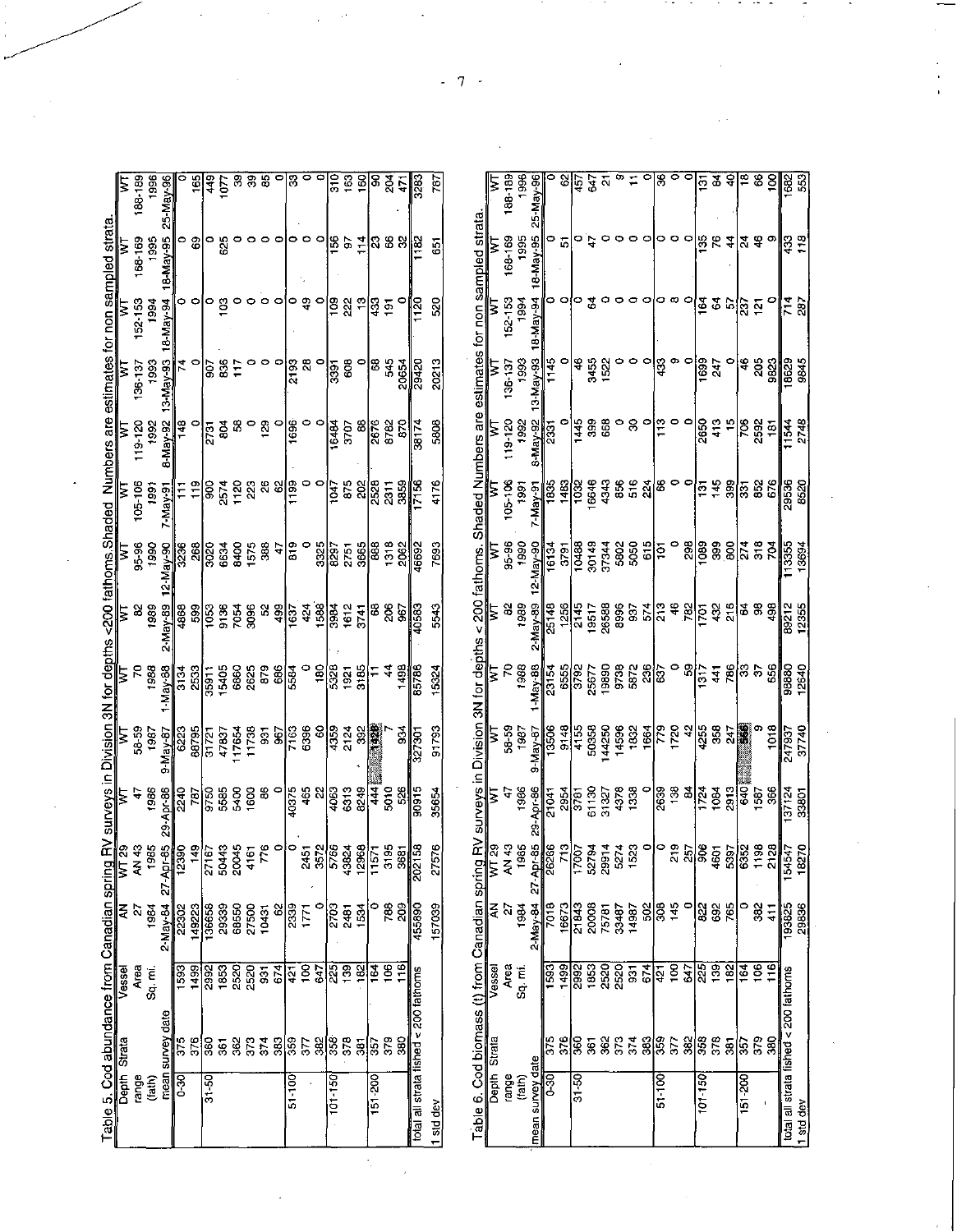|                                                                                                                                                                                  | 188-189     | 1996   | 25 May 96           | ٩       | $\overline{3}$  | 1394          |               | $\circ$     | 0   | Έ       | $\overline{t}$ |     | 14/4                             | 4789                    | 519       |                                                                                              |   | 188-189        | 1996           |                   | S             | ္            | Ē             |                | 00               | 0   |                | <b>EE</b> | $\frac{1}{2}$ |                                  | 2430                    | $rac{6}{6}$ |
|----------------------------------------------------------------------------------------------------------------------------------------------------------------------------------|-------------|--------|---------------------|---------|-----------------|---------------|---------------|-------------|-----|---------|----------------|-----|----------------------------------|-------------------------|-----------|----------------------------------------------------------------------------------------------|---|----------------|----------------|-------------------|---------------|--------------|---------------|----------------|------------------|-----|----------------|-----------|---------------|----------------------------------|-------------------------|-------------|
|                                                                                                                                                                                  |             |        |                     |         |                 |               |               |             |     |         |                |     |                                  |                         |           | I strata.                                                                                    |   |                |                | 25-May-96         |               |              |               |                |                  |     |                |           |               |                                  |                         |             |
| Σ                                                                                                                                                                                | 168-169     | 1995   | 18-May-95           | $\circ$ | $\mathcal{E}$   | 등             | ÷,            | 5 3         |     | E       | Έ              | Ē   | 414                              | 1597                    | 659       |                                                                                              | ξ | 168-169        | 1995           | 18 May 95         |               | $\bullet$    | $\mathbf{A}$  |                | ន គ.ន            |     | ミミ             |           | E             |                                  | ခြ နွ နွ                |             |
| Σ                                                                                                                                                                                | 152-153     | 1994   | 18-May-94           |         | 88              | 22            | ਨ             |             | o   | 0       |                |     | 383                              | 1504                    | 555       |                                                                                              |   | 152-153        | 1994           | <b>PG-Nay-84</b>  | $\frac{8}{2}$ | $\mathbf{S}$ | ଞ $ 8 $       |                | 0                | ۰O  | l⇔             |           |               | 166                              | 880                     | 285         |
| ξ                                                                                                                                                                                | $136 - 137$ | 1993   | $13 - M$ a $v - 93$ | ₽       | $-144$          |               | o,            | ∘           | 0   | č       | Ξ              | Έ   | 1496                             | 30916                   | 20228     |                                                                                              | ₹ | 136-137        | $\frac{56}{3}$ | I3-May 93         | S             | $\circ$      | 313           | Φ              | ∘                | o   | č              | Ē         | Ξ             | 33                               | 18982                   | 3846        |
| Σ                                                                                                                                                                                | 119-120     | 1992   | 8-May-92            | 13573   | Ē               | 2144          | $\frac{1}{2}$ | o           | 0   | Ē       | Ē              | Έ   | 15829                            | 54003                   | 12445     |                                                                                              | Σ | 119-120        | 1992           | 8 May 92          | 3415          | Ē            | 805           | ೫              | P                | P   | E              | Ē         | Ξ             | 4252                             | 15795                   | 3853        |
| ξ                                                                                                                                                                                | 105-106     | 1991   | 7-May-91            | 1970    | $\overline{5}$  | 83            | ශී            | $\circ$     |     | Έ       | Έ              | Ξ   | 3273                             | 20429                   | 4280      |                                                                                              | ξ | 105-106        | $\frac{5}{2}$  | 7 May 91          | 82<br>185     |              | 486           | Z              | $\circ \circ$    |     | E              | Έ         | Έ             | 1364                             | 30901                   | 854         |
| Table 7. Cod abundance (000's) from Canadian spring RV surveys in Division 3N for depths > 200 fathoms.Shaded Numbers are estimates for non sampled strata<br>$\mathsf{\dot{z}}$ | 95-96       | 1990   | 12-May-90           | Ξ       | ਵ               | ՟             | Ξ             | ਵ           |     | Έ       | E              |     |                                  | 46692                   | 7693      |                                                                                              | ξ | 95.96          | 1000           | 2 May 90          | Ξ             | Έ            | Έ             | ቼ              | Ξ                | E   | Έ              |           |               |                                  | 113355                  | 13694       |
| ξ                                                                                                                                                                                | S)          | 1989   | 2 May-89            | Ξ       | ᄙ               | ਵ             | Ξ             | ᄒ           | Έ   |         | ΈĒ             | Έ   |                                  | 40583                   | 5543      |                                                                                              | ξ | 82             | 1989           | 2 May 89          | Ë             | 专            | Ē             | ቺ              | 토                | ᅚ   | Έ              | Έ         | Έ             | ć                                | 89212                   | 12322       |
|                                                                                                                                                                                  | 20          | 1988   | -May-88             | Έ       | ᄇ               | ᄇ             | Ξ             | 굲           | Έ   | Έ       | Έ              | Έ   |                                  | 85786                   | 15385     |                                                                                              | ₹ | R              | 1988           | $\frac{M}{2}$ 88  | Ξ             | Έ            | Έ             | E              | Έ                | Ξ   | Έ              | Έ         |               |                                  | 98880                   | 12640       |
| Σ                                                                                                                                                                                | 58-59       | 1987   | 9 May 87            | E       |                 | Έ             |               |             |     | Ξ       | ē              |     |                                  | 327301                  | 91793     | surveys in Division 3N for depths >200 fathoms. Shaded Numbers are estimates for non sampled | ξ | 58-59          | 1997           | 9 May 87          | ፞፝፝፝          | Ĕ            | Έ             | Έ              | 토                | Έ   | Ξ              | ᅕ         | Έ             | Ē                                | 247937                  | 37740       |
| ξ                                                                                                                                                                                | 47          | 1986   | 29-Apr-86           | E       | Ξ               | Ξ             | Ē             | Ξ           | Έ   | Ξ       | Έ              | È   |                                  | 90915                   | 35654     |                                                                                              | ξ | $\ddot{\tau}$  | 1986           | 29-Apr-86         | Έ             | E            | Έ             | Έ              | ᅚ                | Έ   | Έ              | Έ         |               | Έ                                | 137124                  | 33801       |
| $\frac{29}{5}$                                                                                                                                                                   | AN 43       | 1985   | 46<br>L<br>27-Ap    | Ξ       | ՟               |               |               |             |     | ē       |                |     | Ξ                                | 202158                  | 7576<br>5 |                                                                                              |   | AN 43          | 1985           | $y - 85$<br>27-Ap | Ξ             | ਵ            | ē             | Ξ              | Ξ                |     | Ē              | ᆍ         |               | Ë                                | 547<br>$\frac{2}{2}$    | 270<br>ຼື   |
|                                                                                                                                                                                  | ≨ ৯         | 1984   | 2-May-84            |         | Έ               | Έ             |               | 로 호         | ਟ   | Ξ       | Έ              | Έ   |                                  | 455890                  | 157039    |                                                                                              |   | $\overline{c}$ | 1984           | 2 May 84          | Έ             | Έ            | Έ             | έ              | 石                | Ē   | E              | 토         | Έ             | Ē                                | 193825                  | 29836       |
| Vessel                                                                                                                                                                           | Area        | Sq.mi. |                     | S       | $\frac{105}{2}$ | $\frac{8}{5}$ | $\frac{1}{2}$ | $\tilde{r}$ | 156 | 134     | 106            | 154 |                                  |                         |           |                                                                                              |   | Area           | Sq. mi.        |                   | 155           | 105          | $\frac{8}{5}$ | $\frac{24}{5}$ | $\tilde{\kappa}$ | 156 | $\frac{34}{2}$ | 106       | $\frac{1}{2}$ |                                  |                         |             |
| Strata                                                                                                                                                                           |             |        | mean survey date    |         | 725             | 727           | 724           | 726         | 728 | 752     | 756            | 760 |                                  |                         |           |                                                                                              |   |                |                | mean survey date  | នា            | 725          | 727           | 724            | 726              | 728 | 752            | 756       | 760           |                                  |                         |             |
| Depth                                                                                                                                                                            | range       | (tath) |                     | 201-300 |                 |               | $301 - 400$   |             |     | 401-500 |                |     | total strata fished >200 fathoms | total all strata fished | $1$ STD   | Table 8. Cod biomass (t) from Canadian spring RV<br>Depth Strata Vessel                      |   | range          | (tat)          |                   | 201-300       |              |               | $301 - 400$    |                  |     | 401-500        |           |               | total strata fished >200 fathoms | total all strata fished | $1$ STD     |

 $-8 -$ 

 $\hat{\boldsymbol{\gamma}}$ 

 $\frac{1}{2}$ 

 $\hat{\boldsymbol{\cdot}$ 

 $\frac{1}{2}$ 

 $\bar{\beta}$ 

 $\ddot{\phantom{a}}$ 

 $\ddot{\phantom{a}}$ 

 $\frac{1}{2}$  ,  $\frac{1}{2}$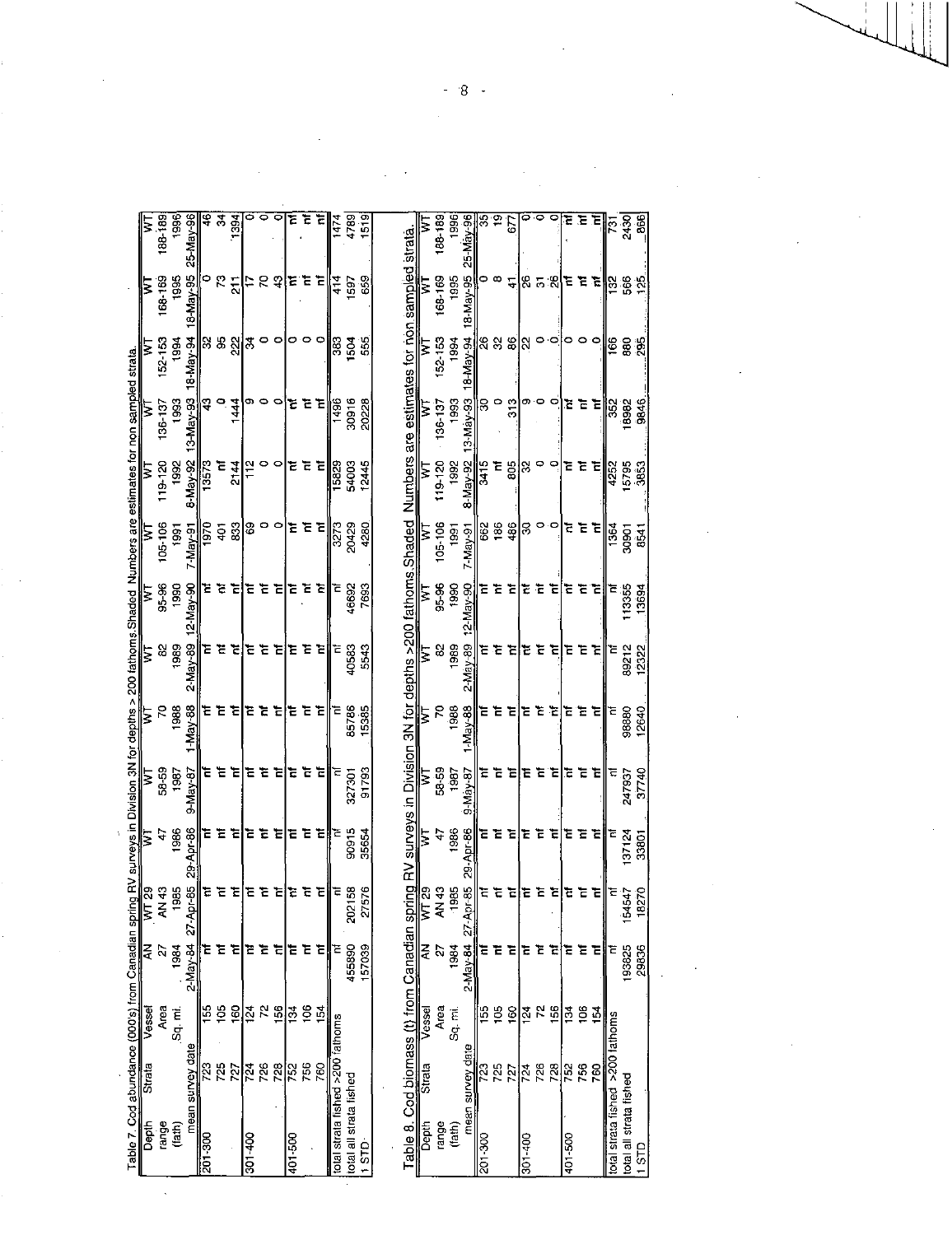| $\frac{101}{150}$<br>range<br> 8<br> 5<br>(tath)<br>$51 - 100$ | Sq. mi<br>mean survey date<br>ន្ល     | Area                     |                     | ⋛                               |                                                             |                                     |                         |                                                     |                                    |                                                                                   |                                                                       |                                                      |                    |                            |                        |
|----------------------------------------------------------------|---------------------------------------|--------------------------|---------------------|---------------------------------|-------------------------------------------------------------|-------------------------------------|-------------------------|-----------------------------------------------------|------------------------------------|-----------------------------------------------------------------------------------|-----------------------------------------------------------------------|------------------------------------------------------|--------------------|----------------------------|------------------------|
|                                                                |                                       |                          | Ļ,                  | Ş,                              | 4                                                           | 58-60<br>1987                       | ξ                       | 8                                                   | 95-96<br>1990                      | 105106                                                                            | 119-120                                                               | 136-137                                              | $152 - 154$        | 163-169                    | 188-189                |
|                                                                |                                       |                          | 1984                | 1985                            | 1986                                                        |                                     | 1988                    | 1989                                                |                                    | $\overline{9}$                                                                    | 1992                                                                  | 1993                                                 | 1994               | 1995                       | 1996                   |
|                                                                |                                       |                          | 3 May 84            | $\frac{15 - Ap \cdot 45}{7892}$ | 22.Apr-86                                                   | ن<br>پاک                            |                         |                                                     |                                    |                                                                                   |                                                                       | 30 Apr 93                                            | 4 May 9            | May 95                     | Nay 90                 |
|                                                                |                                       | 2003                     | 1971                |                                 | ူး<br>(၁                                                    | 11315                               | $\frac{1}{2}$           | Apr-89<br>1609<br>2007                              |                                    | $\frac{5}{2}$<br>$\frac{1}{4}$<br>$\frac{3}{4}$<br>$\frac{3}{4}$<br>$\frac{3}{4}$ | 하다<br>하                                                               | ္ကြ                                                  |                    |                            | 482.                   |
|                                                                | នី                                    | 456                      | 3363                | 1921                            | 744                                                         | 1900                                |                         |                                                     |                                    |                                                                                   | S,                                                                    |                                                      |                    |                            | 340                    |
|                                                                | 33 <sub>0</sub>                       | 1898                     | 23356               | 9724                            | 8933                                                        | 20210                               |                         |                                                     |                                    |                                                                                   |                                                                       | 835                                                  |                    | $\frac{5}{3}$              | 2109                   |
|                                                                | 30                                    | 1716                     | 10606               | 9414                            | 10282<br>17725                                              | 146151                              |                         | 20166<br>1960<br>6112                               |                                    | 2463<br>2569<br>2071                                                              | ន្ត្រី និង និង នៅខ្លួន<br>និង មិន និង នៅខ្លួន                         | $\frac{9}{119}$                                      | පි සි              |                            | $\frac{1}{4}$          |
|                                                                | $\overline{5}$                        | 2520                     | 78342               | 17578                           |                                                             | 71723                               |                         |                                                     |                                    |                                                                                   |                                                                       |                                                      |                    |                            | 525                    |
|                                                                | 352                                   | 2580                     | 41362               | 17656                           | 9803                                                        | 35888                               |                         | 10474                                               | 14499                              | 9752                                                                              |                                                                       | នីទី                                                 | <u>និង</u>         | E                          | 1115                   |
|                                                                |                                       | 1282                     | $\circ$             |                                 |                                                             |                                     |                         | 4731                                                | 6499                               |                                                                                   |                                                                       |                                                      |                    | $\frac{85}{2}$             | 57                     |
|                                                                | ္တုဒ္က                                | $\frac{1}{2}$            | 398                 | $\frac{8}{3}$                   | $\frac{2773}{2838}$                                         | 29032<br>29032<br>30014             |                         | $\frac{12}{312}$                                    | $\frac{1}{2}$                      | $\frac{1297}{22309}$                                                              |                                                                       | $\frac{1}{2}$                                        | $\frac{1}{3959}$   | ≊<br> =                    | န္တြ                   |
|                                                                | $\frac{35}{25}$                       | 1047                     | $\frac{8}{3}$       | 3432                            |                                                             |                                     |                         |                                                     |                                    |                                                                                   |                                                                       | 296105                                               |                    | 2399                       | 3184                   |
|                                                                |                                       |                          | 1909                | 5688                            |                                                             | 1799                                |                         | <b>SORO</b>                                         |                                    |                                                                                   | 6913                                                                  | 231602                                               | $\frac{32}{2}$     | $\overline{\mathbf{5}}$    | 2502                   |
|                                                                | 339                                   | $rac{9}{380}$            | 14625               | 894                             | 1369<br>135                                                 | 2383                                | 488                     | $\tilde{z}$                                         | <b>523</b><br>533                  | 22436<br>1571<br>9019                                                             | 809                                                                   | 406                                                  |                    |                            |                        |
|                                                                |                                       | 474                      | 2238                | 1843                            |                                                             |                                     | 227                     |                                                     |                                    |                                                                                   |                                                                       | 1415                                                 |                    |                            | 8                      |
|                                                                | ង្គន្រ្ត ន្ល                          | $\overline{5}$           |                     | å                               | $\frac{16}{2}$ $\frac{16}{2}$ $\frac{16}{2}$ $\frac{16}{2}$ | 6568<br>586                         |                         | ႙ၟႜႜႜ႙                                              | $\frac{25}{25}$                    | အ <u>ေ ချွ</u>                                                                    | $\frac{6}{5}$ $\frac{1}{6}$ $\frac{6}{5}$ $\frac{3}{4}$ $\frac{4}{5}$ | $\overline{514}$                                     | 18 8<br> 8 9       | $\tilde{=}$                | 38                     |
|                                                                |                                       | $\frac{5}{2}$            | 。。。                 | Ļ,                              |                                                             | $\ddot{ }$                          | ၀၀                      |                                                     |                                    |                                                                                   |                                                                       | 407                                                  |                    | ۰                          |                        |
|                                                                | 355                                   | 103                      |                     | 4070                            |                                                             | $\overline{5}$                      |                         | 987                                                 |                                    |                                                                                   |                                                                       | 236                                                  | 8                  |                            | <u>हैं</u>             |
| $\frac{151200}{200}$                                           | $\overline{334}$                      | 8                        | ۰                   | $\frac{8}{25}$                  | ဒ္ဒြ                                                        |                                     | $\frac{2}{3}$           | <u> य</u>                                           | 543                                | $\frac{1}{2}$                                                                     | 5                                                                     | Ë                                                    | န္တြ               | $\overline{\phantom{0}}$ 8 | <u>ist</u>             |
|                                                                | 335                                   | छ                        | $\circ$             | $\circ$                         | $\bf{3}$                                                    |                                     | $\tilde{\mathcal{L}}$   |                                                     | P.                                 | P.                                                                                | 1275                                                                  | $\frac{2}{3}$                                        | $\frac{157}{2}$    | 8                          | $\frac{6}{2}$          |
|                                                                | 356                                   | 6                        |                     | $\circ$                         | $\frac{1}{2}$                                               |                                     | $\overline{5}$          | $\frac{5}{2}$                                       | ä                                  | 546                                                                               | 2665                                                                  | ङ्                                                   | $\frac{1}{9}$      |                            | ຊ                      |
|                                                                | total strata fished < 200 fathoms     |                          | $\frac{1}{8}$       | 35025                           | 16336<br>16386<br>1638                                      | 54997                               | 143763                  | 67215                                               | 5<br>  5                           | 785821                                                                            | 33549<br>22549                                                        | $\frac{22}{337522}$                                  | 20100              | န္တြ                       | $\sqrt{\frac{202}{2}}$ |
| 1 std dev                                                      |                                       |                          | 23492               | 12072                           |                                                             | 118784                              | 39030                   | 10972                                               | 10310                              | 669240                                                                            |                                                                       | 271901                                               | 13845              | 1800                       | 4574                   |
| Table 10.<br>Depth                                             | Cod biomass (t) from Canadian (Spring | Vesse                    | $\frac{2}{4}$       | ₹                               | इ                                                           | ļΣ                                  | ξ                       | g) RV Surveys in Division 30 for depths<br>ξ        | ξ                                  |                                                                                   |                                                                       | < 200 fathoms. Shaded Numbers are estimates for<br>ξ |                    | ξ                          | non-sampled strata     |
| range                                                          |                                       | Area                     | $\tilde{z}$         | $\boldsymbol{\mathcal{L}}$      | ÷                                                           | 58-80<br>1987                       | S                       | 3                                                   | 95-96<br>1990                      | 105-106                                                                           | 119-120                                                               | $136 - 137$                                          | 152-154            | 168-169                    | 188-189                |
| (tath)                                                         | Sirata                                | ie<br>अ                  | 1984                | 1985                            | 1986                                                        |                                     | 1988                    | 1989                                                |                                    | 1991                                                                              | 1992                                                                  | 1993                                                 | 1994               | 1995                       | 1996                   |
|                                                                | mean survey date                      |                          | <b>B-May-84</b>     | $15 - Ap - 85$                  | $2 - Ap - 86$                                               | نه<br>چونې                          |                         | $\frac{39}{4}$                                      |                                    |                                                                                   | 26-Apr-92                                                             | 30-Apr-93                                            | 4-May-94           | ÷May-9                     | -May-9c                |
| $\sqrt{3}$                                                     | 3                                     | 2089                     | 7964                | 9372                            | 4167                                                        | 12075                               | Apr-88<br>4486          | $\frac{1}{3}$                                       | 8155<br>- 1907<br>- 1908<br>- 1915 | <u>-Apr-91</u><br>266                                                             |                                                                       |                                                      |                    |                            | ğ                      |
|                                                                | $\overline{3}$                        | 456                      | 4536                | 4591                            | 1295<br>23245                                               | 382                                 | 2176                    | 481                                                 |                                    |                                                                                   | 224                                                                   |                                                      |                    |                            | ඝූ                     |
|                                                                | 338                                   | 1898                     | 43090               | 13670                           |                                                             | 20013                               | 14538                   | 25430                                               |                                    | ಸಿ ಕ್ಷ<br>ನಿಕ್ಷ ತೆ                                                                | 1883                                                                  | 4981                                                 | 1841               | 3439                       | 535                    |
|                                                                | $\frac{3}{4}$                         | 1716                     | 13654               | 10780                           | $\frac{2888}{288345}$                                       | 61120                               | 16447<br>25324<br>8228  | 5478                                                | 10296<br>223424<br>38424           |                                                                                   | Ŗ,                                                                    | 1936                                                 | $\frac{8}{5}$      |                            | ಸೆ                     |
|                                                                | 351                                   | 2520                     | 68620               | 34516                           |                                                             | 114632<br>76430                     |                         | 19777<br>43865                                      |                                    | 6595<br>22512                                                                     | 2063<br>16671                                                         | $\frac{8}{2}$ $\frac{8}{8}$ $\frac{8}{8}$            | $\mathbf{\bar{5}}$ |                            | $\frac{3}{2}$          |
|                                                                | 352                                   | 2580                     | 51655               | 41868<br>9451                   |                                                             |                                     |                         |                                                     |                                    |                                                                                   |                                                                       |                                                      | 1534               | 3784                       | 1528                   |
| 51-100                                                         | 33<br>ခြွ                             | 1282<br>$\overline{121}$ | Φ<br>$\frac{1}{76}$ | $\frac{1}{3}$                   |                                                             | 15552<br>∣ື່ອ                       | 4512                    |                                                     |                                    |                                                                                   | $\frac{5}{2}$                                                         | $\frac{9}{2}$                                        | 3                  | 809<br>$\frac{1}{2}$       | مبر<br>11<br>ļΡ        |
|                                                                | 332                                   | ÎЯ                       | 410                 | 17134                           | 4092                                                        | 12848                               | $\frac{16127}{11718}$   | $\frac{2186}{165}$ $\frac{886}{165}$ $\frac{8}{16}$ | $\frac{12}{3}$                     | $\frac{1267}{4195}$<br>39284<br>5566                                              |                                                                       |                                                      |                    | 1702                       | $\frac{3}{2}$          |
|                                                                | $\widetilde{\mathbb{S}}$              | 948                      | 741                 | 2976                            | 1644                                                        | 4299                                | 1005                    |                                                     |                                    |                                                                                   | 3927<br>20721                                                         | 108245<br>79783                                      | 813                | 1659                       | 3299                   |
|                                                                | 339                                   | 585                      | 3355                | 730                             | S.                                                          |                                     |                         |                                                     | 385                                | S,                                                                                |                                                                       |                                                      |                    |                            |                        |
|                                                                | 354                                   | $\frac{474}{4}$          | 955                 |                                 |                                                             |                                     | $496$<br>$\frac{11}{2}$ |                                                     |                                    |                                                                                   |                                                                       | 1319                                                 | 0                  |                            | æ                      |
| $101 - 150$                                                    | န္တြ                                  | 151                      |                     | န္ဓုန္တ                         | $\frac{1}{3}$                                               | $rac{2}{3}$ $rac{2}{3}$ $rac{2}{3}$ | o                       | ᇔ                                                   | $\frac{2}{3}$ and $\frac{2}{3}$    | $\frac{25}{32}$                                                                   | 일들 역                                                                  | 1661                                                 | 8549               | 26                         | $\frac{1}{3}$          |
|                                                                | 336                                   | $\frac{5}{2}$            | 。。                  | $\overline{\omega}$             |                                                             |                                     |                         | $\ddot{a}$                                          |                                    | Έ                                                                                 | 1733                                                                  | 3/5                                                  | $\overline{6}$     | $\circ$                    | ë                      |
|                                                                | 355                                   | 103                      |                     |                                 | $rac{8}{3}$ $rac{8}{5}$                                     | <u> မွ ဗါဒ</u>                      | 33                      |                                                     |                                    | $\frac{32}{365}$                                                                  |                                                                       |                                                      | S,                 | 5                          | $\overline{4}$         |
| $002 - 191$                                                    | 134                                   | 95                       | ۰                   | $\frac{1}{2}$                   |                                                             |                                     | $\frac{1}{473}$         | $\frac{3}{2}$                                       | 3                                  |                                                                                   | $\frac{3}{5}$                                                         | 이후                                                   | 9.59               |                            | 39                     |
|                                                                | 335                                   | 38                       | o                   | o                               | $\frac{163}{42}$                                            | 3                                   | 5                       | $\frac{6}{5}$                                       | $\frac{1}{2}$                      |                                                                                   | 276                                                                   | 2522                                                 | 453                | 332                        | 380                    |
|                                                                | 356                                   | 6                        |                     | $\circ$                         |                                                             |                                     | 178                     | $\mathbf{\tilde{z}}$                                | 219                                |                                                                                   | 3                                                                     | $\tilde{g}$                                          | 257                |                            |                        |
|                                                                | total strata fished < 200 fathoms     |                          | 200758              | 150013                          | 180686                                                      | 545446                              | 181076                  | 14780                                               | 113664                             | 86783                                                                             | 61399                                                                 | 215824                                               | 25964              | 14127                      | 21696                  |

 $\frac{1}{\sqrt{2}}\left( \frac{1}{\sqrt{2}}\right) ^{2}$ 

 $\ddot{\phantom{0}}$ 

 $\cdot$ 

 $-9$  $\mathbb{R}^2$ 

l,

 $-\cdot$ 

 $\sim$  100 m  $\sim$  100 m  $\sim$  $\overline{\phantom{0}}$   $\mathcal{L}$ 

 $\hat{\boldsymbol{\beta}}$ 

 $\hat{\boldsymbol{\beta}}$ 

 $\overline{\phantom{a}}$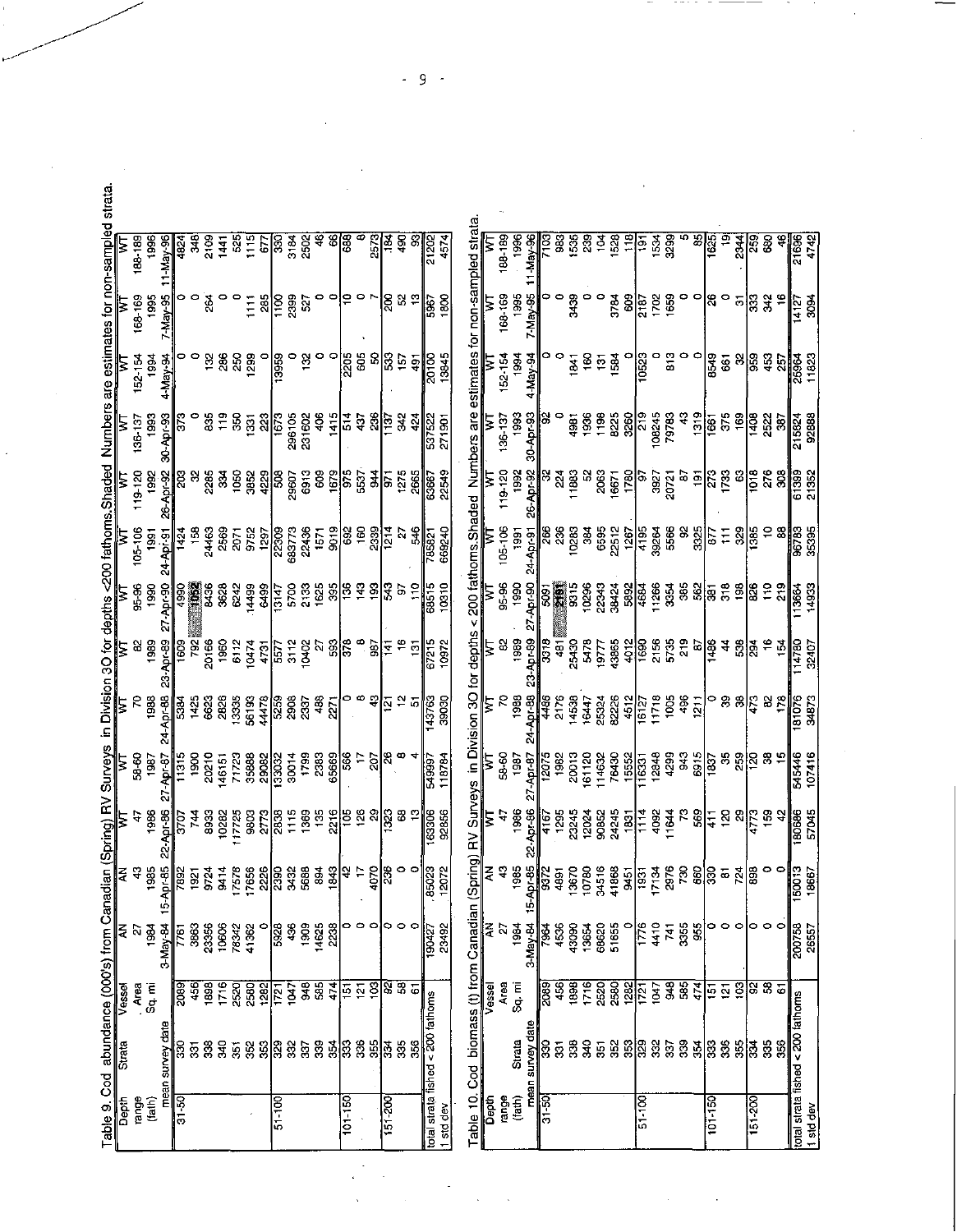|                                                                                                              |        | 88-189        | 1996   | $1-Mav-96$       |         | <u>ង ។</u><br>ខ |       | 0             | œ             |         | Ē       | Έ   | ≌ן                                | 21352                   | 4574   |                                                                                                    |        | 138-189     | 996            | $1 - Ma + 96$        |         | 55<br>55<br>55 |               | $\circ$       | ø               | $\overline{3}$ | Έ       | Έ   |                                   | 21915                   | 4742 |
|--------------------------------------------------------------------------------------------------------------|--------|---------------|--------|------------------|---------|-----------------|-------|---------------|---------------|---------|---------|-----|-----------------------------------|-------------------------|--------|----------------------------------------------------------------------------------------------------|--------|-------------|----------------|----------------------|---------|----------------|---------------|---------------|-----------------|----------------|---------|-----|-----------------------------------|-------------------------|------|
| ring) RV Surveys in Division 3O for depths >200 fathoms.Shaded Numbers are estimates for non-sampled strata. | 5      | 68-169        | 1995   | 7-May-95         | 342     | 164             | ю     | $\frac{5}{2}$ | R,            | $\circ$ | t       | Ē   | 542                               | 6510                    | 1823   |                                                                                                    | ξ      | 168-169     | 1995           | 7-May-95             | 339     | 927            | $\tilde{ }$   |               | 55              | $\circ$        |         | ΈÈ  |                                   | 15528                   |      |
|                                                                                                              | 5      | $52 - 154$    | 1994   | 4-May-94         | 1441    | 443             |       | នី            | $\frac{1}{2}$ | P       |         |     | 2609                              | 22708                   | 13895  |                                                                                                    | 5      | 152-154     | $\frac{94}{5}$ | 4-May-94             | 2094    | 727            | $\frac{6}{1}$ | <b>F87</b>    | 222             |                | 0       |     |                                   | 29814                   |      |
|                                                                                                              | ₹      | 136-137       | 1993   | 30-Apr-93        | 1615    | Š               | 348   | ģ             | \$            | o       | E       | E   | 2379                              | 539900                  | 271903 |                                                                                                    | ₹      | $136 - 137$ | 1993           | 30-Apr-93            | 1870    | 33             | š             | 159           | တ               | ۰              | Ξ       |     |                                   | 218496                  |      |
|                                                                                                              | ξ      | 119-120       | 392    | 26-Apr-92        | 336     | 749             | 72390 | Φ             | 589           | 149     | E       | Ē   | 74193                             | 137860                  | 75102  |                                                                                                    | 3      | 119-120     | 1992           | 26 Apr-92            | 33      | 179            | 2153          | $\circ$       | $\frac{39}{2}$  | ς              |         | ξE  |                                   | 74377                   |      |
|                                                                                                              | ξ      | $05 - 106$    | 1991   | <b>14-Apr-91</b> | 3701    | 274             | 190   | မ္ ခ          |               | ۰       | ĉ       | 石   | 4180                              | 790001                  | 669243 |                                                                                                    | Σ      | 105-106     | $\frac{5}{2}$  | 24-Apr-91            | 15218   | 143            | æ             |               |                 | 0              | ᄒ       |     |                                   | 112240                  |      |
|                                                                                                              | ξ      | 95-96         | 1990   | 27-Apr-90        |         | きをを             |       | てき            |               | Ξ       | Ē       | È   |                                   | 68515                   | 10310  | Surveys in Division 3O for depths >200 fathoms.Shaded Numbers are estimates for non-sampled strata | ξ      | 95-96       | 1990           | 27-Apr-90            | Ξ       | Έ              | Έ             | Ξ             | ਟ               | 굳              |         | Έë  |                                   | 113564                  |      |
|                                                                                                              | 2      | 8             | 1939   | 23-Apr-89        | Έ       | Ξ               | Έ     | ë             | Έ             | Ē       | Ē       | ՟   | Ξ                                 | 67215                   | 10972  |                                                                                                    | 5      | 8           | 1939           | 23-Apr-89            | Ξ       | Έ              | Έ             | Ξ             | Ē               | Ξ              | Έ       |     |                                   | 114780                  |      |
|                                                                                                              | ₹      | 5             | 1988   | 24-Apr-88        | Ē       | E               | E     | ៊             | Ξ             | Ξ       | Ē       | 굳   | Ë                                 | 143763                  | 39030  |                                                                                                    | ξ      | κ           | 1988           | 24 ADI 88            | Ξ       | E              | Έ             | Ξ             | Ξ               | Ē              | Έ       | ਟ   |                                   | 181076                  |      |
|                                                                                                              | 5      | 58-60         | 1987   | 27-Apr-87        | Ξ       | 토               | Έ     | Ë             | 石             | Έ       | E       | ī   |                                   | 549997                  | 118784 |                                                                                                    | Σ      | 58-60       | 1987           | 27 Apr-87            | E       | 로              | Έ             | Έ             | 호               | ፞፝፝፝           | Έ       | ᆍ   |                                   | 545446                  |      |
|                                                                                                              | ξ      | 4             | 1986   | 401-86<br>ź,     | č       | Έ               | Ξ     | ē             | c             | 논       | E       | c   |                                   | 163306                  | 92856  |                                                                                                    | Σ      | ÷           | 1996           | $\lambda$ ar 86<br>8 | č       | 군              | 로             | E             |                 | 굳              | ë       |     |                                   | 180686                  |      |
|                                                                                                              | ₹      | $\frac{3}{4}$ | 1985   | 15-Apr-85        |         |                 |       | ē             | Έ             | ቴ       | Ē       | ቴ   | E                                 | 85023                   | 12072  |                                                                                                    | ₹      | 3           | 1985           | 15-Apr-85            |         | ē              | ້ເ            | E             | Έ               | Έ              | ້ເ      | ፔ   |                                   | 150013                  |      |
| Table 11. Cod abundance (000's) from Canadian (Spr                                                           | ₹      | 21            | 1984   | 3-May-84         | ē       | こ               | Έ     | E             | 石             | 는       | ਟ       | E   | Έ                                 | 190427                  | 22957  | Table 12. Cod biomass (t) from Canadian (Spring) RV                                                | ş      | 2           | 1984           | $3$ May 84           |         | Έ              | ᅚ             | Ξ             | ਟ               | Έ              | Ξ       | E   |                                   | 200758                  |      |
|                                                                                                              | Vessel | Area          | sg. mi |                  |         |                 |       |               |               |         |         |     |                                   |                         |        |                                                                                                    | Vessel | Area        | ัธิ<br>ซี      |                      | ここ      | 719            | 721           | $\frac{1}{2}$ | $\overline{55}$ | 722            | 764     | 772 |                                   |                         |      |
|                                                                                                              | Strata |               |        | mean survey date | F       | 719             | 721   | 718           | 720           | 722     | 764     | 772 | total strata fished > 200 fathoms |                         |        |                                                                                                    | Strata |             |                | mean survey date     | Ξ       | $\frac{9}{10}$ | $\frac{1}{2}$ | $\frac{1}{2}$ | 720             | 722            | 764     | 772 | total strata fished > 200 fathoms |                         |      |
|                                                                                                              | Depth  | range         | (fath) |                  | 201-300 |                 |       | 301-400       |               |         | 009-107 |     |                                   | total all strata fished | 1 STD  |                                                                                                    | Depth  | range       | (fath)         |                      | 201-300 |                |               | 301-400       |                 |                | 401-500 |     |                                   | total all strata fished |      |

t,

 $\frac{1}{k}$ 

21915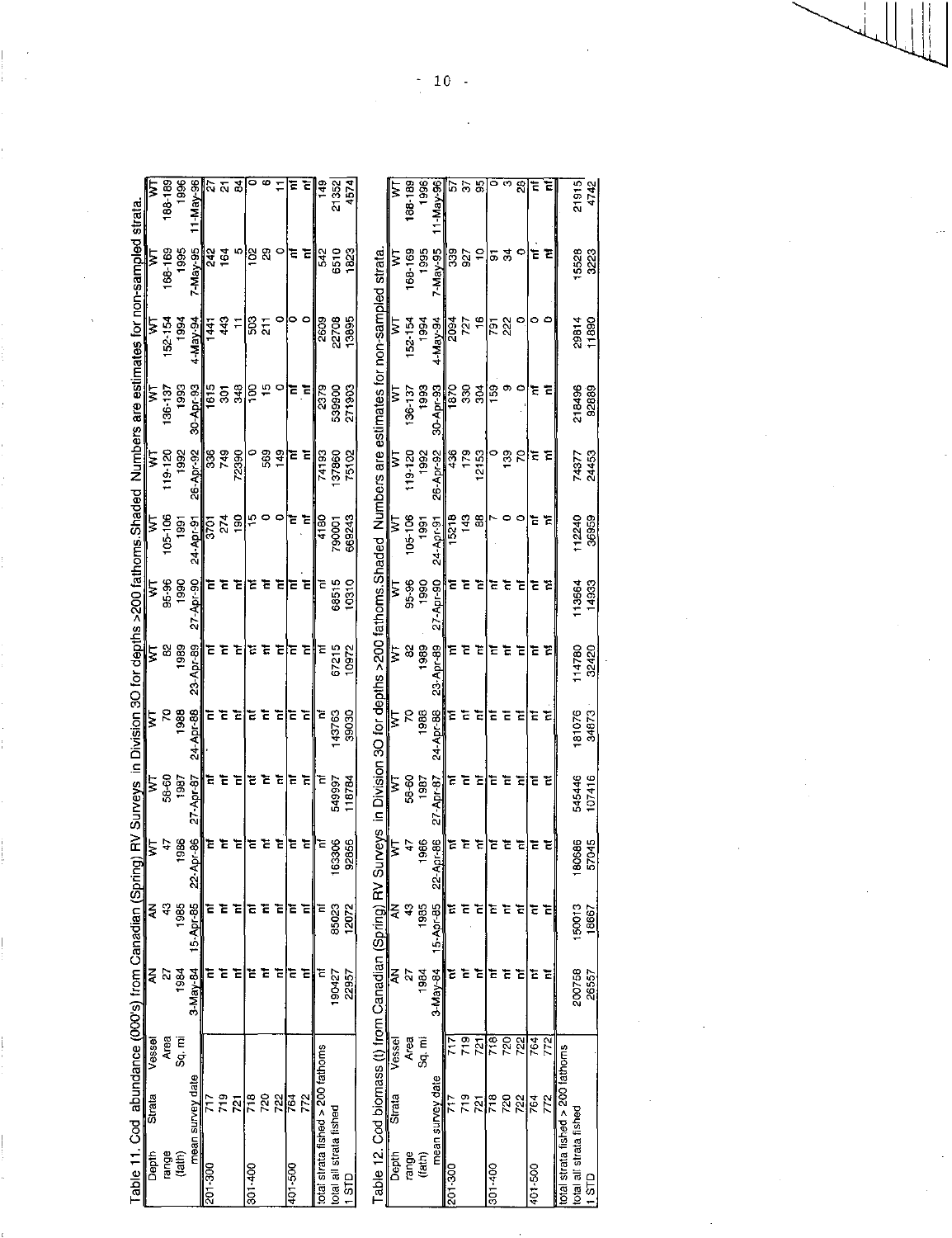Table 13. Abundance ('000) and Biomass (t) of cod from autumn stratified random surveys in Division 3N.

 $\ddot{\phantom{0}}$  $\ddot{\phantom{0}}$ 

|                      |                         |                                             |                 |             | abundance              |                                                                                         |                                   |                                                                                                                                                                         | Tel 42                              |                              |                                          |                                    | <b>Biomass</b>                                      |                    |                     | Tel 42                         |
|----------------------|-------------------------|---------------------------------------------|-----------------|-------------|------------------------|-----------------------------------------------------------------------------------------|-----------------------------------|-------------------------------------------------------------------------------------------------------------------------------------------------------------------------|-------------------------------------|------------------------------|------------------------------------------|------------------------------------|-----------------------------------------------------|--------------------|---------------------|--------------------------------|
|                      |                         |                                             | Σ               | ξ           | ₹                      | Σ                                                                                       | ξ                                 | β                                                                                                                                                                       | AN253                               | Σ                            | Σ                                        | ξ                                  | ≽                                                   | ξ                  | ξ                   | <b>AN253</b>                   |
| Depth                |                         |                                             | $101 - 102$     | 113-115     | 128-130                | 144-146                                                                                 | 160-161                           | 176-177                                                                                                                                                                 | WT 200                              | 101-102                      | $113 - 115$                              | $128 - 130$                        | 144-146                                             | 160-161            | 176-17              | WT 200                         |
| Range                | Strata                  | Area                                        | 1990            | $rac{5}{2}$ | 1992                   | 1993                                                                                    | 1994                              | 1995                                                                                                                                                                    | 1996                                | $\frac{8}{2}$                | $\frac{5}{190}$                          | 1992                               | $\frac{3}{2}$                                       | 1994               | 1995                | 1996                           |
|                      |                         |                                             | 6-Dec-90        | 3-Nov 91    | 29-Oct-92              | 2. Nov. 33                                                                              | $2$ Nov 94                        | $13$ Oct $95$                                                                                                                                                           | <b>Dec</b> -96                      | 6-Dec-90                     | $-5.00 - 51$                             | 29-Oct 92                          | $-10y-3$                                            | 2-Nov-94           | 13 Oct 95           | $-Dec-96$                      |
| နိ                   | 375                     | <b>S93</b>                                  | 5421            | 66596       | ć                      |                                                                                         | $\frac{1}{1947}$                  |                                                                                                                                                                         |                                     | 31395                        | 69276                                    | Ē                                  |                                                     | 9447               | 3162                |                                |
|                      | 376                     | 1499                                        | 32419           | 455280      | 354763                 | e e a signal<br>Salas 13<br>Salas                                                       |                                   | 5001                                                                                                                                                                    | <mark>ಾಷ್ಟ್ರಪಟ್ಟ</mark><br>ನಾಡುವುದು | $\frac{5147}{7585}$<br>24777 | 80732                                    | 116390                             | 3305<br>152                                         | 993                | 4035                | 806                            |
| $31 - 50$            | 360                     | 2992                                        | 28703           | $1231 -$    | 8311<br>20718<br>49583 |                                                                                         |                                   |                                                                                                                                                                         |                                     |                              |                                          |                                    |                                                     |                    | $\frac{1328}{8626}$ |                                |
|                      | 361                     | 1853                                        | 6273            | 14155       |                        |                                                                                         | 7549                              |                                                                                                                                                                         |                                     |                              |                                          |                                    |                                                     | 1211               |                     | <b>PEZI</b><br>018             |
|                      | 362                     | 2520                                        | 12855           | 73045       |                        |                                                                                         | 622                               | $3780$<br>$3780$                                                                                                                                                        |                                     | 9638<br>9722<br>- 2501       | 4456<br>16326<br>40955                   | 4572<br>12485<br>22852<br>4114     | 002<br>0036<br>0021<br>0021<br>0021<br>0021<br>0021 | $\overline{5}$     | 337                 |                                |
|                      |                         | 2520                                        | 1336            | 22575       | 1400                   |                                                                                         | $\circ$                           | 57                                                                                                                                                                      |                                     |                              |                                          |                                    |                                                     |                    |                     | $\overline{\mathcal{S}}$ ខ្ទឹង |
|                      | 374<br>374<br>383       | 931                                         | 879             | 20754       | Ē                      |                                                                                         | 1034                              |                                                                                                                                                                         | $\frac{1}{2}$ 85                    |                              | $26255$<br>9699<br>164<br>16<br>17<br>28 |                                    |                                                     | 2414               | 8 # 20   # ±        |                                |
|                      |                         | 674                                         | 530             | 530         | $\tilde{\mathbf{r}}$   |                                                                                         | $\circ$                           |                                                                                                                                                                         |                                     | 216                          |                                          | Ē                                  | $\circ$                                             |                    |                     |                                |
| $\frac{1}{51}$ - 100 | <u>ခြံ ၃</u>            | $\frac{1}{2}$ ទ្ធ                           | $\overline{50}$ |             | $\sqrt{2}$             |                                                                                         | $\sim$ $\sim$                     |                                                                                                                                                                         |                                     |                              |                                          |                                    | ခြ ၀                                                | o                  |                     |                                |
|                      |                         |                                             | 243             | Έ           | 493                    |                                                                                         |                                   |                                                                                                                                                                         |                                     |                              |                                          |                                    |                                                     |                    |                     |                                |
|                      | 382                     | 647                                         | $\frac{0}{2}$   | 359         | 270                    | 494                                                                                     | $\circ$                           | $\frac{1}{6}$ $\frac{1}{6}$ $\frac{1}{6}$ $\frac{1}{6}$ $\frac{1}{6}$ $\frac{1}{6}$ $\frac{1}{6}$ $\frac{1}{6}$ $\frac{1}{6}$ $\frac{1}{6}$ $\frac{1}{6}$ $\frac{1}{6}$ | ន្ត្រ<br>និង                        | ၉ ရွိ ရွိ                    |                                          | $\frac{12}{12}$ is $\frac{12}{12}$ | $\frac{8}{2}$                                       | <u>ဗ</u> ဝ         | $\circ$             | 85.3                           |
| $101 - 150$          | 358                     | 225                                         | 766             | 1500        | 5063                   | 47                                                                                      | န္မ ၁                             |                                                                                                                                                                         | $\mathbf{E}$                        | $rac{45}{362}$               |                                          |                                    |                                                     | 고드                 | $\overline{6}$      | ã                              |
|                      | 378                     | $\overline{39}$                             | 550             | 2046        | 1602                   |                                                                                         |                                   |                                                                                                                                                                         |                                     |                              | $rac{62}{56}$                            | 461                                | 육은은                                                 |                    | $\infty$            |                                |
|                      | $\overline{3}$          | 182                                         | Ē               |             | Ĕ                      | 202                                                                                     | P                                 |                                                                                                                                                                         | 233                                 | Ē                            | $\circ$                                  | Έ                                  |                                                     |                    | $\circ$             | 118                            |
| 151-200              | 357                     | 164                                         | 683             | 399         | 194                    |                                                                                         |                                   |                                                                                                                                                                         |                                     | 378                          | 205                                      |                                    |                                                     | 하                  |                     |                                |
|                      | 379                     | $\overline{9}$                              | 213             | E           | 596                    |                                                                                         | $\frac{62}{11}$<br>$\frac{1}{29}$ | ទី<br>ខ្លួន ខ្លួ                                                                                                                                                        | <u>ಇ ಸಿ ಸಿದ್ಧೆ</u><br>ಇ             |                              |                                          | 217<br>021                         | 88<br>88                                            | $\frac{96}{26189}$ | 988                 | ទ ង                            |
|                      | 380                     | 116                                         | E               | 798         | Ē                      |                                                                                         |                                   |                                                                                                                                                                         |                                     | Έ                            | $\frac{117}{249323}$                     | Ē                                  |                                                     |                    |                     |                                |
|                      |                         | total strata fished $\Leftarrow$ 200 fathom | 91783           | 670348      | 443490                 |                                                                                         |                                   |                                                                                                                                                                         |                                     | 92723                        |                                          | 164303<br>91007                    | 28741                                               |                    | 17781               | $rac{12}{3290}$                |
| $1$ std              |                         |                                             | 29227           | 355442      | 286249                 | $\frac{1688}{1524}$ $\frac{41}{124}$ $\frac{41}{12}$ $\frac{688}{124}$ $\frac{61}{124}$ | 3576                              | 3221                                                                                                                                                                    | 1328                                | 25023                        | 64135                                    |                                    | 7956                                                | 7249               | 4298                | 1185                           |
| 006-102              | 723                     | 55                                          | Ē               | $\circ$     | Ė                      |                                                                                         |                                   | $\circ$                                                                                                                                                                 |                                     | Έ                            | $\circ$                                  | Ë                                  |                                                     |                    |                     | $ z $ ឆ                        |
|                      | 725                     | 105<br>1                                    | ቴ               | E           | $\circ$                |                                                                                         |                                   | ည္ က                                                                                                                                                                    | ক্ৰ প্লু                            | Έ                            | ē                                        |                                    | នទង្                                                |                    | ဓဠက                 |                                |
|                      | 727                     | $\overline{160}$                            | ē               | ፔ           | ቴ                      |                                                                                         |                                   |                                                                                                                                                                         |                                     | Έ                            | Έ                                        | ਬ                                  |                                                     | $\approx$          |                     |                                |
| 301-400              | 724                     | 124                                         | ē               |             | Ē                      |                                                                                         |                                   |                                                                                                                                                                         |                                     | E                            |                                          | 급 로                                | ့ ၀                                                 |                    | 00                  | $25$<br>$\approx$              |
|                      | 726                     | য়                                          | 눊               | Έ           | E                      |                                                                                         |                                   |                                                                                                                                                                         |                                     | Έ                            | Ē                                        |                                    |                                                     |                    |                     |                                |
|                      | 728                     | $\overline{156}$                            | Ē               | Ξ           | $\frac{1}{\sqrt{2}}$   | Ξ                                                                                       |                                   |                                                                                                                                                                         |                                     | E                            | E                                        |                                    |                                                     |                    |                     | रू                             |
|                      | Total all strata fished |                                             | 91783           | 670348      | 443490                 | 18996                                                                                   | 11741                             | 14498                                                                                                                                                                   | $\frac{1}{3730}$                    | 92723                        | 249323                                   | 16303                              | 58862                                               | 26200              | 17793               | 0155                           |
| 1 std                |                         |                                             | 29227           | 355442      | 286251                 | 4137                                                                                    | 3575                              | 3221                                                                                                                                                                    | 1375                                | 25023                        | 64135                                    | 125400                             | 7972                                                | 8397               | 4299                | 1186                           |
| <b>Note</b>          |                         | the fall index has not been filled for miss |                 |             |                        | sing strata                                                                             |                                   |                                                                                                                                                                         |                                     |                              |                                          |                                    |                                                     |                    |                     |                                |

.<br>40 nf strata not fished.

l,

í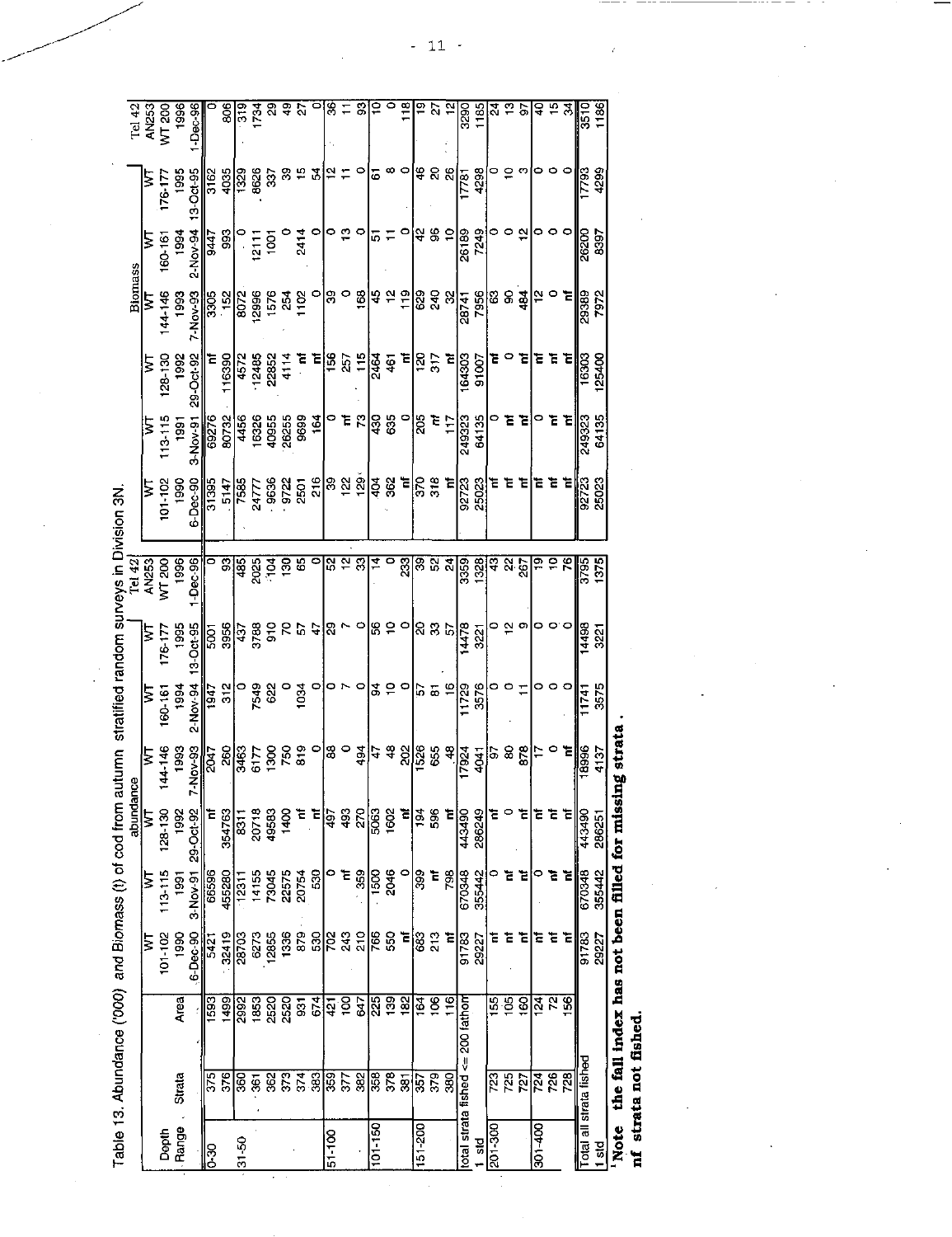Table 14. Biomass (t) and Abundance (000's) of cod from autumn stratified random surveys in Division 30.

 $\ddot{\phantom{1}}$ 

|                | $\overline{W1200}$       | <b>TELOST</b> | $41 - 42$                 | AN 253      | 1996           | 0-Dec-96           |                 |                                | 857       | 1353                                                                                                                                                                                                                                                                                                                                                                                                                            | 『 |                                |    |              | 260                            |             | ΈĘ                          | 235              | Έ           | ន្ត ន                       |                                                                                  | 3021<br>1307                       |       | E B     |              |   | و ۽     |               |                         | ľв                                | <b>SS</b>               |                   |
|----------------|--------------------------|---------------|---------------------------|-------------|----------------|--------------------|-----------------|--------------------------------|-----------|---------------------------------------------------------------------------------------------------------------------------------------------------------------------------------------------------------------------------------------------------------------------------------------------------------------------------------------------------------------------------------------------------------------------------------|---|--------------------------------|----|--------------|--------------------------------|-------------|-----------------------------|------------------|-------------|-----------------------------|----------------------------------------------------------------------------------|------------------------------------|-------|---------|--------------|---|---------|---------------|-------------------------|-----------------------------------|-------------------------|-------------------|
|                |                          |               | Þ                         | $176 - 17$  | 1995           | 10-Oct-95          |                 | $\frac{145}{1455}$             |           | ឌូ ទី នី ឌូ ឌូ ឌូ ឌូ<br>ឌូ ី ខូ ឌូ ឌូ ឌូ ឌូ                                                                                                                                                                                                                                                                                                                                                                                     |   |                                |    | 46           |                                |             |                             | မ္               |             |                             |                                                                                  | 27661                              | 6346  |         |              |   | 0       |               |                         |                                   | 27681                   | 6346              |
|                |                          |               | $\mathbb F$               | 160-161     | 1994           | $31 - Oct.9$       |                 |                                |           |                                                                                                                                                                                                                                                                                                                                                                                                                                 |   |                                |    |              |                                |             |                             |                  |             |                             |                                                                                  | 10531<br>3158                      |       |         | $\tilde{a}$  |   |         | 。。            |                         | $\frac{1}{4}$                     | 10546<br>3158           |                   |
|                |                          |               | β                         | 144-146     | 1993           | $27 - 0c + 92$     |                 | 4278<br>3763                   | ភូមិ ខ្លួ |                                                                                                                                                                                                                                                                                                                                                                                                                                 |   |                                |    |              |                                |             | $\frac{1}{2}$ $\frac{5}{4}$ |                  | Ñ           |                             | 8                                                                                | 26845<br>7412                      |       |         |              |   |         |               |                         |                                   | 26845                   | 7412              |
| <b>Biomass</b> |                          |               | $ \Xi $                   | 128-130     | 1892           | 23-Oct-92          |                 | ន្ត្រី<br>ខេត្តក្នុង<br>ន្ត្រី |           |                                                                                                                                                                                                                                                                                                                                                                                                                                 |   |                                |    |              | <mark>ႜ</mark> ၣႜႍႜႜႜႜၟၓႜၟၛၟႜၣ |             |                             | 5                |             |                             |                                                                                  | 20254                              | 4404  | č       | Ε<br>Έ       |   |         | 도 혼           | Е                       |                                   | 20254                   | 4404              |
|                |                          |               | ∑                         | $113 - 115$ | 1991           |                    |                 |                                |           |                                                                                                                                                                                                                                                                                                                                                                                                                                 |   |                                |    | 00           |                                |             |                             | 155              |             | ၁ ထ ထ                       |                                                                                  | 71915<br>12726                     |       |         | 00           |   |         | e e∘          |                         |                                   | 7195                    | 43649             |
|                |                          |               | Σ                         | 101-102     | <b>S66</b>     | 26-Nov-90          |                 | 665<br>2                       |           | $\begin{array}{l l l} \text{396} & \text{398} \\ \text{398} & \text{398} \\ \text{398} & \text{398} \\ \text{398} & \text{398} \\ \text{398} & \text{398} \\ \text{308} & \text{398} \\ \text{308} & \text{398} \\ \text{308} & \text{398} \\ \text{308} & \text{398} \\ \text{308} & \text{398} \\ \text{308} & \text{398} \\ \text{308} & \text{398} \\ \text{308} & \text{398} \\ \$                                         |   |                                |    |              |                                |             |                             | Ē                |             | ಱ಼ ಐ ≅                      |                                                                                  | 72817                              | 11789 | o       |              |   |         | 로 로 리         |                         |                                   | 72817                   | 11789             |
|                | $\frac{1500}{\sqrt{15}}$ |               | $41 - 42$                 | AN 253      | 1996           | $0 - 56$           |                 |                                |           | ត្តិ ក្នុង ក្នុង ក្នុង<br>ក្នុង ក្នុង ក្នុង                                                                                                                                                                                                                                                                                                                                                                                     |   |                                | ರರ |              | 340                            | μL.         | $\mathbf{e}$                | 342              |             |                             | <b>E</b> ខ្លី ទៀ                                                                 | 2492                               |       |         |              |   |         |               |                         |                                   |                         |                   |
|                |                          |               | Ε                         | 176-177     | 1995           | 85<br>0.04<br>0.04 |                 |                                |           |                                                                                                                                                                                                                                                                                                                                                                                                                                 |   |                                |    | $rac{4}{65}$ |                                |             | 00                          | ္                |             |                             |                                                                                  | 13741<br>2367                      |       |         |              |   |         | o             |                         |                                   | 13740                   | 2368              |
|                |                          |               | Σ                         | 160-161     | $\frac{5}{2}$  | $31 - Oct.94$      |                 |                                |           | ត្ត្រី ឆ្លូ ឆ្លូ ឆ្លូ ភ្ន<br>ត្រូវ                                                                                                                                                                                                                                                                                                                                                                                              |   | <u>ျဖ</u> ွန္မွ <del>၀</del> န |    |              |                                |             |                             |                  |             |                             |                                                                                  | 5957<br>2162                       |       |         |              |   | 0       |               |                         |                                   | 5961                    | 2163              |
|                |                          |               | Þ                         | 144-146     | <b>981</b>     |                    |                 |                                |           | $\begin{array}{r} 27 - 0.48 \\ - 0.71 \\ - 0.71 \\ - 0.71 \\ - 0.71 \\ - 0.71 \\ - 0.71 \\ - 0.71 \\ - 0.71 \\ - 0.71 \\ - 0.71 \\ - 0.71 \\ - 0.71 \\ - 0.71 \\ - 0.71 \\ - 0.71 \\ - 0.71 \\ - 0.71 \\ - 0.71 \\ - 0.71 \\ - 0.71 \\ - 0.71 \\ - 0.71 \\ - 0.71 \\ - 0.71 \\ - 0.71 \\ - 0.71 \\ - 0.71 \\ - 0.71 \\ - 0.71 \\$                                                                                               |   |                                |    |              |                                |             |                             |                  |             | $\circ$                     | 102                                                                              | 32193<br>7605                      |       |         |              |   |         |               |                         |                                   | 32193<br>7605           |                   |
| Abundance      |                          |               |                           | 128         |                | $23 - 0c$          |                 |                                |           | $5.3888888782878788787287720$                                                                                                                                                                                                                                                                                                                                                                                                   |   |                                |    |              |                                |             |                             | 3                |             |                             | $\begin{bmatrix} 0 & 0 & 0 \\ 0 & 0 & 0 \\ 0 & 0 & 0 \\ 0 & 0 & 0 \end{bmatrix}$ |                                    |       |         | 호텔           |   | ee      |               | Έ                       | $\circ$                           | 25185                   | 229<br>¢          |
|                |                          |               | $\overline{\overline{s}}$ | $113 - 115$ | 1991           |                    |                 |                                |           |                                                                                                                                                                                                                                                                                                                                                                                                                                 |   |                                |    |              |                                | 0           |                             | 887              |             |                             |                                                                                  | 85767                              | 15463 | Έ       | $\circ$<br>۰ |   | ਤ ਤ     |               | $\circ$                 | $\circ$                           | 85767                   | 15471             |
|                |                          |               | ţ                         | 101-102     | 1930           | 26-Nov-90          | 10709           | 507                            |           | ទូតូនូ ទូតូនូ គឺ<br>ខ្លួន ខេត្ត ដែល<br>ស្ថិត ក្នុង ក្នុង ក្នុង ក្នុង                                                                                                                                                                                                                                                                                                                                                            |   |                                |    |              | ទ <u>្ធ ន</u> ្ទុង             |             | Ø                           | Έ                |             | $\frac{1}{2}$ $\frac{1}{2}$ |                                                                                  | 81735                              | 17121 |         | 0            | 논 | E       | 苫             | Έ                       |                                   | 81735                   | 17574             |
|                |                          |               |                           |             | Area           |                    | $\frac{8}{200}$ |                                |           | $\begin{array}{r}\n 456 \\  + 388 \\  + 716 \\  \hline\n 2520 \\  \hline\n 2530 \\  \hline\n 2520 \\  \hline\n 121 \\  \hline\n 121 \\  \hline\n 121 \\  \hline\n 121 \\  \hline\n 121 \\  \hline\n 121 \\  \hline\n 121 \\  \hline\n 121 \\  \hline\n 121 \\  \hline\n 121 \\  \hline\n 121 \\  \hline\n 121 \\  \hline\n 121 \\  \hline\n 121 \\  \hline\n 121 \\  \hline\n 121 \\  \hline\n 121 \\  \hline\n 121 \\  \hline$ |   |                                |    |              | 88757                          |             |                             | छ                |             | និងខ                        |                                                                                  |                                    |       |         | इह्र         |   | Ξ       | $\frac{1}{2}$ | $\overline{\mathbb{S}}$ |                                   |                         |                   |
|                |                          |               |                           |             | Strata         | mean survey date   |                 |                                |           | និន្ទនីខ្ទុងនូវនិងមន្ទ                                                                                                                                                                                                                                                                                                                                                                                                          |   |                                |    |              |                                |             |                             | $\frac{25}{355}$ | 334         | 3356                        |                                                                                  | Total strata fished <= 200 fathoms |       |         | हरू          |   |         | ក្ដុ          | $\overline{22}$         | total strata fished > 200 fathoms |                         |                   |
|                |                          |               |                           |             | Depth<br>Range |                    | $\frac{50}{31}$ |                                |           |                                                                                                                                                                                                                                                                                                                                                                                                                                 |   | 51-100                         |    |              |                                | $101 - 150$ |                             |                  | $151 - 200$ |                             |                                                                                  |                                    | ដូ    | 201-300 |              |   | 301-400 |               |                         |                                   | total all strata fished | 1.8T <sub>D</sub> |

<sup>1</sup> Note the fall index has not been filled for missing strata.<br>nf strata not fished.

 $-12$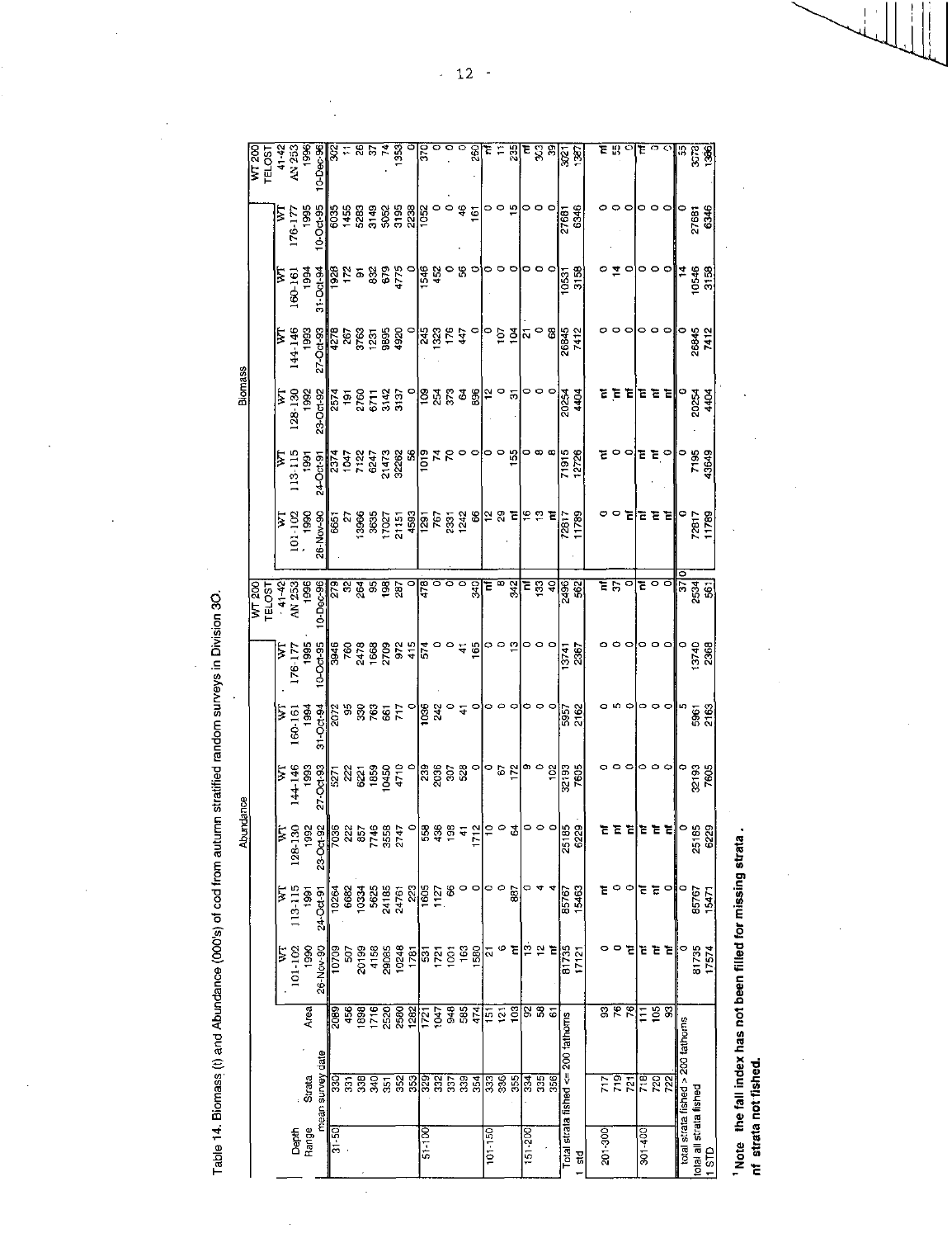Table 15. Mean number per tow of .cod from spring RV surveys in NAFO Divisions 3NO as calculated using the conversion .from<br>Warren 1997, 1984-1995 1996 is actual Campelen survey.

 $\ddot{\phantom{0}}$ 

| ğ          |                                                         |  | ្ត<br>ក្នុងនិងបង្កើនទីទីនឹង - ទី៥<br>ក្នុងនិងបង្កើនទីនឹង - ទី៥                                 |  |  |  |          |          |              |
|------------|---------------------------------------------------------|--|------------------------------------------------------------------------------------------------|--|--|--|----------|----------|--------------|
| ğ          |                                                         |  | ខ្លួន ខ្លួន ខ្លួន ខ្លួន ខ្លួន ខ្លួន<br>ខ្លួន ខ្លួន ខ្លួន ខ្លួន ខ្លួន ខ្លួន ខ្លួន               |  |  |  |          |          |              |
| <u>g</u>   |                                                         |  |                                                                                                |  |  |  |          |          |              |
| <u>ଞ</u>   |                                                         |  |                                                                                                |  |  |  |          |          |              |
|            | 9.858375988552337                                       |  |                                                                                                |  |  |  |          |          |              |
| <u>ጀ</u>   |                                                         |  | ភ្នំ<br>ក្នុង ក្នុង ក្នុង ក្នុង ក្នុង ក្នុង ក្នុង<br>ក្នុង ក្នុង ក្នុង ក្នុង ក្នុង ក្នុង ក្នុង |  |  |  |          |          |              |
| ğ          | ទីដូកខ្លួនដូចទី១១១១១១២ អង្គ<br>ខែមី មី មី ដូចទី១១១១១១១២ |  |                                                                                                |  |  |  |          |          |              |
| Š          |                                                         |  | ទី២និទ្ធិមួយ និទ្ធិមួយ និទ្ធិទី២<br>ក្នុង ក្នុង ក្នុង ក្នុង ក្នុង ក្នុង ក្នុង                  |  |  |  |          |          |              |
| 1888       |                                                         |  |                                                                                                |  |  |  |          |          |              |
| $\ddot{3}$ |                                                         |  | ទ<br>ក្នុង ភូមិ អូ ក្នុង ភូមិ ក្នុង ខែ ខេ ខេ ខេ<br>ក្នុង ភូមិ អូ ក្នុង ភូមិ ក្នុង ខេ ខេ        |  |  |  |          |          | <b>13.54</b> |
| 1986       |                                                         |  | ទី ដូច ទី ដូច មិន មិន មិន មិន មិន<br>ស្រុក មិន មិន មិន មិន មិន មិន មិន មិន                     |  |  |  |          |          |              |
|            | ິ                                                       |  |                                                                                                |  |  |  |          | គ្គ<br>ក |              |
|            |                                                         |  | ទីគីច្និងដូច<br>ក្នុងដូច ក្នុងដូច<br>ក្នុងដូច ក្នុងដូច                                         |  |  |  | 32<br>22 | ង្ក      | <u>।ਕ</u>    |
| š          |                                                         |  |                                                                                                |  |  |  |          |          |              |

Table 16. Mean number per tow of cod from fall RV surveys in NAFO Divisions 3NO as calculated using the conversion from  $\dot{\bullet}$ 

|      | គ្រួន និង អូ អូ ខេត្ត ក្នុង អូ ខេត្ត កូ ខេត្ត មិន<br>កូ ខេត្ត កូ អូ អូ ខេត្ត កូ ខេត្ត កូ ខេត្ត កូ ខេត្ត កូ ខេត្ត<br>កូ ខេត្ត កូ កូ កូ ខេត្ត កូ ខេត្ត កូ ខេត្ត កូ ខេត្ត | $1997. 1990-1994\n1991\n1991\n1982\n1983\n14875\n14875\n14886\n14886\n14887\n14888\n14889\n1489\n1489\n1489\n1489\n1489\n1489\n1489\n1489\n1489\n1489\n1489\n1489\n1489\n1489\n1489\n1489\n1489\$ |  | actual | Campelen                                      |
|------|------------------------------------------------------------------------------------------------------------------------------------------------------------------------|---------------------------------------------------------------------------------------------------------------------------------------------------------------------------------------------------|--|--------|-----------------------------------------------|
|      |                                                                                                                                                                        |                                                                                                                                                                                                   |  |        |                                               |
|      |                                                                                                                                                                        |                                                                                                                                                                                                   |  |        |                                               |
|      |                                                                                                                                                                        |                                                                                                                                                                                                   |  |        |                                               |
|      |                                                                                                                                                                        |                                                                                                                                                                                                   |  |        |                                               |
|      |                                                                                                                                                                        |                                                                                                                                                                                                   |  |        |                                               |
|      |                                                                                                                                                                        |                                                                                                                                                                                                   |  |        | ត្ត<br>ត្តូននីក្នុងមិនទី<br>ត្តូននីក្នុងមិនទី |
|      |                                                                                                                                                                        |                                                                                                                                                                                                   |  |        |                                               |
|      |                                                                                                                                                                        |                                                                                                                                                                                                   |  |        |                                               |
|      |                                                                                                                                                                        |                                                                                                                                                                                                   |  |        |                                               |
|      |                                                                                                                                                                        |                                                                                                                                                                                                   |  |        |                                               |
|      |                                                                                                                                                                        |                                                                                                                                                                                                   |  |        |                                               |
|      |                                                                                                                                                                        |                                                                                                                                                                                                   |  |        |                                               |
|      |                                                                                                                                                                        |                                                                                                                                                                                                   |  |        |                                               |
| 유효중부 |                                                                                                                                                                        |                                                                                                                                                                                                   |  |        |                                               |
|      |                                                                                                                                                                        |                                                                                                                                                                                                   |  |        | ទន្ល<br>ខេត្ត<br>- ១                          |
|      |                                                                                                                                                                        |                                                                                                                                                                                                   |  |        |                                               |

 $\ddot{\mathbf{z}}$  $13$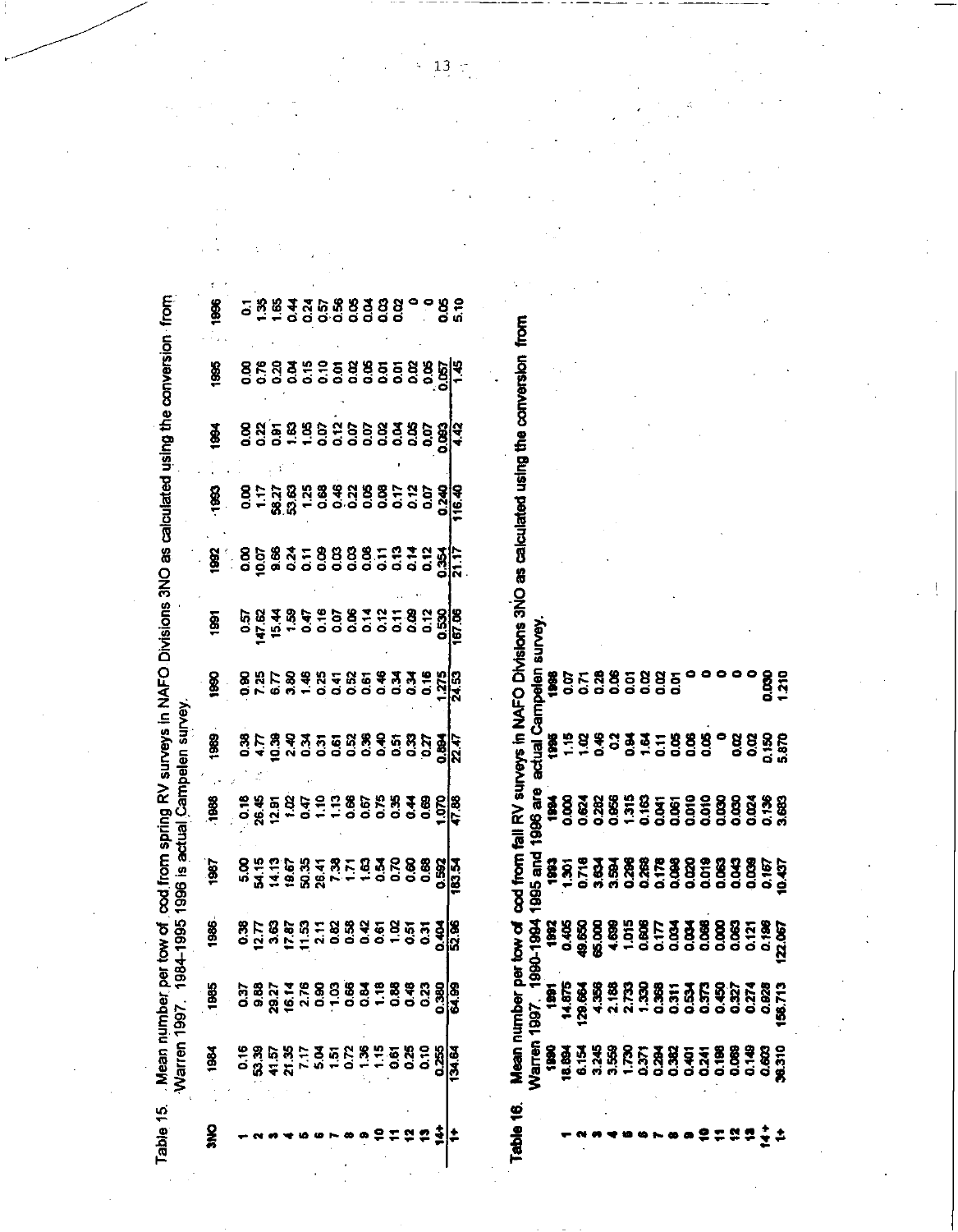|             |               |     |                         |        |                                            |            |                 |                                                  |                                                                                                                                                                                                                                                               |             |                  | $\begin{array}{l} \left[\begin{array}{l} 0 \\ 0 \\ 0 \end{array}\right] \left[\begin{array}{l} 1 \\ 0 \\ 0 \end{array}\right] \left[\begin{array}{l} 0 \\ 0 \\ 0 \end{array}\right] \left[\begin{array}{l} 0 \\ 0 \\ 0 \end{array}\right] \left[\begin{array}{l} 0 \\ 0 \\ 0 \end{array}\right] \left[\begin{array}{l} 0 \\ 0 \\ 0 \end{array}\right] \left[\begin{array}{l} 0 \\ 0 \\ 0 \end{array}\right] \left[\begin{array}{l} 0 \\ 0 \\ 0 \end{array}\right] \left[\begin{array}{l} 0 \\ 0 \\ 0 \end{array$ |                |                                                                                                                                                                                                                                                                                                                                                                                                                                                                                                                                                                                                                                                                               |  |                                                              |  |       |       |                              |                             |            |                                      |  |                     | $\begin{array}{l} 88.783888888878877 \\ 88.783888888888878885 \end{array}$                                                                                                                                                                                                                          |                              |  |
|-------------|---------------|-----|-------------------------|--------|--------------------------------------------|------------|-----------------|--------------------------------------------------|---------------------------------------------------------------------------------------------------------------------------------------------------------------------------------------------------------------------------------------------------------------|-------------|------------------|------------------------------------------------------------------------------------------------------------------------------------------------------------------------------------------------------------------------------------------------------------------------------------------------------------------------------------------------------------------------------------------------------------------------------------------------------------------------------------------------------------------|----------------|-------------------------------------------------------------------------------------------------------------------------------------------------------------------------------------------------------------------------------------------------------------------------------------------------------------------------------------------------------------------------------------------------------------------------------------------------------------------------------------------------------------------------------------------------------------------------------------------------------------------------------------------------------------------------------|--|--------------------------------------------------------------|--|-------|-------|------------------------------|-----------------------------|------------|--------------------------------------|--|---------------------|-----------------------------------------------------------------------------------------------------------------------------------------------------------------------------------------------------------------------------------------------------------------------------------------------------|------------------------------|--|
|             | 1995          |     |                         | 888922 |                                            |            |                 |                                                  |                                                                                                                                                                                                                                                               |             | 1995             |                                                                                                                                                                                                                                                                                                                                                                                                                                                                                                                  |                | ত্ত্ত্ত্ত্ত্ত্ত্ত্ত্ব<br>ম.ম.ব.ম.ম.ম.ম.ম.ম.ম.                                                                                                                                                                                                                                                                                                                                                                                                                                                                                                                                                                                                                                 |  |                                                              |  |       |       |                              | 1995                        |            |                                      |  |                     | គ្នាក្នុងគ្នាក្នុងគ្នាក្នុង<br>ស៊ីនីនី ទី នី នី នី នី នី នី នី នី                                                                                                                                                                                                                                   |                              |  |
|             | $\frac{3}{2}$ |     |                         |        |                                            |            |                 |                                                  |                                                                                                                                                                                                                                                               |             | 1994             |                                                                                                                                                                                                                                                                                                                                                                                                                                                                                                                  |                | $\frac{1}{2}$ $\frac{1}{2}$ $\frac{3}{2}$ $\frac{3}{2}$ $\frac{3}{2}$ $\frac{4}{2}$ $\frac{5}{2}$ $\frac{3}{2}$ $\frac{3}{2}$ $\frac{4}{2}$ $\frac{5}{2}$ $\frac{3}{2}$ $\frac{3}{2}$ $\frac{3}{2}$ $\frac{3}{2}$ $\frac{3}{2}$ $\frac{3}{2}$ $\frac{3}{2}$ $\frac{3}{2}$ $\frac{3}{2}$ $\frac{3}{2}$ $\frac{3}{2}$                                                                                                                                                                                                                                                                                                                                                           |  |                                                              |  |       |       |                              | 1994                        |            |                                      |  |                     |                                                                                                                                                                                                                                                                                                     |                              |  |
|             | 1993          |     |                         |        |                                            |            |                 |                                                  |                                                                                                                                                                                                                                                               |             | 5661             |                                                                                                                                                                                                                                                                                                                                                                                                                                                                                                                  |                | ្ត្រី<br><b>ស្ថិ</b> នី មិនី មិនី មិនី មិនី មិនី<br>ស្ថិត មិនី មិនី មិនី មិនី មិនី                                                                                                                                                                                                                                                                                                                                                                                                                                                                                                                                                                                            |  |                                                              |  |       |       |                              | 1993                        |            |                                      |  |                     | 3 3 5 6 9 9 9 9 1 9 9 9 1<br>3 5 9 9 9 9 9 9 9 9 9 9 9                                                                                                                                                                                                                                              |                              |  |
|             | 1992          |     |                         |        |                                            |            |                 |                                                  |                                                                                                                                                                                                                                                               |             | 1992             |                                                                                                                                                                                                                                                                                                                                                                                                                                                                                                                  |                | ិ<br>ក្នុង – ទំនុង – ទំនុង – ទំនុង<br>មាន មាន ក្នុង ក្នុង ក្នុង                                                                                                                                                                                                                                                                                                                                                                                                                                                                                                                                                                                                               |  |                                                              |  |       |       |                              | $\frac{92}{2}$              |            |                                      |  |                     |                                                                                                                                                                                                                                                                                                     |                              |  |
|             |               |     |                         |        |                                            |            |                 |                                                  |                                                                                                                                                                                                                                                               |             | 힑                |                                                                                                                                                                                                                                                                                                                                                                                                                                                                                                                  |                |                                                                                                                                                                                                                                                                                                                                                                                                                                                                                                                                                                                                                                                                               |  |                                                              |  |       |       |                              | $\frac{1991}{2}$            |            |                                      |  |                     |                                                                                                                                                                                                                                                                                                     |                              |  |
|             | 1990          |     |                         |        |                                            |            |                 |                                                  | ្ដ<br>នានា ដូច មិន ស្ថិត ស្ថិត ស្ថិត<br>នានា ដូច មិន ស្ថិត ស្ថិត ស្ថិត                                                                                                                                                                                        |             | 1990             |                                                                                                                                                                                                                                                                                                                                                                                                                                                                                                                  |                | $\begin{array}{l} \mathcal{U} \rightarrow \mathcal{G} \rightarrow \mathcal{G} \rightarrow \mathcal{G} \rightarrow \mathcal{G} \rightarrow \mathcal{G} \rightarrow \mathcal{G} \rightarrow \mathcal{G} \rightarrow \mathcal{G} \rightarrow \mathcal{G} \rightarrow \mathcal{G} \rightarrow \mathcal{G} \rightarrow \mathcal{G} \rightarrow \mathcal{G} \rightarrow \mathcal{G} \rightarrow \mathcal{G} \rightarrow \mathcal{G} \rightarrow \mathcal{G} \rightarrow \mathcal{G} \rightarrow \mathcal{G} \rightarrow \mathcal{G} \rightarrow \mathcal{G} \rightarrow \mathcal{G} \rightarrow \mathcal{G} \rightarrow \mathcal{G} \rightarrow \mathcal{G} \rightarrow \mathcal{G$ |  |                                                              |  |       |       |                              | 1990                        |            |                                      |  |                     |                                                                                                                                                                                                                                                                                                     |                              |  |
|             |               |     |                         |        |                                            |            |                 |                                                  |                                                                                                                                                                                                                                                               |             | $\frac{389}{2}$  |                                                                                                                                                                                                                                                                                                                                                                                                                                                                                                                  |                |                                                                                                                                                                                                                                                                                                                                                                                                                                                                                                                                                                                                                                                                               |  |                                                              |  |       |       |                              | $\frac{8}{2}$               |            |                                      |  |                     | 8 3 4 5 6 6 6 7 8 9 9 9 1<br>8 3 4 5 6 6 7 8 9 9 0 1                                                                                                                                                                                                                                                |                              |  |
|             |               |     |                         |        |                                            |            |                 |                                                  |                                                                                                                                                                                                                                                               |             | 1988             |                                                                                                                                                                                                                                                                                                                                                                                                                                                                                                                  |                |                                                                                                                                                                                                                                                                                                                                                                                                                                                                                                                                                                                                                                                                               |  |                                                              |  |       |       |                              | 3861                        |            |                                      |  |                     |                                                                                                                                                                                                                                                                                                     |                              |  |
|             | 1987          |     |                         |        |                                            |            |                 |                                                  |                                                                                                                                                                                                                                                               |             | 1987             |                                                                                                                                                                                                                                                                                                                                                                                                                                                                                                                  |                |                                                                                                                                                                                                                                                                                                                                                                                                                                                                                                                                                                                                                                                                               |  |                                                              |  |       |       |                              | $\frac{1987}{2}$            |            |                                      |  |                     |                                                                                                                                                                                                                                                                                                     |                              |  |
|             | 1986          |     |                         |        |                                            |            |                 |                                                  | $7888888886008$                                                                                                                                                                                                                                               |             | 1986             |                                                                                                                                                                                                                                                                                                                                                                                                                                                                                                                  |                | $\begin{array}{l} 21.83 & 23.83 & 25.83 & 25.83 & 25.83 & 25.83 & 25.83 & 25.83 & 25.83 & 25.83 & 25.83 & 25.83 & 25.83 & 25.83 & 25.83 & 25.83 & 25.83 & 25.83 & 25.83 & 25.83 & 25.83 & 25.83 & 25.83 & 25.83 & 25.83 & 25.83 & 25.83 & 25.83 & 25.83 & 25.83 & 25$                                                                                                                                                                                                                                                                                                                                                                                                         |  |                                                              |  |       |       |                              | 1986                        |            |                                      |  |                     | 8 9 8 5 6 9 9 9 9 9 9 1<br>5 5 8 9 8 8 9 5 6 8 9 9 9                                                                                                                                                                                                                                                |                              |  |
|             | 1985          |     |                         |        |                                            |            |                 |                                                  | $\begin{array}{l} 21118000000\\ 2311000000\\ 241100000\\ 24110000\\ 24110000\\ 24110000\\ 2411000\\ 2411000\\ 2411000\\ 2411000\\ 2411000\\ 2411000\\ 2411000\\ 2411000\\ 2411000\\ 2411000\\ 2411000\\ 2411000\\ 2411000\\ 2411000\\ 2411000\\ 2411000\\ 24$ |             |                  |                                                                                                                                                                                                                                                                                                                                                                                                                                                                                                                  |                |                                                                                                                                                                                                                                                                                                                                                                                                                                                                                                                                                                                                                                                                               |  |                                                              |  |       |       |                              |                             |            |                                      |  |                     | $23.585528352845264$                                                                                                                                                                                                                                                                                |                              |  |
|             |               |     |                         |        |                                            |            |                 |                                                  |                                                                                                                                                                                                                                                               |             | 1985             |                                                                                                                                                                                                                                                                                                                                                                                                                                                                                                                  |                |                                                                                                                                                                                                                                                                                                                                                                                                                                                                                                                                                                                                                                                                               |  |                                                              |  |       |       |                              | $\left \frac{95}{2}\right $ |            |                                      |  |                     |                                                                                                                                                                                                                                                                                                     |                              |  |
|             | 1984          |     |                         |        |                                            |            |                 |                                                  |                                                                                                                                                                                                                                                               |             | 1984             |                                                                                                                                                                                                                                                                                                                                                                                                                                                                                                                  |                |                                                                                                                                                                                                                                                                                                                                                                                                                                                                                                                                                                                                                                                                               |  |                                                              |  |       |       |                              | $\overline{1861}$           |            |                                      |  |                     | $\begin{array}{l} 23.23 \\ 24.23 \\ 25.34 \\ 26.45 \\ 27.45 \\ 28.45 \\ 29.45 \\ 20.45 \\ 21.45 \\ 22.45 \\ 23.45 \\ 24.45 \\ 25.45 \\ 26.45 \\ 27.45 \\ 28.45 \\ 29.45 \\ 20.45 \\ 21.45 \\ 22.45 \\ 23.45 \\ 24.45 \\ 25.45 \\ 26.45 \\ 27.45 \\ 28.45 \\ 29.45 \\ 20.45 \\ 21.45 \\ 22.45 \\ 23$ |                              |  |
|             | 1983          |     |                         |        |                                            |            |                 |                                                  |                                                                                                                                                                                                                                                               |             |                  |                                                                                                                                                                                                                                                                                                                                                                                                                                                                                                                  |                |                                                                                                                                                                                                                                                                                                                                                                                                                                                                                                                                                                                                                                                                               |  |                                                              |  |       |       |                              | ğ                           |            |                                      |  |                     |                                                                                                                                                                                                                                                                                                     |                              |  |
|             | 1982          |     |                         |        |                                            |            |                 |                                                  | 2<br>2848674885 <b>889</b>                                                                                                                                                                                                                                    |             | 1982             |                                                                                                                                                                                                                                                                                                                                                                                                                                                                                                                  |                | $\begin{array}{l} 22.799399999438888888821 \\ 23.899994888888888888881 \end{array}$                                                                                                                                                                                                                                                                                                                                                                                                                                                                                                                                                                                           |  |                                                              |  |       |       |                              | $\frac{2}{19}$              |            |                                      |  |                     | $35.783349.7333333355$                                                                                                                                                                                                                                                                              |                              |  |
|             | 1981          |     |                         |        |                                            |            |                 |                                                  |                                                                                                                                                                                                                                                               |             | $\frac{1981}{2}$ |                                                                                                                                                                                                                                                                                                                                                                                                                                                                                                                  |                | ੑ<br>ਲ਼ਖ਼ਖ਼੶ਲ਼ਫ਼ਖ਼ਲ਼ਫ਼ੑ <mark>ਲ਼ੑਫ਼</mark> ਲ਼                                                                                                                                                                                                                                                                                                                                                                                                                                                                                                                                                                                                                                 |  |                                                              |  |       |       |                              | $\frac{1881}{ }$            |            |                                      |  |                     |                                                                                                                                                                                                                                                                                                     |                              |  |
|             | 1980          |     |                         |        |                                            |            |                 |                                                  | २ मृ. २ ० ५ ८ ० ८ ० ७ <mark>७ ० ९</mark><br>२ ५ ३ ५ ७ ८ ० ० ० ० <u>७ ७ ८</u>                                                                                                                                                                                  |             | 1980             |                                                                                                                                                                                                                                                                                                                                                                                                                                                                                                                  | ្លួ 4<br>ន     |                                                                                                                                                                                                                                                                                                                                                                                                                                                                                                                                                                                                                                                                               |  | $25.75 + 0.95 + 0.44 + 0.06$<br>$25.75 + 0.95 + 0.44 + 0.06$ |  |       |       |                              | 1980                        |            |                                      |  |                     |                                                                                                                                                                                                                                                                                                     |                              |  |
|             | 1979          |     |                         |        |                                            |            |                 |                                                  |                                                                                                                                                                                                                                                               |             |                  |                                                                                                                                                                                                                                                                                                                                                                                                                                                                                                                  |                |                                                                                                                                                                                                                                                                                                                                                                                                                                                                                                                                                                                                                                                                               |  |                                                              |  |       |       |                              |                             |            |                                      |  |                     |                                                                                                                                                                                                                                                                                                     |                              |  |
|             |               |     |                         |        |                                            |            |                 | 4 9 9 9 1 9 9 5 6 7 9 4<br>8 9 4 9 9 4 5 8 9 9 4 |                                                                                                                                                                                                                                                               |             | 1979             |                                                                                                                                                                                                                                                                                                                                                                                                                                                                                                                  |                | នុក្ខ ។ ១ ។ ១ ២ ។<br>ក្ដី ដី ដី ឆ្នំ ២ ២ ២ ១ ២                                                                                                                                                                                                                                                                                                                                                                                                                                                                                                                                                                                                                                |  |                                                              |  | 105.5 |       |                              | 1979                        |            |                                      |  |                     |                                                                                                                                                                                                                                                                                                     |                              |  |
|             | 1978          |     |                         |        | ងនិងនាង                                    | <b>TAS</b> | $\frac{9}{2}$   | $\ddot{a}$                                       |                                                                                                                                                                                                                                                               |             | 1978             |                                                                                                                                                                                                                                                                                                                                                                                                                                                                                                                  |                |                                                                                                                                                                                                                                                                                                                                                                                                                                                                                                                                                                                                                                                                               |  |                                                              |  |       |       |                              | 1978                        |            | 2009070307                           |  |                     |                                                                                                                                                                                                                                                                                                     | $103.9$<br>$13.3$<br>$125.4$ |  |
|             | 197           |     | ន្ត ន្ទុ<br>ន្ន ន្ទុ ដ្ |        |                                            |            | 525557<br>58578 |                                                  | $-125.4$<br>$rac{1}{660}$                                                                                                                                                                                                                                     |             | $\frac{5}{2}$    |                                                                                                                                                                                                                                                                                                                                                                                                                                                                                                                  | $18.6$<br>38.9 |                                                                                                                                                                                                                                                                                                                                                                                                                                                                                                                                                                                                                                                                               |  | FASAR<br>PASAR                                               |  |       |       |                              | 197                         | 23<br>33.1 |                                      |  |                     | $1009900400$ $100900400$ $1000000400$                                                                                                                                                                                                                                                               |                              |  |
|             | 1976          |     |                         |        | ្ត ខ្លួន ១ ឆ្នាំ<br>ក្តី <b>ខ្លួ</b> ភ្លូង |            |                 |                                                  |                                                                                                                                                                                                                                                               |             | 1976             |                                                                                                                                                                                                                                                                                                                                                                                                                                                                                                                  |                |                                                                                                                                                                                                                                                                                                                                                                                                                                                                                                                                                                                                                                                                               |  |                                                              |  |       | 0.901 |                              | 1976                        |            | 2 5 4 5 5 6 7 6 7<br>2 5 7 6 7 6 7 8 |  |                     |                                                                                                                                                                                                                                                                                                     | $8\frac{1}{9}$               |  |
|             | 1975          |     |                         |        |                                            |            |                 | 1020                                             |                                                                                                                                                                                                                                                               |             | 1975             |                                                                                                                                                                                                                                                                                                                                                                                                                                                                                                                  |                |                                                                                                                                                                                                                                                                                                                                                                                                                                                                                                                                                                                                                                                                               |  |                                                              |  |       |       |                              |                             |            | 8845<br>8845                         |  | ិ<br>ក្នុង<br>ចំនួន |                                                                                                                                                                                                                                                                                                     | 00000                        |  |
|             | 1974          |     |                         |        |                                            |            |                 |                                                  |                                                                                                                                                                                                                                                               |             | 197              |                                                                                                                                                                                                                                                                                                                                                                                                                                                                                                                  |                | $\begin{array}{l} 0.76660 \\ 0.00000 \\ 0.00000 \\ 0.00000 \\ 0.00000 \\ 0.00000 \\ 0.00000 \\ 0.00000 \\ 0.00000 \\ 0.00000 \\ 0.00000 \\ 0.00000 \\ 0.00000 \\ 0.00000 \\ 0.00000 \\ 0.00000 \\ 0.00000 \\ 0.00000 \\ 0.00000 \\ 0.00000 \\ 0.00000 \\ 0.00000 \\ 0.00000 \\ 0.000$                                                                                                                                                                                                                                                                                                                                                                                         |  |                                                              |  |       |       |                              | $\frac{1975}{ }$            |            |                                      |  |                     |                                                                                                                                                                                                                                                                                                     |                              |  |
|             |               |     |                         |        |                                            |            |                 |                                                  |                                                                                                                                                                                                                                                               |             |                  |                                                                                                                                                                                                                                                                                                                                                                                                                                                                                                                  |                |                                                                                                                                                                                                                                                                                                                                                                                                                                                                                                                                                                                                                                                                               |  |                                                              |  |       |       |                              | $\frac{101}{4}$             |            |                                      |  |                     |                                                                                                                                                                                                                                                                                                     |                              |  |
|             | 1973          |     |                         |        |                                            |            |                 |                                                  | 3<br>882484582825                                                                                                                                                                                                                                             |             | ë                |                                                                                                                                                                                                                                                                                                                                                                                                                                                                                                                  |                | 2524524552525                                                                                                                                                                                                                                                                                                                                                                                                                                                                                                                                                                                                                                                                 |  |                                                              |  | 8988  |       |                              | 1973                        |            | 185788608<br>18588868                |  |                     | 92.6                                                                                                                                                                                                                                                                                                | 90.8<br>04.8                 |  |
| Division 3N | 19.5<br>ই     | പ ന |                         |        |                                            | - 00       |                 |                                                  |                                                                                                                                                                                                                                                               | Division 30 | 1972<br>åge      |                                                                                                                                                                                                                                                                                                                                                                                                                                                                                                                  |                |                                                                                                                                                                                                                                                                                                                                                                                                                                                                                                                                                                                                                                                                               |  |                                                              |  |       |       | Divisions 3N and 3O combined | $\frac{5}{2}$<br>Age        |            |                                      |  |                     |                                                                                                                                                                                                                                                                                                     |                              |  |

e<br>Brangrand<br>Brangrand

Table 17. Mean length-at-age (cm) of cod caught during resource assessment bottom-trawl surveys in Divisions 3N and 3O during the springs of 1972-1996. Entries in shaded cells are based on a sample size of less than 5. 14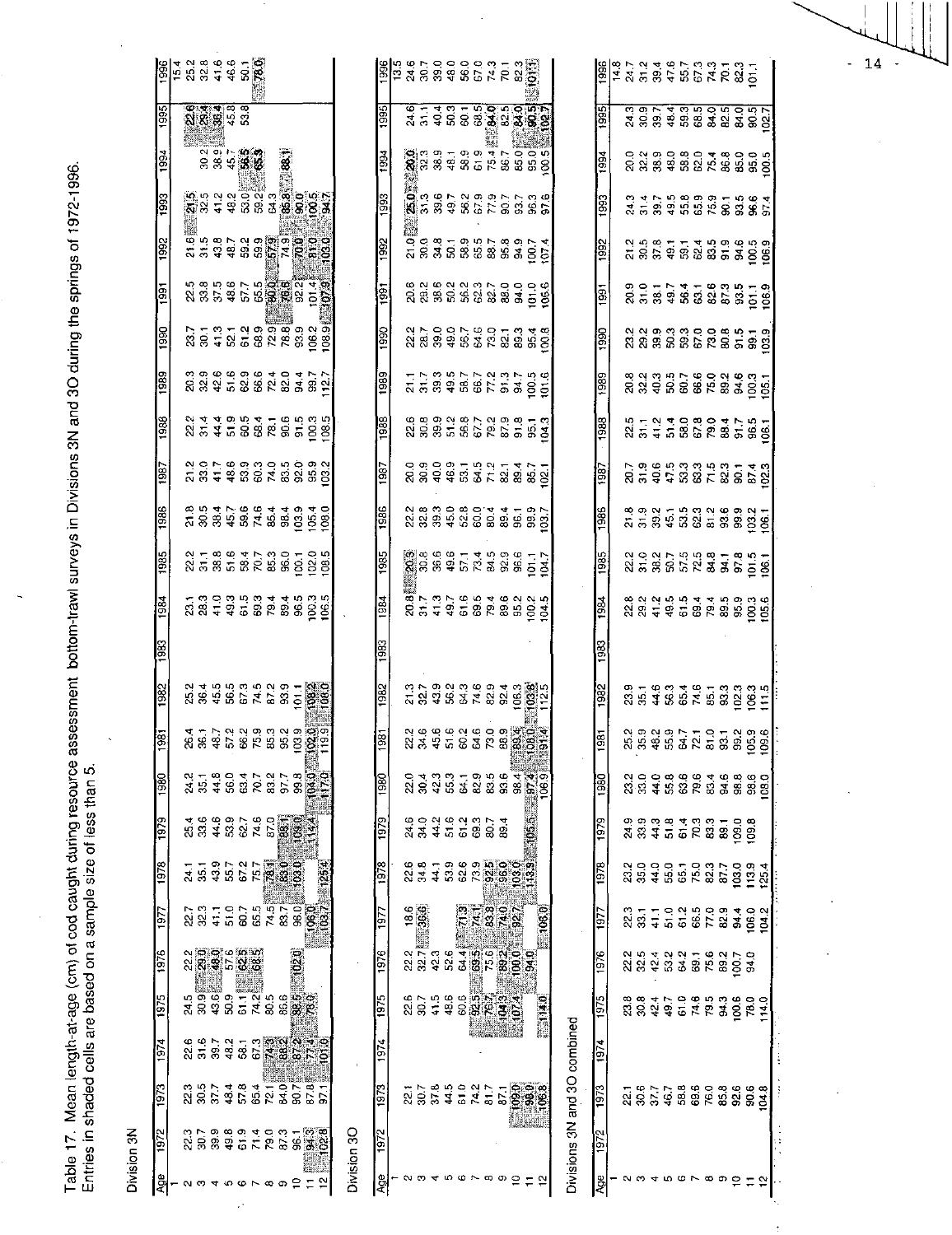Table 18. Proportion mature at age of female Atlantic cod (Gadus morhua) in NAFO Div. 3NO (1975-1996). A50=median age at maturity (years);<br>L95% and U95%=lower and upper 95% confidence intervals. Parameter estimates of the

 $\overline{a}$ 

 $\frac{1}{i}$ 

|                                                                    |  |  |  |  |  |  |  |  |  | ី<br>ការបានបានបានបានប្រទេសថា<br>ការបានបានបានប្រទេសថា                                                                                                                                                                                                                                                                                                                                                             |  |  |  |  |
|--------------------------------------------------------------------|--|--|--|--|--|--|--|--|--|------------------------------------------------------------------------------------------------------------------------------------------------------------------------------------------------------------------------------------------------------------------------------------------------------------------------------------------------------------------------------------------------------------------|--|--|--|--|
|                                                                    |  |  |  |  |  |  |  |  |  |                                                                                                                                                                                                                                                                                                                                                                                                                  |  |  |  |  |
| 1994                                                               |  |  |  |  |  |  |  |  |  |                                                                                                                                                                                                                                                                                                                                                                                                                  |  |  |  |  |
|                                                                    |  |  |  |  |  |  |  |  |  | ה<br>8. ספר המשפט ביותר בלא המאול ביטוח<br>8. ספר המשפט ביותר בלא המאול ביטוח                                                                                                                                                                                                                                                                                                                                    |  |  |  |  |
|                                                                    |  |  |  |  |  |  |  |  |  |                                                                                                                                                                                                                                                                                                                                                                                                                  |  |  |  |  |
|                                                                    |  |  |  |  |  |  |  |  |  |                                                                                                                                                                                                                                                                                                                                                                                                                  |  |  |  |  |
|                                                                    |  |  |  |  |  |  |  |  |  |                                                                                                                                                                                                                                                                                                                                                                                                                  |  |  |  |  |
|                                                                    |  |  |  |  |  |  |  |  |  | والمعاملة المعاملة المعاملة المعاملة المعاملة المعاملة المعاملة المعاملة المعاملة المعاملة المعاملة<br>والمعاملة المعاملة المعاملة المعاملة المعاملة المعاملة المعاملة المعاملة المعاملة المعاملة المعاملة المعاملة<br>والمعاملة ال                                                                                                                                                                              |  |  |  |  |
|                                                                    |  |  |  |  |  |  |  |  |  |                                                                                                                                                                                                                                                                                                                                                                                                                  |  |  |  |  |
|                                                                    |  |  |  |  |  |  |  |  |  |                                                                                                                                                                                                                                                                                                                                                                                                                  |  |  |  |  |
|                                                                    |  |  |  |  |  |  |  |  |  |                                                                                                                                                                                                                                                                                                                                                                                                                  |  |  |  |  |
|                                                                    |  |  |  |  |  |  |  |  |  |                                                                                                                                                                                                                                                                                                                                                                                                                  |  |  |  |  |
|                                                                    |  |  |  |  |  |  |  |  |  | $\begin{array}{lll} \mathfrak{A} & \mathsf{O} \hspace{.1cm} \mathsf{O} \hspace{.1cm} \mathsf{O} \hspace{.1cm} \mathsf{O} \hspace{.1cm} \mathsf{O} \hspace{.1cm} \mathsf{S} \hspace{.1cm} \mathsf{S} \hspace{.1cm} \mathsf{S} \hspace{.1cm} \mathsf{S} \hspace{.1cm} \mathsf{S} \hspace{.1cm} \mathsf{S} \hspace{.1cm} \mathsf{S} \hspace{.1cm} \mathsf{S} \hspace{.1cm} \mathsf{S} \hspace{.1cm} \mathsf{S} \hs$ |  |  |  |  |
| 983                                                                |  |  |  |  |  |  |  |  |  |                                                                                                                                                                                                                                                                                                                                                                                                                  |  |  |  |  |
|                                                                    |  |  |  |  |  |  |  |  |  | د ماركون ماركون با ماركون به ماركون به ماركون به ماركون به ماركون به ماركون به ماركون به ماركون به م<br>در ماركون به ماركون به ماركون به ماركون به ماركون به ماركون به ماركون به ماركون به ماركون به ماركون به ماركون<br>در ماركون                                                                                                                                                                               |  |  |  |  |
|                                                                    |  |  |  |  |  |  |  |  |  |                                                                                                                                                                                                                                                                                                                                                                                                                  |  |  |  |  |
|                                                                    |  |  |  |  |  |  |  |  |  |                                                                                                                                                                                                                                                                                                                                                                                                                  |  |  |  |  |
|                                                                    |  |  |  |  |  |  |  |  |  |                                                                                                                                                                                                                                                                                                                                                                                                                  |  |  |  |  |
|                                                                    |  |  |  |  |  |  |  |  |  |                                                                                                                                                                                                                                                                                                                                                                                                                  |  |  |  |  |
|                                                                    |  |  |  |  |  |  |  |  |  |                                                                                                                                                                                                                                                                                                                                                                                                                  |  |  |  |  |
|                                                                    |  |  |  |  |  |  |  |  |  |                                                                                                                                                                                                                                                                                                                                                                                                                  |  |  |  |  |
| ה<br>הססססס המצבה ב- השנה השפיק הא<br>הססססס המצבה ב- השנה השפיק ה |  |  |  |  |  |  |  |  |  |                                                                                                                                                                                                                                                                                                                                                                                                                  |  |  |  |  |
|                                                                    |  |  |  |  |  |  |  |  |  |                                                                                                                                                                                                                                                                                                                                                                                                                  |  |  |  |  |

Table 19. Proportion mature at age of mate Atlantic cod (<u>Gadus mortua)</u> in NAFO Div. 3NO (1975-1996). A50≖median age at maturity (years); L95% and<br>U95%⇒lower and upper 95% confidence intervals. Parameter estimates of the

 $\bar{z}$ 

|                                                                                              | 15                                                                                                                                    |      |  |                                                       |            |              |      |  |  |  |      |                                                                                                                                                                                                                                      |       |              |      |       |                |     |
|----------------------------------------------------------------------------------------------|---------------------------------------------------------------------------------------------------------------------------------------|------|--|-------------------------------------------------------|------------|--------------|------|--|--|--|------|--------------------------------------------------------------------------------------------------------------------------------------------------------------------------------------------------------------------------------------|-------|--------------|------|-------|----------------|-----|
|                                                                                              |                                                                                                                                       | 1995 |  |                                                       |            |              |      |  |  |  |      | $\begin{array}{c} 0 & 0 & 0 & 0 \\ 0 & 0 & 0 & 0 \\ 0 & 0 & 0 & 0 \end{array}$                                                                                                                                                       |       |              |      |       |                |     |
|                                                                                              |                                                                                                                                       | 1994 |  |                                                       |            |              |      |  |  |  |      |                                                                                                                                                                                                                                      |       |              |      |       |                |     |
|                                                                                              |                                                                                                                                       | 1993 |  |                                                       |            |              |      |  |  |  |      | condition of the condition of the condition of the condition of the condition of the condition of the condition of the condition of the condition of the condition of the condition of the condition of the condition of the c       |       |              |      |       |                |     |
|                                                                                              |                                                                                                                                       | 1892 |  |                                                       |            |              |      |  |  |  |      |                                                                                                                                                                                                                                      |       |              |      |       |                |     |
|                                                                                              |                                                                                                                                       |      |  |                                                       |            |              |      |  |  |  |      |                                                                                                                                                                                                                                      |       |              |      |       |                |     |
|                                                                                              |                                                                                                                                       |      |  |                                                       |            |              |      |  |  |  |      |                                                                                                                                                                                                                                      |       |              |      |       |                |     |
|                                                                                              |                                                                                                                                       |      |  |                                                       |            |              |      |  |  |  |      |                                                                                                                                                                                                                                      |       |              |      |       |                |     |
|                                                                                              |                                                                                                                                       |      |  |                                                       |            |              |      |  |  |  |      | 8<br>8 0 0 0 8 5 8 8 8 7 - - - - - 8 5 5 5 8 8 8 9 9<br>8 0 0 0 8 5 8 8 9 - - - - - - 8 5 5 5 8 9 9 9                                                                                                                                |       |              |      |       |                |     |
|                                                                                              |                                                                                                                                       |      |  |                                                       |            |              |      |  |  |  |      |                                                                                                                                                                                                                                      |       |              |      |       |                |     |
| -1996). A50=median age at maturity (years); L95% and                                         |                                                                                                                                       |      |  |                                                       |            |              |      |  |  |  |      |                                                                                                                                                                                                                                      |       |              |      |       |                |     |
|                                                                                              |                                                                                                                                       |      |  |                                                       |            |              |      |  |  |  |      |                                                                                                                                                                                                                                      |       |              |      |       |                |     |
|                                                                                              | own: Int=intercept; SE=standard error                                                                                                 |      |  |                                                       |            |              |      |  |  |  |      | e cooperture educations de cooperture de la provincia de la provincia de la provincia de la provincia de la pr<br>En cooperture de la provincia de la provincia de la provincia de la provincia de la provincia de la provincia<br>E |       |              |      |       |                |     |
|                                                                                              |                                                                                                                                       | 983  |  |                                                       |            |              |      |  |  |  |      |                                                                                                                                                                                                                                      |       |              |      |       |                |     |
|                                                                                              |                                                                                                                                       | ă    |  | ខ្លួន ១០ ខ្លួន ខ្លួ<br>ខ្លួន ១០ ខ្លួន ខ្លួ            |            |              |      |  |  |  |      | ភ្លេង<br>ក្នុង ក្នុង ក្នុង ក្នុង<br>ក្នុង ក្នុង ក្នុង ក្នុង                                                                                                                                                                          |       |              |      |       |                |     |
|                                                                                              |                                                                                                                                       | 1981 |  | នន្តរី<br>១១១១១                                       |            |              |      |  |  |  |      | 호텔 사업 중 중 중 중 중 중<br>국 국 정 정 중 중 중 중 중                                                                                                                                                                                               |       |              |      |       |                | 359 |
|                                                                                              |                                                                                                                                       | 1980 |  |                                                       | 252<br>000 |              | ී    |  |  |  |      | ងភូមិ<br>ស្រុក                                                                                                                                                                                                                       |       | $+0.9$       |      |       | Ξ              | Ģ   |
|                                                                                              |                                                                                                                                       | 1979 |  | ះទី១១<br>១១១១                                         |            |              | ° 5″ |  |  |  |      | និង R និ និ និ និ<br>៥ ដូ និ ទី ទី ទី                                                                                                                                                                                                |       |              |      |       |                | â   |
|                                                                                              |                                                                                                                                       | 1978 |  | $\begin{smallmatrix} 58848 \ 28920 \end{smallmatrix}$ |            |              |      |  |  |  |      | $\begin{array}{c} 634888787 \\ 65488787 \\ 6567887 \end{array}$                                                                                                                                                                      |       |              |      |       | $\frac{32}{1}$ | 25  |
|                                                                                              |                                                                                                                                       | 197  |  | 98889000<br>98900                                     |            |              |      |  |  |  |      | មិត្តខ្លួន ដូច<br>ក្នុងខ្លួន ដូច                                                                                                                                                                                                     |       |              |      |       |                |     |
|                                                                                              |                                                                                                                                       | 1976 |  | 88<br>0.36                                            |            |              |      |  |  |  |      | ទី មិនមិនដឹង<br>កូនាំ មិនមិន                                                                                                                                                                                                         |       |              |      |       | $\frac{4}{2}$  | g   |
|                                                                                              |                                                                                                                                       |      |  | គី១<br>តូច                                            |            | 5.97<br>0.97 |      |  |  |  | 5.43 | $\frac{15}{5.76}$                                                                                                                                                                                                                    |       | $rac{30}{1}$ | 0.27 | 10.30 | $\frac{15}{1}$ |     |
| able 19. Proportion mature at age of male Atlantic cod (Gadus morhua) in NAFO Div. 3NO (1975 | 95%=lower and upper 95% contidence intervals. Parameter estimates of the logit model are sho<br>r=sample size; period=no fish sampled | AGE  |  |                                                       |            |              |      |  |  |  | 50   | $-95%$                                                                                                                                                                                                                               | U 95% | Slope        |      | ₩≣₩   |                |     |

 $\overline{\phantom{a}}$ 

 $\frac{1}{\sqrt{2}}$ 

 $\frac{1}{2}$ 

 $\frac{1}{2}$ 

f,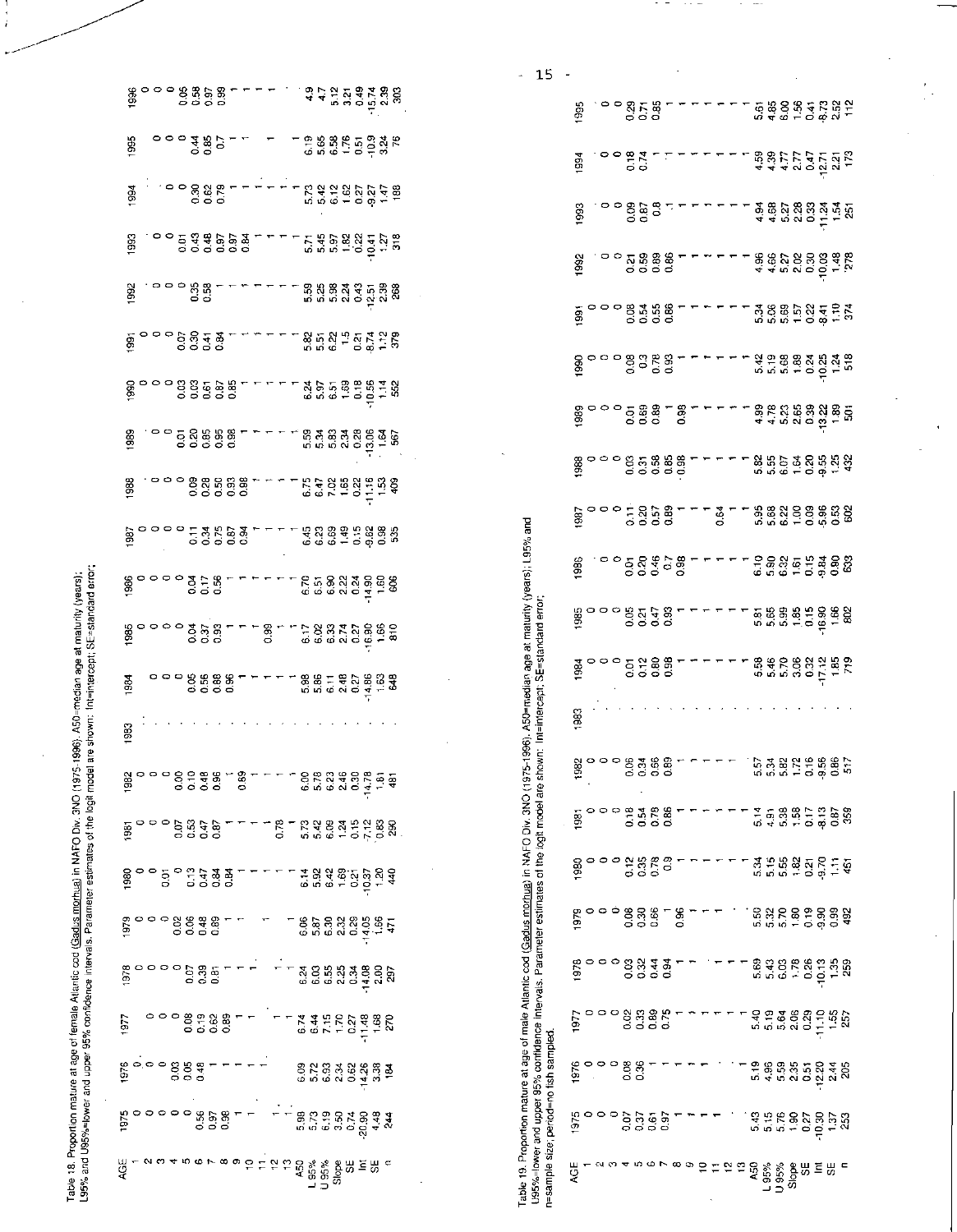| į<br>$\frac{1}{2}$<br>F. E.R. om Daramote<br>ת בבת הוהבה<br>$\overline{a}$<br>j<br>i<br>t<br>C<br>C<br>C<br>C<br>į                                                                                                                                                                                                                                                                                                                                                                                                                                       |
|----------------------------------------------------------------------------------------------------------------------------------------------------------------------------------------------------------------------------------------------------------------------------------------------------------------------------------------------------------------------------------------------------------------------------------------------------------------------------------------------------------------------------------------------------------|
| i<br>I<br>֖֖֖֖֖֧֖ׅ֧ׅ֖֧֧ׅ֧ׅ֧ׅ֧֧֪֧֪֧֧֧֚֚֚֚֚֚֚֚֚֚֚֚֚֚֚֚֚֚֚֚֚֚֚֚֚֡֝֝֬֓֞֝֓֞֝֬֓֞֝֬֓֞֝֬֓֞֝֬֞֝֬֝֬֝֬֝֬֝֬<br>allu U3376–lyvei alk<br>$\begin{aligned} \mathbf{H} &\mathbf{H} = \mathbf{H} \mathbf{H} \mathbf{H} \mathbf{H} \mathbf{H} \mathbf{H} \mathbf{H} \mathbf{H} \mathbf{H} \mathbf{H} \mathbf{H} \mathbf{H} \mathbf{H} \mathbf{H} \mathbf{H} \mathbf{H} \mathbf{H} \mathbf{H} \mathbf{H} \mathbf{H} \mathbf{H} \mathbf{H} \mathbf{H} \mathbf{H} \mathbf{H} \mathbf{H} \mathbf{H} \mathbf{H} \mathbf{H} \mathbf{H} \mathbf{H} \mathbf{H} \mathbf{H} \mathbf$ |

 $\mathcal{L}$ 

 $\bar{\lambda}$ 

 $\bar{\mathcal{A}}$ 

|                                                                        |      |  |  |  | 0000880088077<br>000000000                                                                                                                                                                                                |  |  |  |  |  |  |  |  |                                                                                                                                                                                                         |  |                                             |  |  |
|------------------------------------------------------------------------|------|--|--|--|---------------------------------------------------------------------------------------------------------------------------------------------------------------------------------------------------------------------------|--|--|--|--|--|--|--|--|---------------------------------------------------------------------------------------------------------------------------------------------------------------------------------------------------------|--|---------------------------------------------|--|--|
|                                                                        |      |  |  |  |                                                                                                                                                                                                                           |  |  |  |  |  |  |  |  | ្រី ដូច្រូន មិន មាន<br>- ក្នុង មិន មិន មិន                                                                                                                                                              |  |                                             |  |  |
|                                                                        |      |  |  |  |                                                                                                                                                                                                                           |  |  |  |  |  |  |  |  | ទី ដូន តូ តូ ខ្លួ មូ នី<br>មន្ត្រី ដូ តូ តូ តូ តូ តូ                                                                                                                                                    |  |                                             |  |  |
|                                                                        |      |  |  |  |                                                                                                                                                                                                                           |  |  |  |  |  |  |  |  | មិន មុខ ខេត្ត ខ្លួ<br>និង ២ ១ ១ ១ ១ ឌី                                                                                                                                                                  |  |                                             |  |  |
|                                                                        |      |  |  |  |                                                                                                                                                                                                                           |  |  |  |  |  |  |  |  | ភូងងូង៩ងូងឌួ<br>ជននិ                                                                                                                                                                                    |  |                                             |  |  |
|                                                                        |      |  |  |  | ㅎ ㅇㅇ영ㅇㅇ % % % % % % % < ㅜㅜ<br>후 ㅇㅇ영ㅇㅇ ㅎㅎㅎㅎㅎㅎㅎ                                                                                                                                                                             |  |  |  |  |  |  |  |  | 8<br>88838888<br>8869997                                                                                                                                                                                |  |                                             |  |  |
|                                                                        |      |  |  |  |                                                                                                                                                                                                                           |  |  |  |  |  |  |  |  |                                                                                                                                                                                                         |  | ន្លង្គន្លង្គន្លង្គ<br>ន្លង្គន្លង្គន្លង្គន្ល |  |  |
|                                                                        |      |  |  |  |                                                                                                                                                                                                                           |  |  |  |  |  |  |  |  | ន្ទ្រី ដូចខ្លួន និង<br>ប្រកប្ដូន ដូច                                                                                                                                                                    |  |                                             |  |  |
|                                                                        |      |  |  |  |                                                                                                                                                                                                                           |  |  |  |  |  |  |  |  |                                                                                                                                                                                                         |  |                                             |  |  |
|                                                                        |      |  |  |  |                                                                                                                                                                                                                           |  |  |  |  |  |  |  |  |                                                                                                                                                                                                         |  |                                             |  |  |
|                                                                        |      |  |  |  | 80000088858852555555555555                                                                                                                                                                                                |  |  |  |  |  |  |  |  | ត្តម្តងនីទ្ធីឆ្នាំ<br>ត្តនីទី១១ខ្ញុំងឺ                                                                                                                                                                  |  |                                             |  |  |
|                                                                        |      |  |  |  |                                                                                                                                                                                                                           |  |  |  |  |  |  |  |  | ទី១៩ដូច ។<br>សូម ១៩ ម៉ូ ។<br>សូម ១៩ ម៉ូ ។                                                                                                                                                               |  |                                             |  |  |
|                                                                        |      |  |  |  |                                                                                                                                                                                                                           |  |  |  |  |  |  |  |  |                                                                                                                                                                                                         |  |                                             |  |  |
|                                                                        | 1983 |  |  |  |                                                                                                                                                                                                                           |  |  |  |  |  |  |  |  |                                                                                                                                                                                                         |  |                                             |  |  |
|                                                                        |      |  |  |  |                                                                                                                                                                                                                           |  |  |  |  |  |  |  |  |                                                                                                                                                                                                         |  |                                             |  |  |
|                                                                        |      |  |  |  |                                                                                                                                                                                                                           |  |  |  |  |  |  |  |  |                                                                                                                                                                                                         |  |                                             |  |  |
|                                                                        |      |  |  |  |                                                                                                                                                                                                                           |  |  |  |  |  |  |  |  |                                                                                                                                                                                                         |  |                                             |  |  |
|                                                                        |      |  |  |  |                                                                                                                                                                                                                           |  |  |  |  |  |  |  |  |                                                                                                                                                                                                         |  |                                             |  |  |
|                                                                        |      |  |  |  | ္<br>စုပ္ပံု - နက္ထိကို စာဝဝဝဝဝ စုံ<br>မိုင္ပံု ၁၁၁၁၁                                                                                                                                                                     |  |  |  |  |  |  |  |  | ី ក្នុង ក្នុង ក្នុង ក្នុង ក្នុង ក្នុង ក្នុង ក្នុង ក្នុង ក្នុង ក្នុង ក្នុង ក្នុង ក្នុង<br>ស្រុក ក្នុង ក្នុង ក្នុង ក្នុង ក្នុង ក្នុង ក្នុង ក្នុង ក្នុង ក្នុង ក្នុង ក្នុង ក្នុង ក្នុង ក្នុង ក្នុង ក្នុង ក្ |  |                                             |  |  |
|                                                                        |      |  |  |  |                                                                                                                                                                                                                           |  |  |  |  |  |  |  |  |                                                                                                                                                                                                         |  |                                             |  |  |
|                                                                        |      |  |  |  | $\begin{array}{ccc} \mathfrak{g}\circ\circ\circ\circ\mathfrak{g}\circ\circ\circ\circ\mathfrak{g}\circ\mathfrak{g}\circ\pi\circ\circ \mathfrak{g} \ \mathfrak{g}\circ\circ\circ\circ\circ\circ\circ\circ\circ \end{array}$ |  |  |  |  |  |  |  |  |                                                                                                                                                                                                         |  |                                             |  |  |
|                                                                        |      |  |  |  |                                                                                                                                                                                                                           |  |  |  |  |  |  |  |  |                                                                                                                                                                                                         |  |                                             |  |  |
| nt=intercept; SE=standard error; n=sample size; period=no fish sampled |      |  |  |  |                                                                                                                                                                                                                           |  |  |  |  |  |  |  |  |                                                                                                                                                                                                         |  |                                             |  |  |

 $-16$  -

 $\epsilon$ 

 $\overline{1}$ 

 $\bar{z}$ 

 $\bar{z}$ 

 $\ddot{\phantom{0}}$ 

 $\epsilon$ 

 $\hat{\boldsymbol{\beta}}$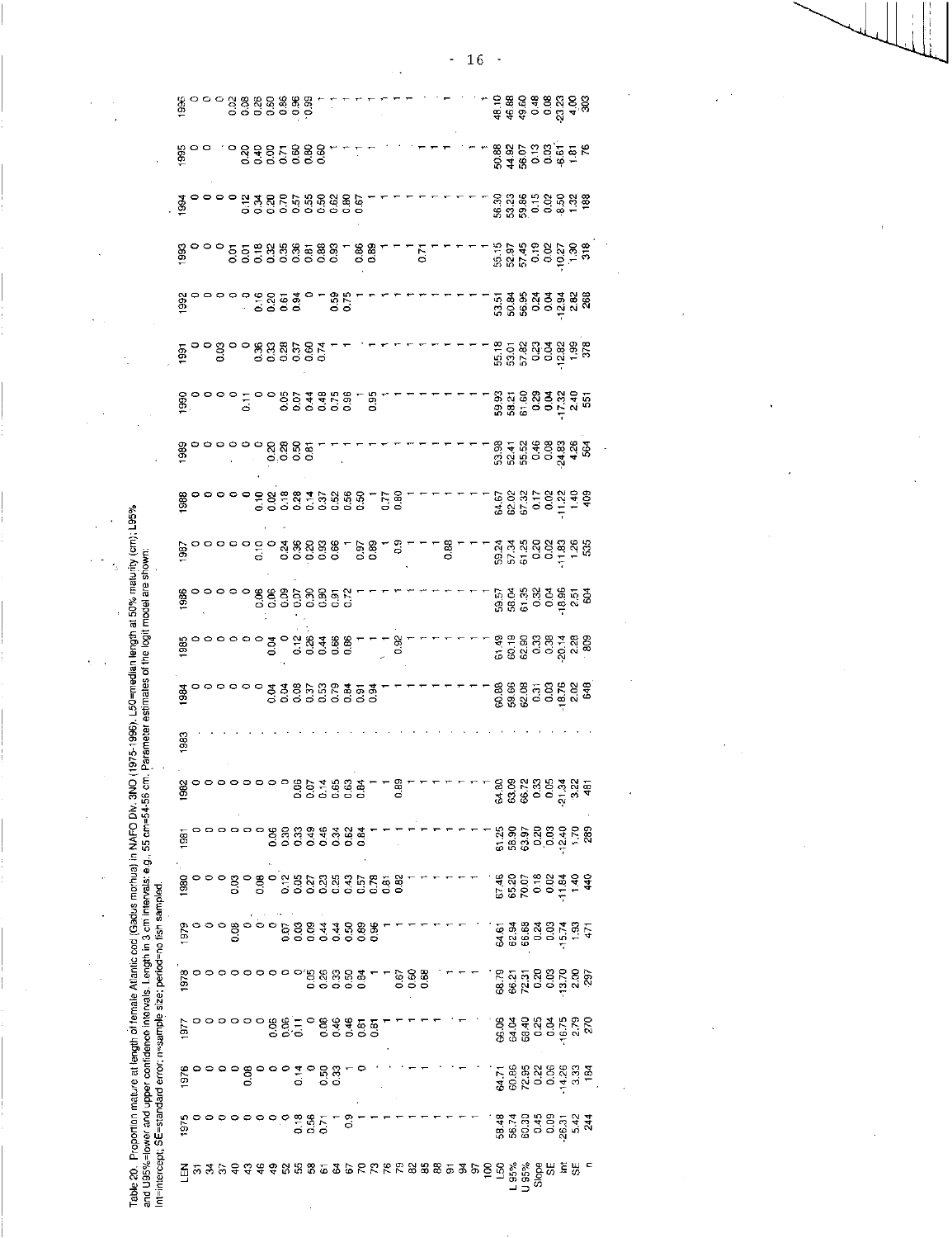| rable 21. Proportion mature at length of male Atlantic cod (Gadus mortua) in NAFO Div. 3NO (1975-1996). L50=median length at 50% maturity (cr<br>í |
|----------------------------------------------------------------------------------------------------------------------------------------------------|
| ō<br>G<br>and U95%=lower and upper confidence intervals. Length in 3 cm intervals: e.g., 55 cm=54-56 cm. Parameter estimates of the logit mode     |
| <b>TO SIZE, MEINUTIN, IIS</b><br>standard error; n=sample size; period=<br>$n$ ercept; $S$                                                         |

| 000 - 5000 - 5000 - 6000 - 6000 - 6000 - 6000 - 6000 - 6000 - 6000 - 6000 - 6000 - 6000 - 6000 - 6000 - 6000 -<br>000 - 6000 - 6000 - 6000 - 6000 - 6000 - 6000 - 6000 - 6000 - 6000 - 6000 - 6000 - 6000 - 6000 - 6000 - 6000 -<br>ភូគ ។ ភូមិ មិន មិន<br>ប្រភព ១ ភូមិ មិន<br>ក្នុង ភូមិ ក្នុង ក្នុង                                                                                    |  |
|-----------------------------------------------------------------------------------------------------------------------------------------------------------------------------------------------------------------------------------------------------------------------------------------------------------------------------------------------------------------------------------------|--|
| ត្តិ<br>ក្នុង ភូមិ ភូមិ ភូមិ ភូមិ ។<br>ត្តិ<br>$\begin{array}{ccccccc}\n2 & 4 & 3 & 5 & 5 & 6 & 8 & 2 \\ 4 & 6 & 4 & 5 & 6 & 6 & 7 & 7 \\ 5 & 6 & 6 & 6 & 7 & 7 & 8 & 8\n\end{array}$                                                                                                                                                                                                   |  |
| $\frac{3}{2}$<br>$\frac{3}{2}$ $\frac{3}{2}$ $\frac{3}{2}$ $\frac{3}{2}$ $\frac{3}{2}$ $\frac{3}{2}$ $\frac{3}{2}$ $\frac{3}{2}$ $\frac{3}{2}$ $\frac{3}{2}$ $\frac{3}{2}$ $\frac{3}{2}$ $\frac{3}{2}$ $\frac{3}{2}$ $\frac{3}{2}$ $\frac{3}{2}$ $\frac{3}{2}$ $\frac{3}{2}$ $\frac{3}{2}$ $\frac{3}{2}$ $\frac{3}{2}$<br>ន្លន្ទន្លង្គខ្លួន<br>ភ្នំដូង ១ ១ ក្នុង ២<br>ឆ្នាំ ១ ១ ក្នុង ២ |  |
| ីដូងនិង<br>និងមានដូច                                                                                                                                                                                                                                                                                                                                                                    |  |
| ដូង ក្នុង និង ដូ<br>មិន ក្នុង និង ដូច<br>មិន ក្នុង ដូច                                                                                                                                                                                                                                                                                                                                  |  |
| ង្គាន់<br>ក្នុងមាន់ ក្នុង<br>ក្នុងមាន់ ក្នុង                                                                                                                                                                                                                                                                                                                                            |  |
| ន្លត្តន្លន្ត ខ្លួន ម្ល<br>ន្លត្តន្ត្រី ខេត្ត ម្លឹង ម្លឹ                                                                                                                                                                                                                                                                                                                                 |  |
| ខ្លួន ខេត្ត ខ្លួន<br>កូន ខេត្ត ខ្លួន និង<br>កូន ខេត្ត                                                                                                                                                                                                                                                                                                                                   |  |
| ភ្លេង មាន មាន<br>ដូចទី មាន មាន អ្នក                                                                                                                                                                                                                                                                                                                                                     |  |
| ិ<br>ក្នុង ក្នុង ក្នុង ក្នុង ក្នុង<br>ក្នុង ក្នុង ក្នុង ក្នុង ក្នុង<br>ី ខេត្ត<br>ភិក្ខុមាន មិន មិន<br>ភិក្ខុង                                                                                                                                                                                                                                                                          |  |
| មុត ទុន្ម ខុន្ម គុន្ម<br>វិធី មុន ១ ខុម្ភី =                                                                                                                                                                                                                                                                                                                                            |  |
| ខិត្តទុក្ខខ្ពុំ ភូមិ<br>កូនី មិន ទី ភូមិ ភូមិ                                                                                                                                                                                                                                                                                                                                           |  |
| ក្កដូនទីទីនិង<br>ក្នុងមានដូច<br>ដូចទីខ្ពង់                                                                                                                                                                                                                                                                                                                                              |  |
| 383                                                                                                                                                                                                                                                                                                                                                                                     |  |
|                                                                                                                                                                                                                                                                                                                                                                                         |  |
|                                                                                                                                                                                                                                                                                                                                                                                         |  |
|                                                                                                                                                                                                                                                                                                                                                                                         |  |
|                                                                                                                                                                                                                                                                                                                                                                                         |  |
|                                                                                                                                                                                                                                                                                                                                                                                         |  |
|                                                                                                                                                                                                                                                                                                                                                                                         |  |
|                                                                                                                                                                                                                                                                                                                                                                                         |  |
|                                                                                                                                                                                                                                                                                                                                                                                         |  |
|                                                                                                                                                                                                                                                                                                                                                                                         |  |

 $-17$   $-$ 

**CONTRACTOR** 

 $- - - -$ 

 $\Delta\sigma_{\rm{eff}}$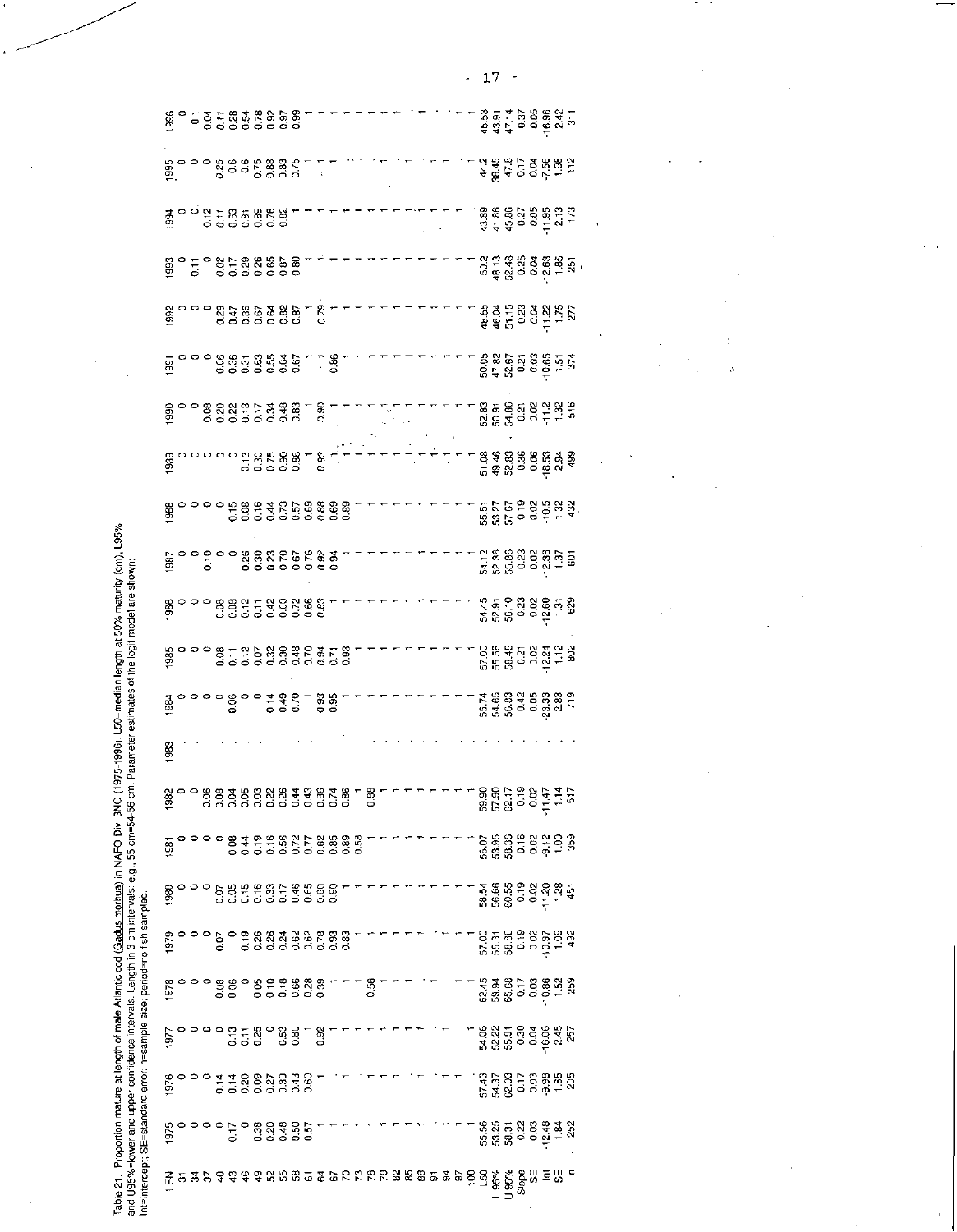



- 18 -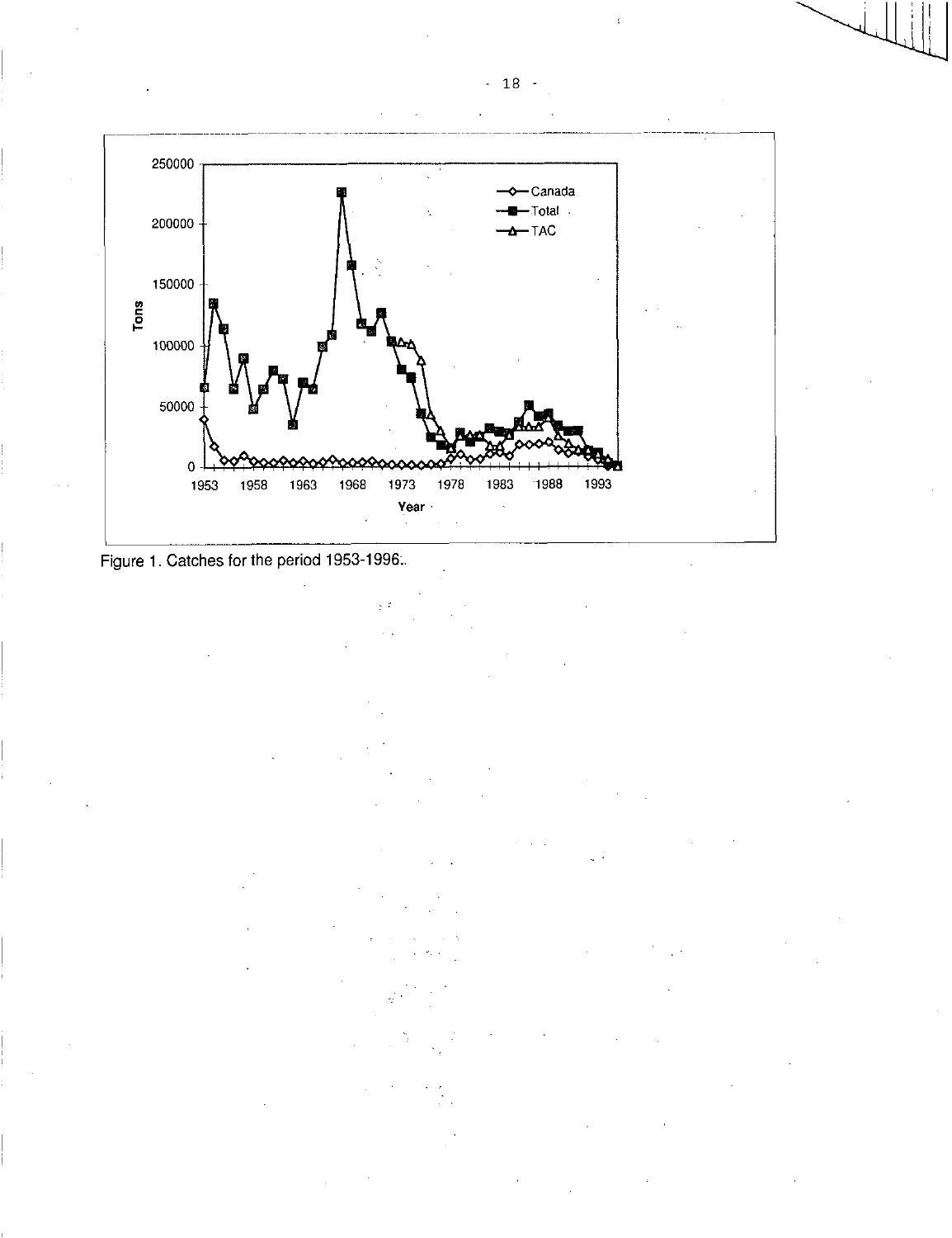



 $-19-$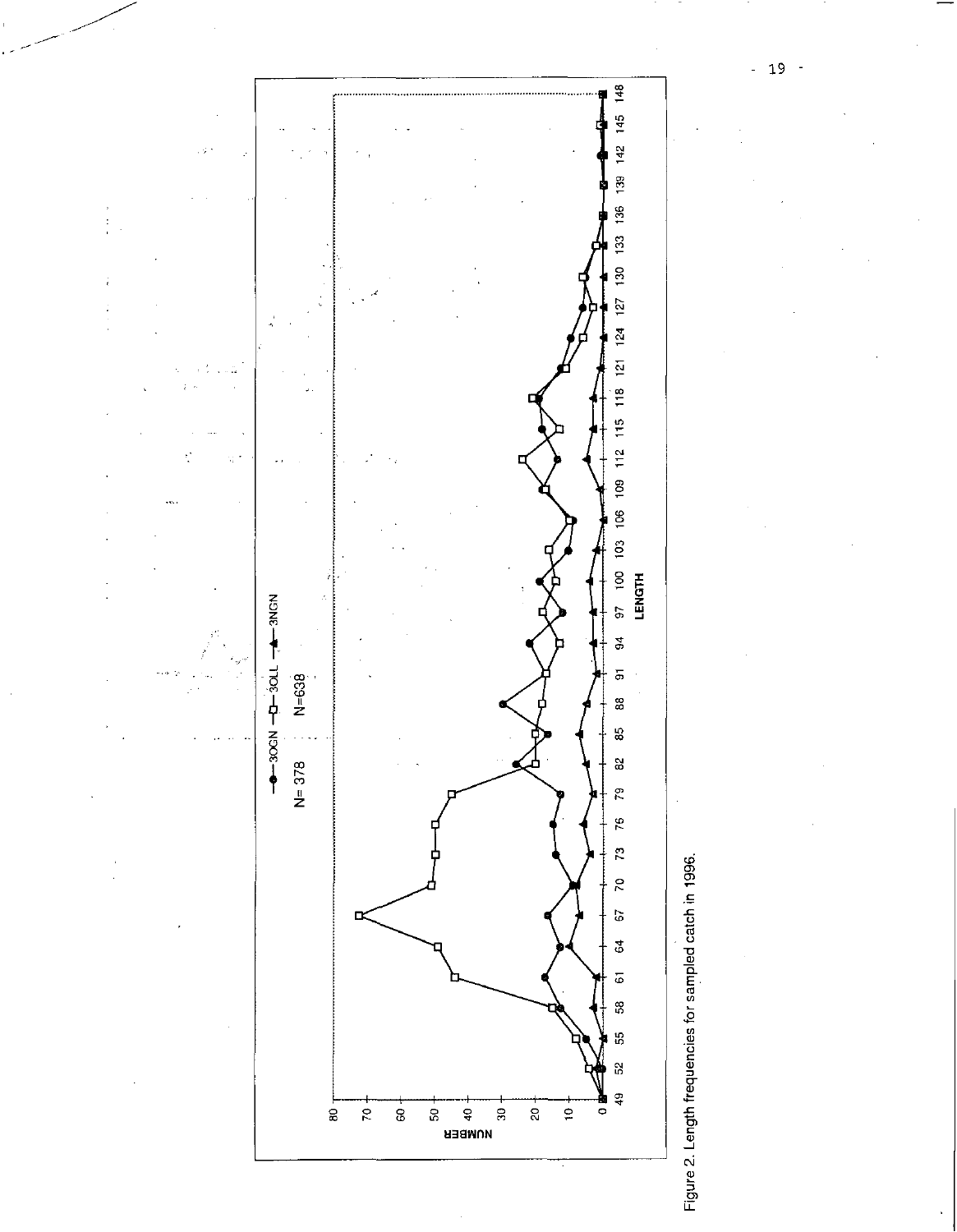

Figure 3, Biomass and Abundance Estimates for Spring Research Vessel Surveys



 $20$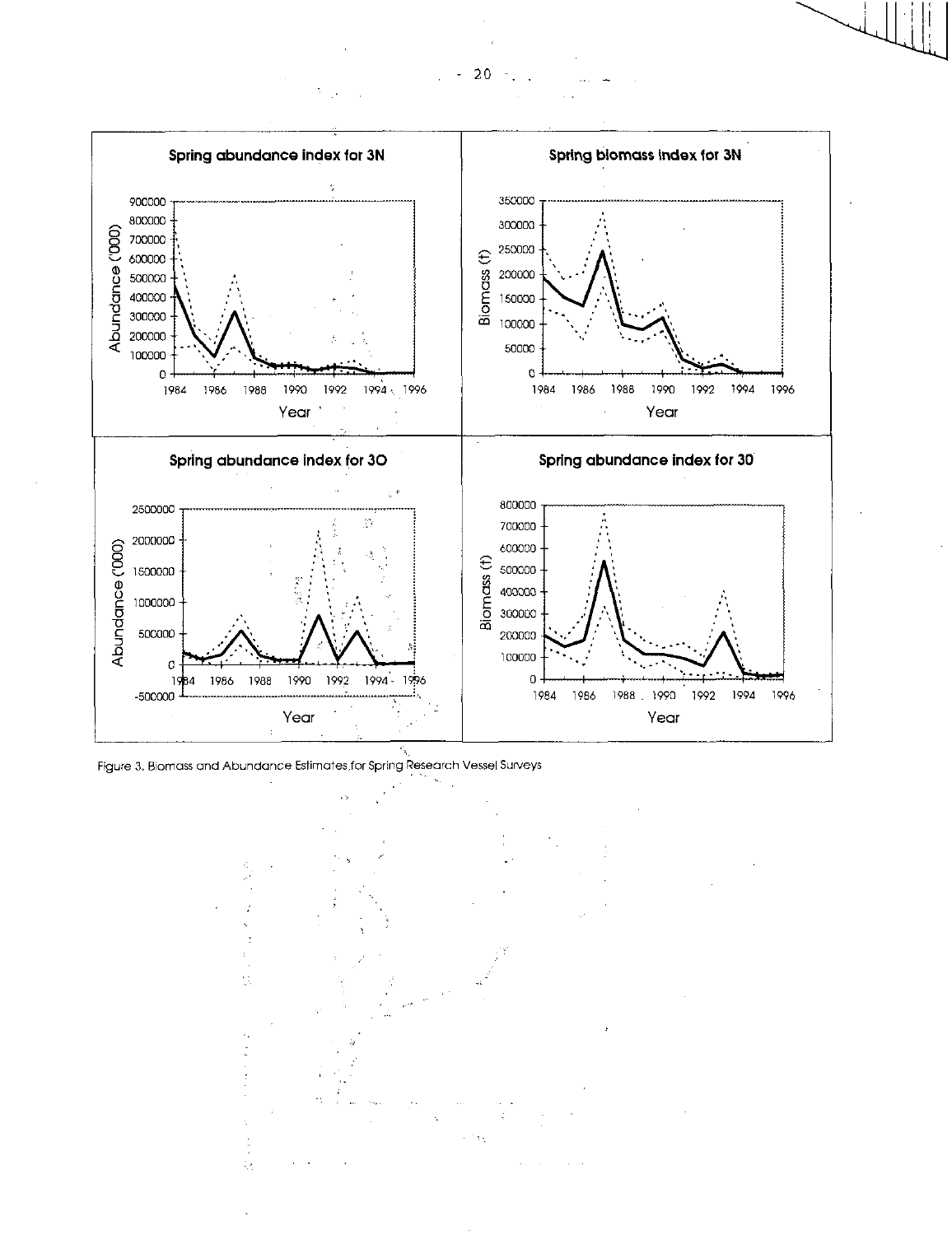

Figure 4. Biomass and Abundance Estimates for Fall Research Vessel Surveys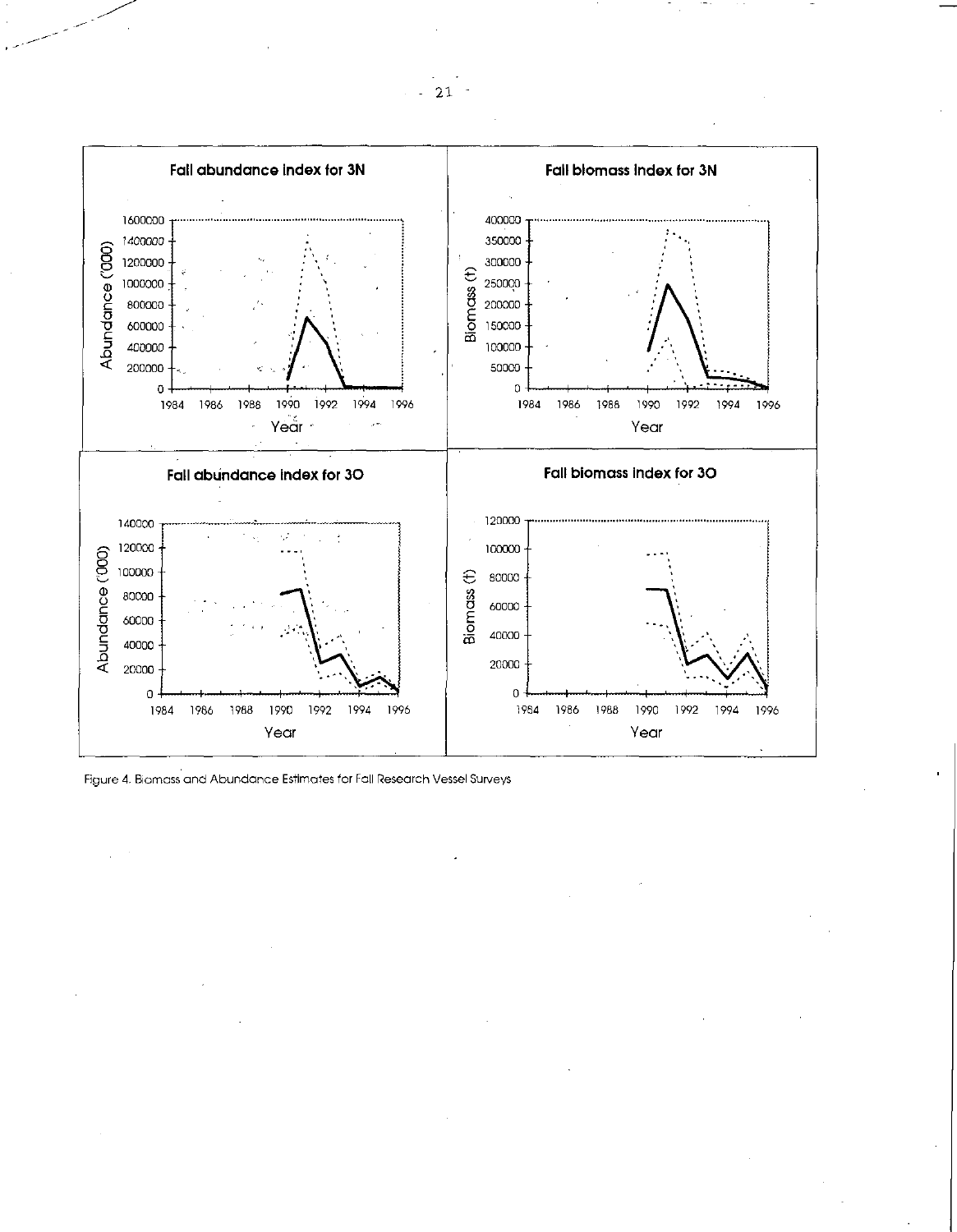

**Year** 

Figure 5 Mean length at ages 1-10 of cod in Divisions 3N and 30 combined in 1973-1996, as determined from catches and sampling during the bottom-trawl surveys in Spring.

l,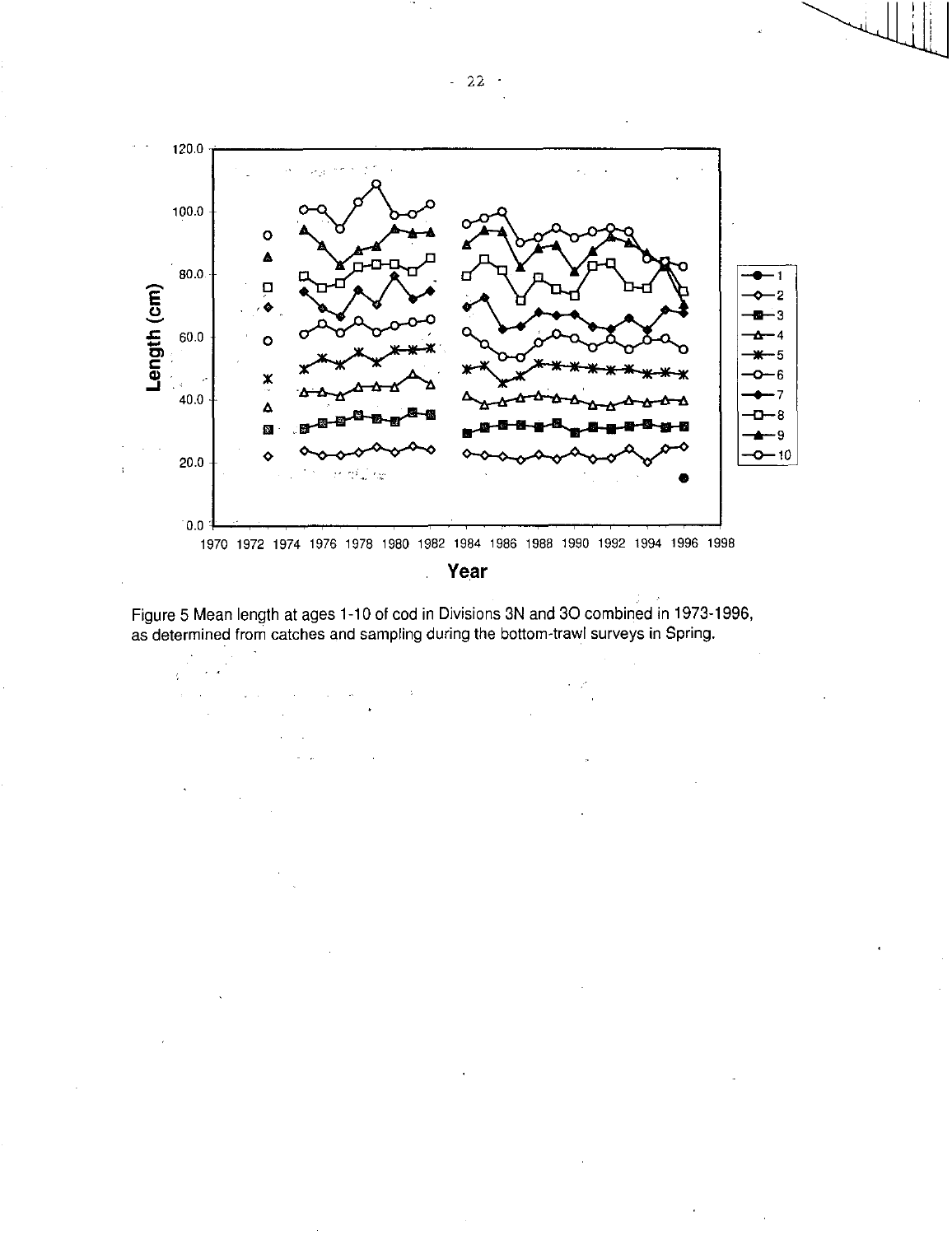

**Figure 6 Estimated proportion mature at ages 3-6 for female cod in NAFO Div. 3NO for 1975 to 1996 (top). Age at 50% maturity over the same time period Is shown in the bottom panel.** 

- 23 -